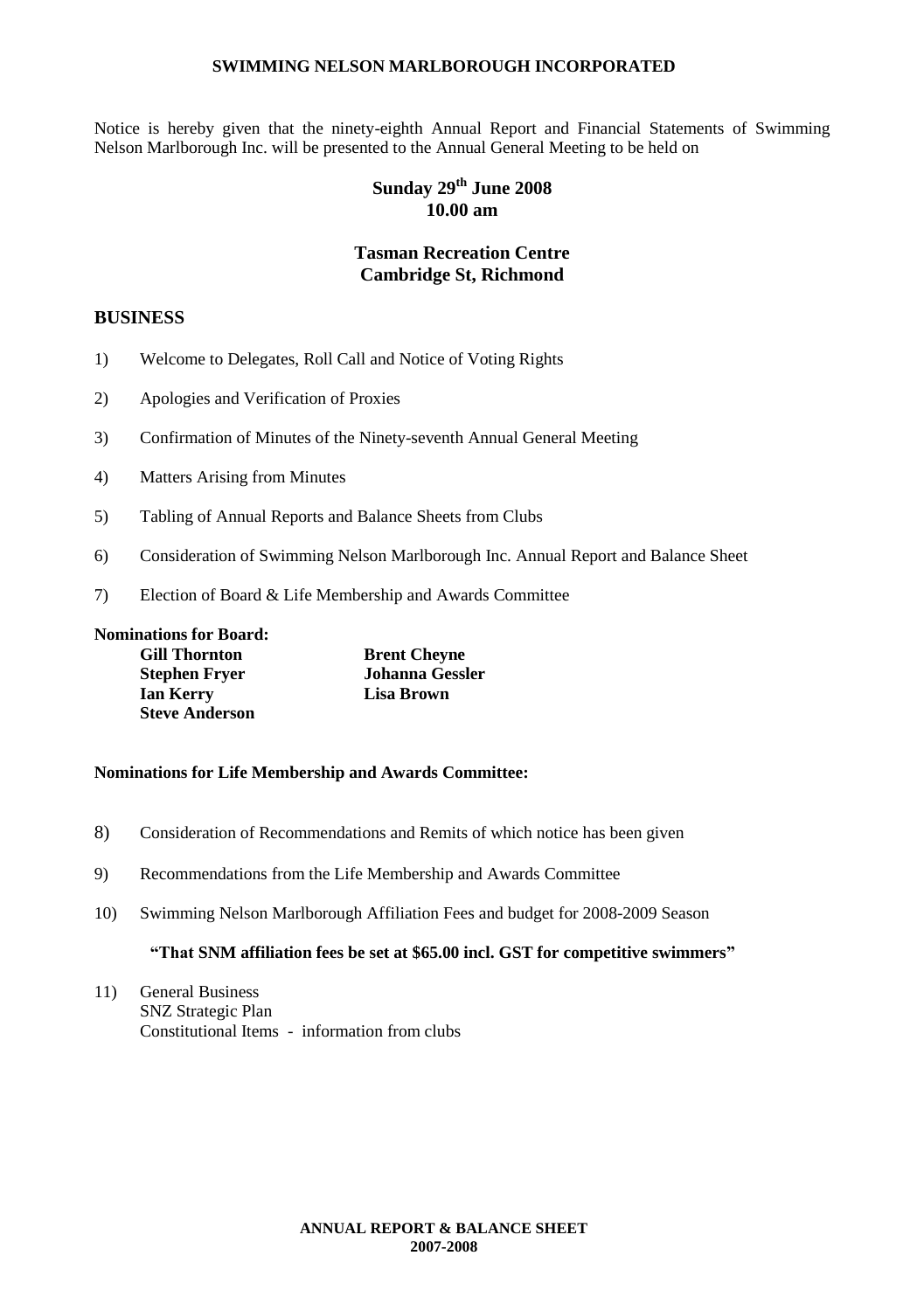### **OFFICERS FOR THE 2007-2008 SEASON**

| <b>PRESIDENT</b>                                       | Mr Stephen Fryer                                                                                                   |
|--------------------------------------------------------|--------------------------------------------------------------------------------------------------------------------|
| <b>CHAIRMAN:</b>                                       | Mr Stephen Fryer                                                                                                   |
| <b>EXECUTIVE OFFICER:</b>                              | vacant                                                                                                             |
| <b>BOARD OF SNM:</b>                                   | Mr Stephen Fryer<br>Mr Jos Pattison<br>Mr Dave Hart<br>Mrs Gill Thornton<br>Mr Brent Cheyne<br>Mrs Johanna Gessler |
| LIFE MEMBERSHIP & AWARDS COMMITTEE: Mrs Margaret Young | Mr Eric Peterson<br>Mr Jos Pattison<br>& NMS Chairman Mr Stephen Fryer                                             |
| <b>CONVENOR OF OFFICIALS:</b>                          |                                                                                                                    |
| <b>EXAMINERS:</b>                                      | Mr Ivon Clemett<br>Mr Stephen Fryer<br>Mr Brett Currie                                                             |
| <b>NATIONAL EXAMINER:</b>                              | Mr Ross Bragg                                                                                                      |
| TECHNICAL OFFICIALS COMMITTEE:                         | Mr Ivon Clemett<br>Mr Stephen Fryer<br>Mrs Kerry Downie                                                            |

### **CONVENOR OF PUBLICITY SUB-COMMITTEE:**

| <b>CONVENOR OF FUNDING SUB-COMMITTEE:</b> Ms Katy Steele |                                                               |
|----------------------------------------------------------|---------------------------------------------------------------|
| <b>AUDITOR:</b>                                          | <b>Taxation Limited</b>                                       |
| <b>FUNDING ORGANISATIONS:</b>                            | <b>Pub Charity</b><br>Lion Foundation<br>Caversham Foundation |

**SNM TRUST Recipient Jasmine Bewley** 

### **LIFE MEMBERS, HONOURS & SERVICE AWARDS**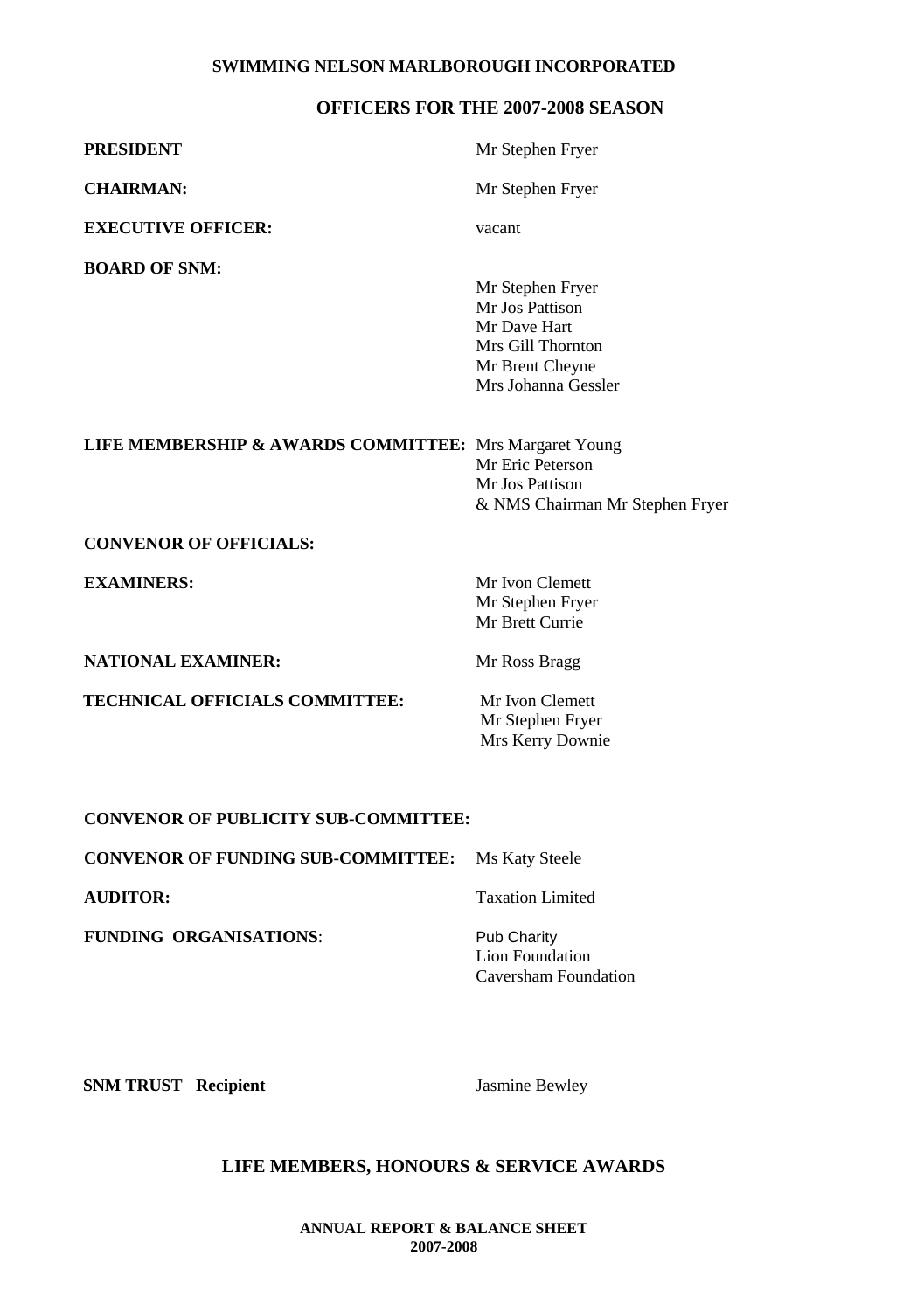### **LIFE MEMBERS**

| <b>NAME</b>                          | <b>YEAR</b> | <b>NAME</b>                  | <b>YEAR</b> |
|--------------------------------------|-------------|------------------------------|-------------|
| Mr F E M Boulton (dec'd)             | 1952        | Mr Laurie J Crabb (dec'd)    | 1974        |
| Mr George Aston (dec'd)              | 1975        | 1982<br>Mr E (Ted) J Hockey  |             |
| Mrs Marie Saul                       | 1987        | Mrs Margaret J Young<br>1999 |             |
| Mr Ross Bragg                        | 2000        | Mr John Doran                | 2003        |
|                                      |             | <b>HONOURS</b>               |             |
| <b>NAME</b>                          | <b>YEAR</b> | <b>NAME</b>                  | <b>YEAR</b> |
| Mr P G Jeffs                         | 1976        | Mr E (Ted) J Hockey          | 1979        |
| Mrs Marie Saul                       | 1982        | Mrs Marion Coombs (dec'd)    | 1984        |
| Mr A (Tony) Gargiulo (dec'd) 1984    |             | Mr Fred Ashcroft             | 1990        |
| Mr Ken Riley (dec'd)                 | 1993        | Mr Lawrie Currie             | 1994        |
| Mr Arthur Meighan (dec'd)            | 1994        | Mrs Jill Heath               | 1994        |
| Mrs Margaret J Young                 | 1995        | Mr Ross Bragg                | 1995        |
| Mr John Doran                        | 1996        | Mr Denis Crone               | 1998        |
| Mr Les Rodgers                       | 1998        | Mrs Helen Doran              | 2002        |
| Mr Eric Peterson                     | 2005        | Mr Jos Pattison              | 2005        |
| Mr Ivon Clemett                      | 2006        |                              |             |
|                                      |             | <b>SERVICE</b>               |             |
| <b>NAME</b>                          | <b>YEAR</b> | <b>NAME</b>                  | <b>YEAR</b> |
| Mr A J Bolam                         | 1954        | Mrs N A Stewart              | 1954        |
| Mr E R Code (dec'd)                  | 1954        | Mr R A Stewart (dec'd)       | 1954        |
| Mr A H Day (dec'd)                   | 1954        | Mr F E M Boulton (dec'd)     | 1954        |
| Mr George Aston (dec'd)              | 1955        | Mr G S Bruce (dec'd)         | 1955        |
| Mr A H R Houlston (dec'd)            | 1955        | Mr W S Moorehouse (dec'd)    | 1955        |
| Mrs W S Moorehouse                   | 1955        | Mr J E Patterson (dec'd)     | 1955        |
| Mr E G Waterson (dec'd)              | 1955        | Mr J A Yule $(dec'd)$        | 1955        |
| Mrs G Wickett (nee Low) (dec'd) 1955 |             | Mr K Gray (dec'd)            | 1955        |
| Mr H Doggett (dec'd)                 | 1956        | Mrs G Hille (dec'd)          | 1956        |
| Mr W Merrifield (dec'd)              | 1956        | Mr M C Cox (dec'd)           | 1957        |
| Mr Laurie J Crabb (dec'd)            | 1957        | Mr M G Dayman (dec'd)        | 1957        |
| Mrs D Pearce (dec'd)                 | 1957        | Mr W P Norman (dec'd)        | 1957        |
| Mr W Gundry (dec'd)                  | 1958        | Mrs W Wemyss (dec'd)         | 1958        |
| Mrs C Neale                          | 1959        | Mr T P Stephens (dec'd)      | 1959        |
| Mr S Massey                          | 1959        | Mr W Burrows                 | 1960        |
| Mr J O Tait (dec'd)                  | 1960        | Mrs P G Howarth              | 1962        |
| Mrs M Kenny                          | 1962        | Mr J MacGibbon (dec'd)       | 1962        |
| Mrs R N Barney                       | 1963        | Mr N McFredries              | 1963        |
| Mr A G Pierson (dec'd)               | 1964        | Mr C Howman (dec'd)          | 1965        |
| Mr D Kerr                            | 1965        | Mr P JG Jeffs                | 1966        |
| Mr R Roberts (dec'd)                 | 1966        | Mr Syd J Guppy (dec'd)       | 1973        |
| Mr E (Ted) J Hockey                  | 1974        | Mr A J Masters               | 1974        |
| Mr H J Smith                         | 1974        | Mrs H M Tomlinson (dec'd)    | 1974        |
| Mr C Couchman                        | 1974        | Mrs Woolfe                   | 1974        |
| Mr Ken J Cressey                     | 1975        | Mr A (Tony) Gargiulo (dec'd) | 1975        |
| Mr A E Gladstone                     | 1975        | Mrs N Jeffs                  | 1975        |
| Mr G Munro                           | 1975        | Mr J J Richards (dec'd)      | 1975        |
| Mrs J Collings                       | 1977        | Mrs Marie Saul               | 1977        |
| Mrs H Mackie                         | 1977        | Mrs I Crabb                  | 1978        |
| Mrs N Illsley                        | 1978        | Mr D Illsley (dec'd)         | 1978        |
| Mr P Van Beek (dec'd)                | 1978        | Mrs M Leeds                  | 1978        |
| Mrs M Reilly                         | 1978        | Mrs Marion Coombs (dec'd)    | 1979        |
| Mrs Fran Rose                        | 1979        | Mrs A McIlveney              | 1982        |
| Mrs J Tardieu                        | 1982        | Mrs Janet Gourdie            | 1982        |
|                                      |             |                              |             |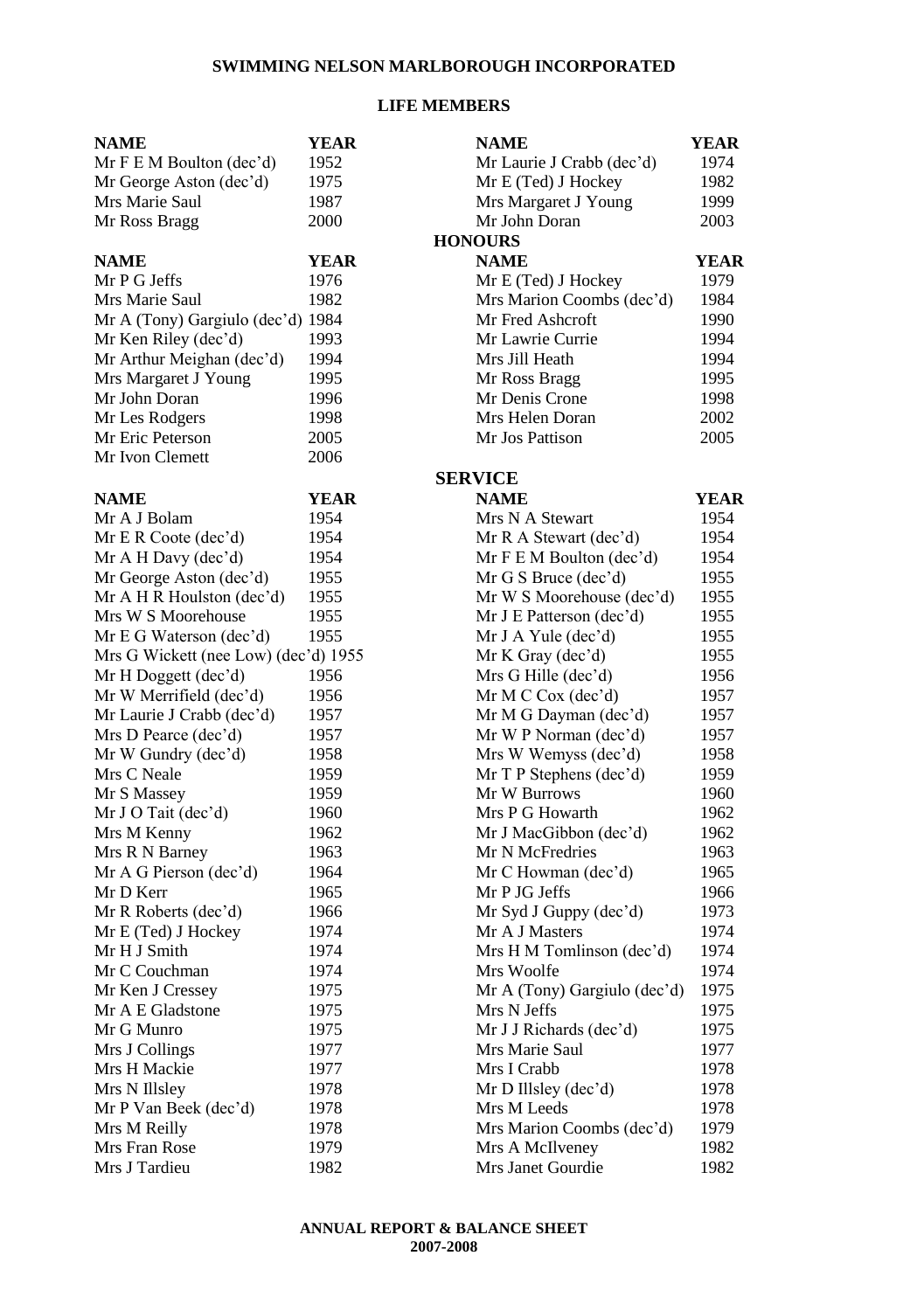### **LIFE MEMBERS, HONOURS & SERVICE AWARDS (cont'd)**

| Mrs P Lauder (dec'd) | 1982  | Mrs D Ward       | 1982 |
|----------------------|-------|------------------|------|
| Mrs J Thomas         | 1982  | Mr Fred Ashcroft | 1982 |
| Mr Chris Armstrong   | 1982. | Mr T Gardiner    | 1982 |

### **SERVICE**

| <b>NAME</b>                 | <b>YEAR</b> | <b>NAME</b>                | <b>YEAR</b> |
|-----------------------------|-------------|----------------------------|-------------|
| Mrs Win Belsham (dec'd)     | 1983        | Mrs Judi Jessop            | 1983        |
| Mrs Helen Eagle             | 1983        | Mrs I Tapp                 | 1983        |
| Mr Jack Belsham (dec'd)     | 1983        | Mr A Boyce                 | 1983        |
| Mrs M Vallance              | 1984        | Mrs B Smith                | 1984        |
| Mrs C Fleming               | 1984        | Mr R Smith                 | 1984        |
| Mrs Jill Heath              | 1985        | Mr Neil Goodman            | 1985        |
| Mr A Olliver (dec'd)        | 1985        | Mr K Stagg                 | 1987        |
| Mrs Rita Durrant (dec'd)    | 1987        | Mrs H Girvin               | 1987        |
| Mrs M Rollo                 | 1987        | Mr Arthur Meighan (dec'd)  | 1987        |
| Mr P Adams                  | 1988        | Mrs L Wade                 | 1988        |
| Mr Ken Riley (dec'd)        | 1988        | Mr Lawrie Currie           | 1989        |
| Mr John Davis               | 1989        | Mr John Doran              | 1990        |
| Mrs Helen Doran             | 1990        | Mrs J Smart (dec'd)        | 1990        |
| Mrs M Ingram                | 1990        | Mrs Margaret Young         | 1990        |
| Mr Ross Bragg               | 1990        | Mr Ian Robinson            | 1990        |
| Mrs Sue Norton              | 1990        | Mr P Rea                   | 1990        |
| Mrs Viv Broughton           | 1992        | Mrs Pam Wakefield          | 1992        |
| Mr Dave Ferguson            | 1992        | Mr Les Rodgers             | 1992        |
| Mrs Pam Smale               | 1993        | Mrs M Johnstone            | 1993        |
| Mr Denis Crone              | 1993        | Mrs Diana Ferguson         | 1994        |
| Mrs G Win                   | 1995        | Mrs C Clemett              | 1995        |
| Mrs P Clarke                | 1995        | Mrs S Adams                | 1995        |
| <b>Mrs Diane McCartney</b>  | 1996        | Mrs Margaret Peterson      | 1996        |
| Mr Eric Peterson            | 1996        | Mr Bill Gilhooley (dec'd)  | 1996        |
| Mrs Judy Steenhart          | 1996        | Mrs Wendy Knight           | 1996        |
| Mrs Christine Ferguson      | 1998        | Mrs Sheryl Grainger        | 1998        |
| Mrs S Rush                  | 1998        | Mrs Kathryn Hattersley     | 1998        |
| Mr Ivon Clemett             | 1998        | Mr Jos Pattison            | 1998        |
| Mrs Margaret Pattison       | 1998        | Mrs Glenis McAlpine        | 2000        |
| Mrs Noeleen Ramsay          | 2001        | Mr Stephen Fryer           | 2003        |
| Mr Monroe Ramsay            | 2003        | <b>Mrs Kareen Howes</b>    | 2003        |
| Mr Brett Currie             | 2003        | Mrs Dianne Saunders        | 2003        |
| <b>Mrs Ngaroma Saunders</b> | 2005        | <b>Mrs Monette Johnson</b> | 2005        |
| <b>Mrs Marion Moore</b>     | 2006        | <b>Mrs Anne Bryant</b>     | 2006        |
| <b>Mrs Wendy Fryer</b>      | 2006        | <b>Mr Stefan Laing</b>     | 2006        |

### **RECOGNITION**

| Mrs Donna Thulow    | 2005 | Mrs Hannake Koevoet | 2005 |
|---------------------|------|---------------------|------|
| Mrs Anne Bryant     | 2005 | Mrs Julia Armstrong | 2005 |
| Mrs Brenda Reipen   | 2005 | Mr Doug Jackson     | 2005 |
| Mrs Michelle Cooper | 2006 | Mr Dave Hart        | 2007 |
| Mrs Linda Broughan  | 2007 | Mr Brent Cheyne     | 2007 |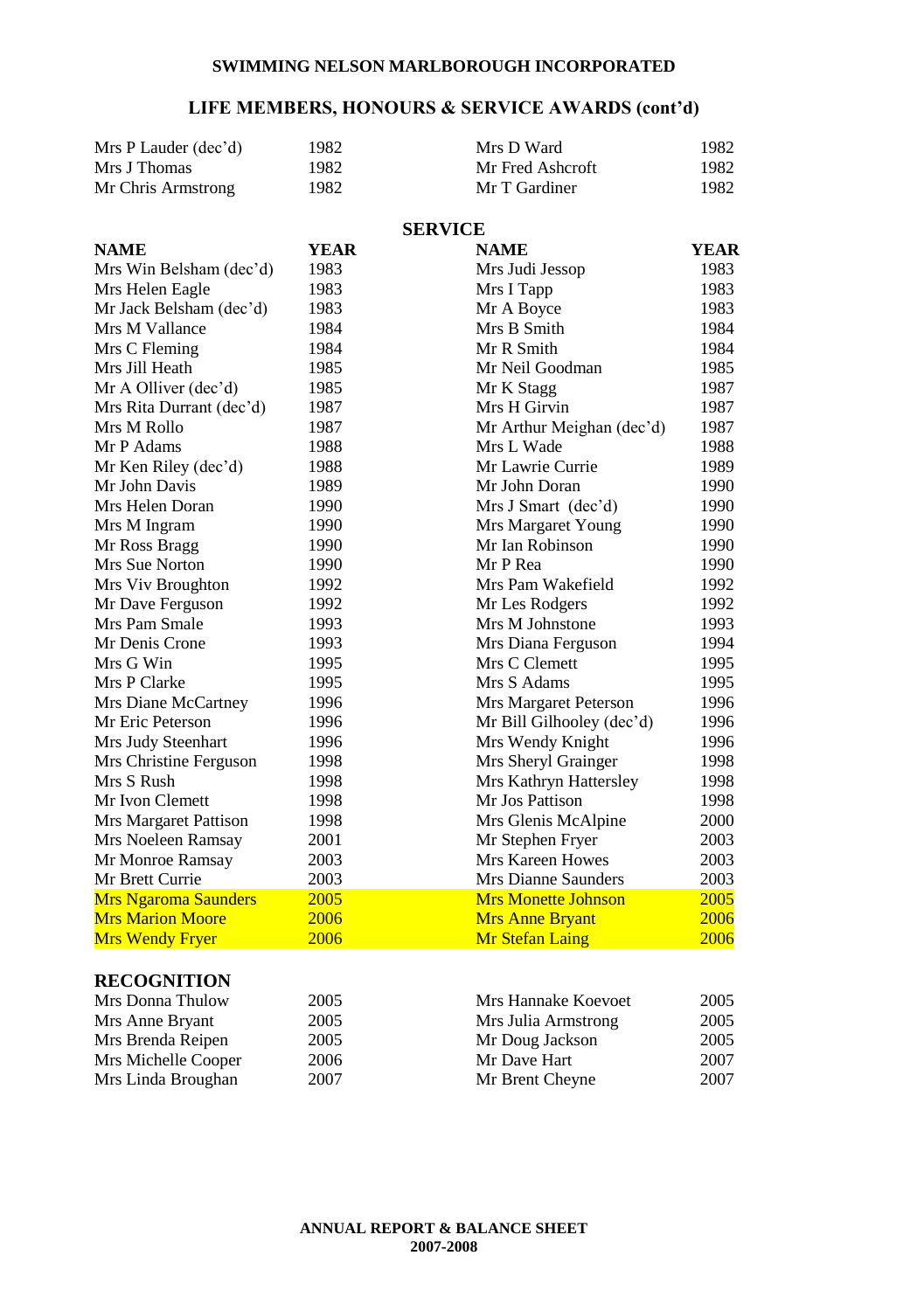## **RECOGNITION (con't)**

| Mr John Bewley           | 2007 | Mrs Liz Bewley      | 2007 |
|--------------------------|------|---------------------|------|
| Ms Debbie Troman         | 2007 | Mr Graeme Troman    | 2007 |
| Ms Sandy Brown           | 2007 | Mrs Johanna Gessler | 2007 |
| Mrs Jan Coppins          | 2007 | Mrs Maree Satherley | 2007 |
| Mrs Methchild Laufkotter | 2007 |                     |      |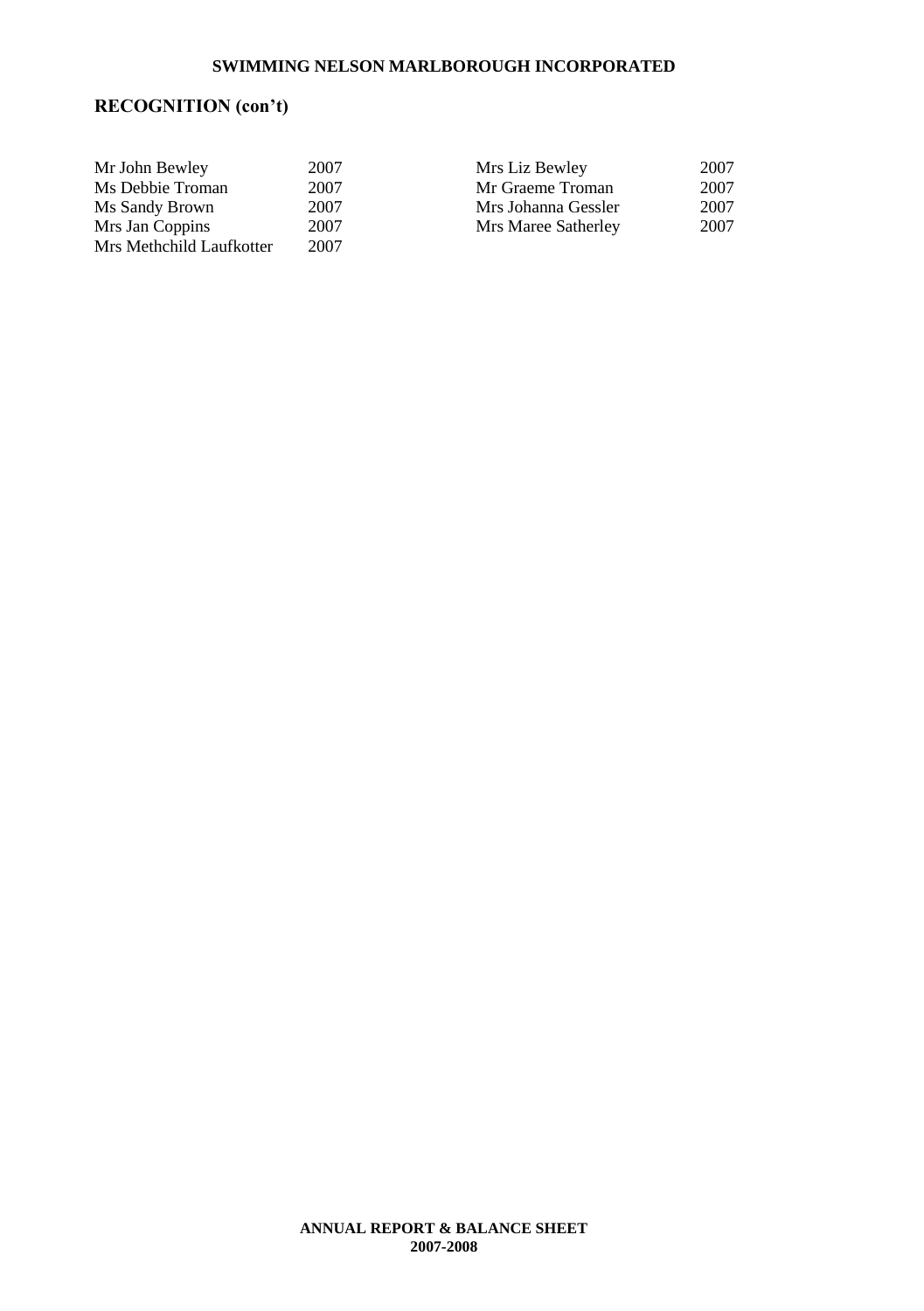### **SWIMMING NEW ZEALAND AWARDS**

|                            |             | <b>LIFE MEMBERS</b>       |             |
|----------------------------|-------------|---------------------------|-------------|
| <b>NAME</b>                | YEAR        | <b>NAME</b>               | <b>YEAR</b> |
| Mr F E M Boulton (dec'd)   | 1964        | Mr A J Donaldson          | 1964        |
| Mr L J Crabb (dec'd)       | 1986        |                           |             |
|                            |             | <b>HONOURS</b>            |             |
| <b>NAME</b>                | <b>YEAR</b> | <b>NAME</b>               | <b>YEAR</b> |
| Mr A H Davy (dec'd)        | 1954        | Mr W S Moorehouse (dec'd) | 1958        |
| Mr R H Houlston (dec'd)    | 1962        | Mrs G Wickett             | 1962        |
| Mr G Aston (dec'd)         | 1963        | Mr R A Stewart (dec'd)    | 1972        |
| Mr L J Crabb (dec'd)       | 1972        | Mr Ross Bragg             | 2004        |
| Mrs Kerry Downie           | 2006        | Mrs Margaret Young        | 2007        |
|                            |             | <b>SERVICE</b>            |             |
| <b>NAME</b>                | <b>YEAR</b> | <b>NAME</b>               | <b>YEAR</b> |
| Miss E Stewart (dec'd)     | 1939        | Mr E R Code (dec'd)       | 1944        |
| Mr A H Day (dec'd)         | 1944        | Mr B W Lane (dec'd)       | 1946        |
| Mr W S Moorehouse (dec'd)  | 1948        | Mr R H Houlston (dec'd)   | 1952        |
| Mrs G Wickett              | 1952        | Mr G Aston (dec'd)        | 1953        |
| Mr J E R Patterson (dec'd) | 1953        | Mr J A Yule $(dec'd)$     | 1955        |
| Mr G S Bruce (dec'd)       | 1960        | Mr T E M Boulton (dec'd)  | 1960        |
| Mr R A Stewart (dec'd)     | 1962        | Mr L J Crab (dec'd)       | 1962        |
| Mr P G Jeffs               | 1975        | Mr E J Hockey             | 1984        |
| Mrs M Coombs (dec'd)       | 1990        | Mr L Currie               | 1994        |
| Mr R Bragg                 | 1996        | Mrs M Young               | 1997        |
| Mr J Doran                 | 1998        | Mr D Crone                | 1999        |
| Mr E Peterson              | 2002        | Mrs M Peterson            | 2002        |
| Mr Jos Pattison            | 2003        | Mrs Margaret Pattison     | 2003        |
| Mr Ivon Clemett            | 2004        |                           |             |

### **RECOGNITION**

### **QUEENS BIRTHDAY HONOURS**

Mr G Aston (dec'd) 1991 M.B.E.

### **N.Z. SWIMMING COACHES & TEACHERS ASSOCIATION INC**

## **LIFE MEMBERSHIP**

Mr Jos Pattison

### **SPECIAL AWARD FOR SERVICES TO COUNTRY CLUB SWIMMING IN NELSON MARLBOROUGH**

John & Helen Doran 2001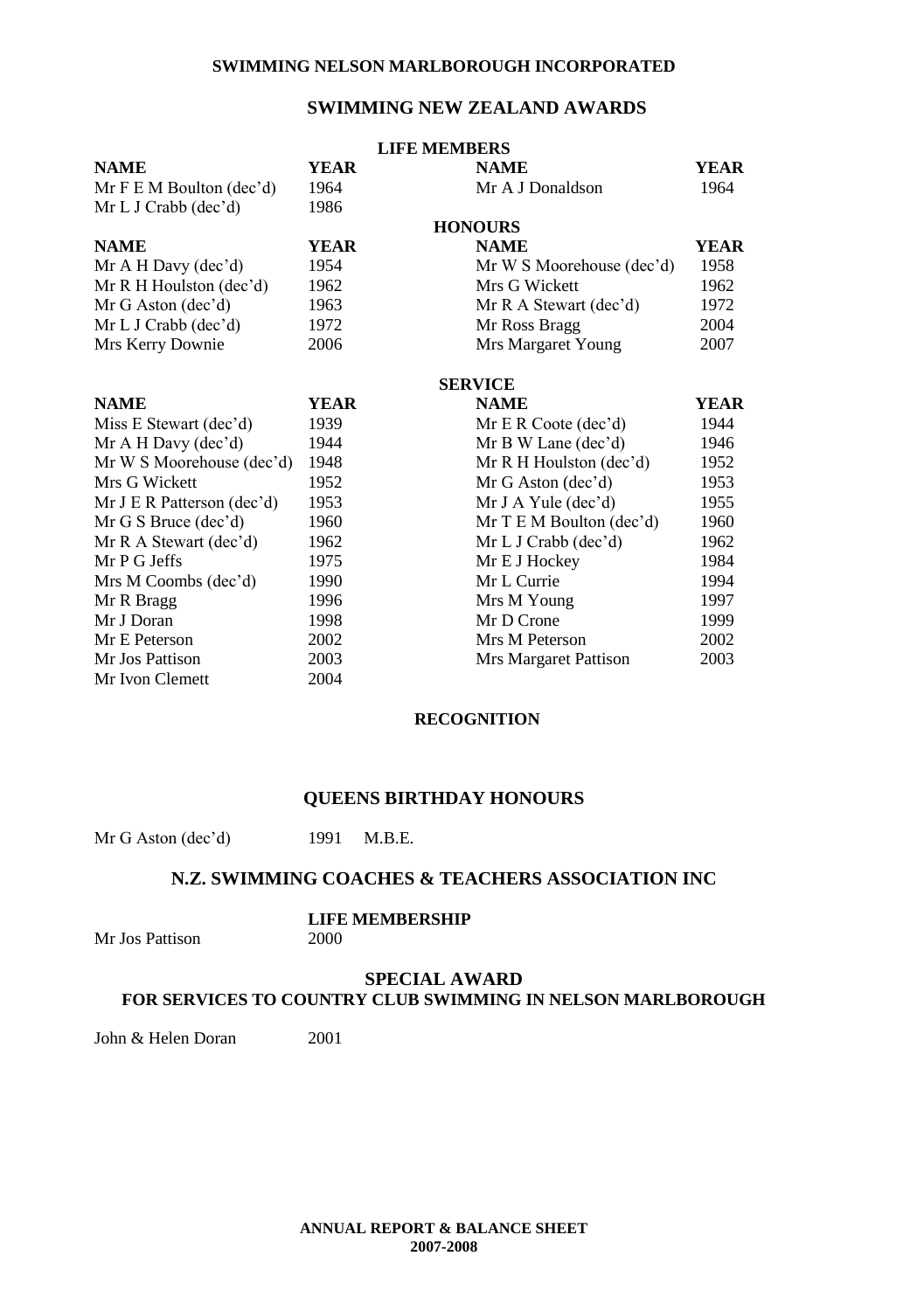Swimming Nelson Marlborough Inc



### **President/Chairpersons Report 2007/2008**

This season I'm starting this report with a message to all the people involved with this sport of swimming, the sport needs your help to run it so the swimmers can do their best and become the next world champs.

Now to the season that has just passed. A big thank you must go to your Board for the hard work put in by the few members. I would like to say a personal thank you to some people that have worked in the background for very little thanks.

Brent Cheyne - as the treasurer, for keeping the Board on track and for his thoughts and help with the RAD's day, carrying on with running the coaching group as well as extra training with our top swimmers.

Johanna Gessler - thank you for your support as the Registrar/Recorder and the extra work that I know the swimmers enjoyed, for helping and supporting the RAD's program, support you have given to the coaching program of our top swimmers and also for taking over as head coach at the Motueka Club.

Debbie Troman - for her support to me and the Board.

Margaret Young - for her help at the Board level and club level. I, for one, look forward to your help in the new season Margaret. Thanks again.

The Coaches - for your support with the RAD's day and for forming the Coaches Group and improving the coaching standard over all the clubs.

Thanks must also go to the younger group of people that put their 'hands up' and attended the RAD's program and have been coaching. Please keep it up.

Thank you must also go to the clubs and their committees, without you Swimming Nelson Marlborough wouldn't be here.

If I forgotten you, please take this as a very big Thank You from the SNM Board and myself.

From the information that has been given to me, most swimmers have had personal bests or very close to their personal bests. Well done swimmers. The Country and Town team that travelled to Oamaru for the SI Country and Town Champs all did very well and SNM got second. Well Done Team. I congratulate all swimmers for their representation of Nelson Marlborough when they travelled out of the region. Well Done all.

Looking to the future - your board has asked the clubs for help over this last year but to no avail, so these words are to shock you all into helping your Board. If SNM carries on the way it is with no funding and no help from the clubs then our funds will run out in approximately 24 months.

I have put a lot of thought into my position as President and Board member and will stand again if you the members want to have me. Also some of the Board members are looking at standing down this year as they think that it is time for 'new blood'. It may be time that we look at the way the Board is set up. I think that the Board needs someone from each club to be on the Board or attend meetings as a representative from their club. This way your club will get to have a say!

Thank you and all the best for the coming season.

S C Fryer President/Chairperson Swimming Nelson Marlborough Inc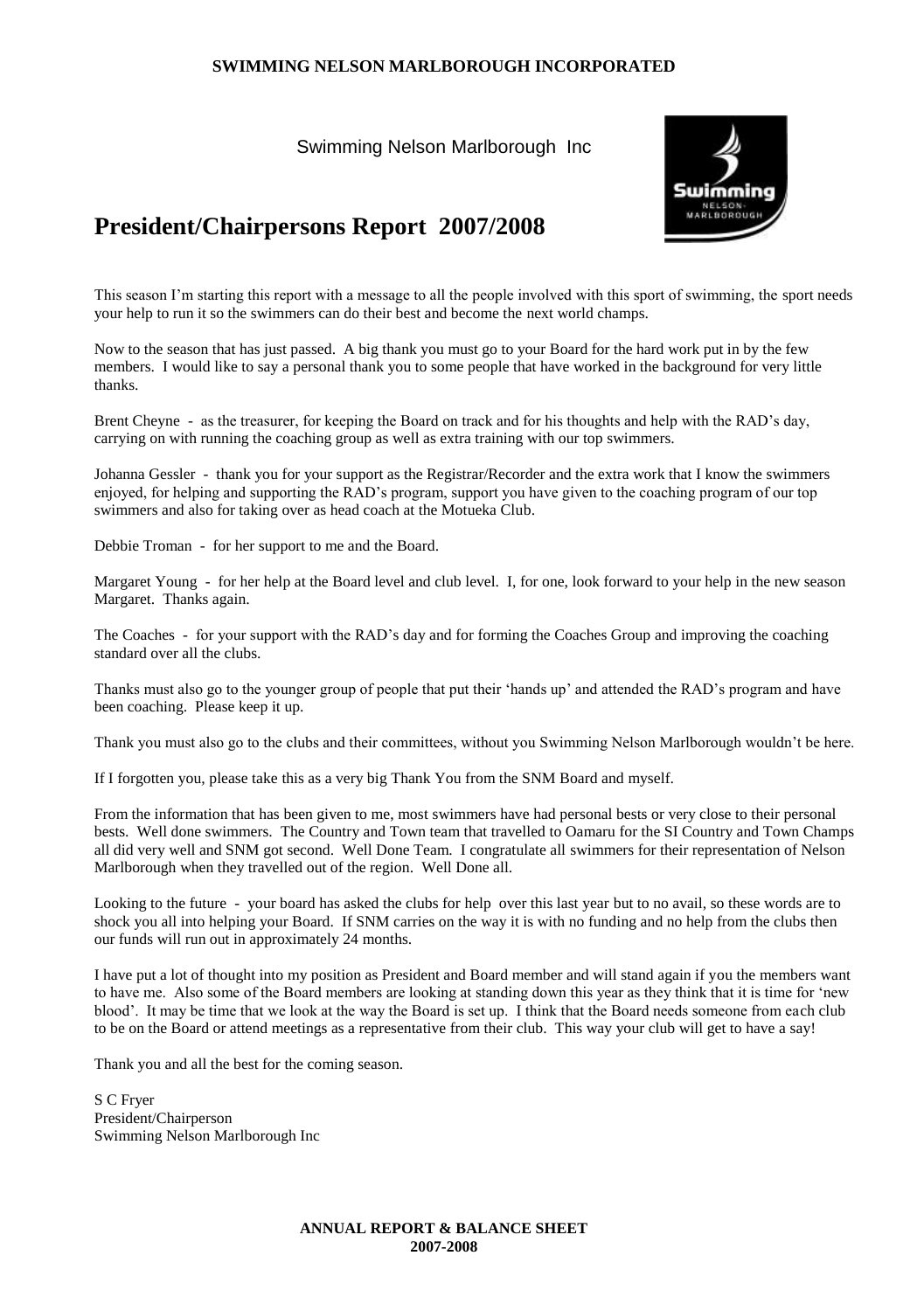### **SWIMMING NELSON MARLBOROUGH ADMINISTRATION**

The Board of Swimming Nelson Marlborough met on nine occasions to conduct the business of the Regional Association. Thanks to Nelson South Swimming Club and The Clansman, Havelock, who have made their rooms available for these meetings.

#### *Original Board Members appointed at the Annual General Meeting 01/07/2007 and meetings attended:*

| Stephen Fryer | 9 meetings                               | <b>Jos Pattison</b> | 7 meetings (1 apology)   |
|---------------|------------------------------------------|---------------------|--------------------------|
| Brent Cheyne  | 9 meetings                               | Gill Thornton       | 4 meetings (5 apologies) |
| Dave Hart     | 7 meetings (2 apologies) Johanna Gessler |                     | 7 meetings (2 apologies) |

| <b>Observers at Board meetings:</b> |            |                |            |  |  |  |
|-------------------------------------|------------|----------------|------------|--|--|--|
| <b>Margaret Young</b>               | 3 meetings | Janice Bromell | 1 meetings |  |  |  |
| Clare Flowers                       | 1 meetings | Ian Kerry      | 1 meeting  |  |  |  |
| Gail Pope                           | 1 meeting  | H Berl         | 1 meeting  |  |  |  |
| M Bennich                           | 1 meeting  | R Butler       | 1 meeting  |  |  |  |
| M Laufkotter                        | 1 meeting  |                |            |  |  |  |

### **NELSON MARLBOROUGH SWIMMING MEMBERSHIP FOR PAST EIGHT YEARS**

|                 | 2001 | 2002 | 2003 | 2004 | 2005 | 2006 | 2007 | 2008 |
|-----------------|------|------|------|------|------|------|------|------|
| Awatere         |      |      |      |      |      |      |      |      |
| <b>Blenheim</b> | 63   | 91   | 54   | 67   | 60   | 46   | 48   | 43   |
| Kaikoura        | 23   | 24   | 17   | 17   | 9    |      | 8    | 55   |
| Motueka         | 130  | 92   | 115  | 79   | 87   | 86   | 90   | 113  |
| Murchison       | 21   | 17   | 20   | 7    | 10   |      | 8    |      |
| Nayland Park    | 144  | 131  | 131  | 122  | 12   | 28   | 44   | 8    |
| <b>Nelson</b>   | 107  | 53   | 86   | 56   | 52   | 32   | 35   | 59   |
| Nelson South    | 93   | 87   | 75   | 82   | 65   | 68   | 72   | 75   |
| Golden Bay      | 15   | 15   | 29   | 20   | 30   | 49   | 45   | 78   |
| Waimea          | 60   | 55   | 85   | 94   | 70   | 32   | 38   | 27   |
| <b>Total</b>    | 656  | 565  | 612  | 544  | 400  | 342  | 388  | 458  |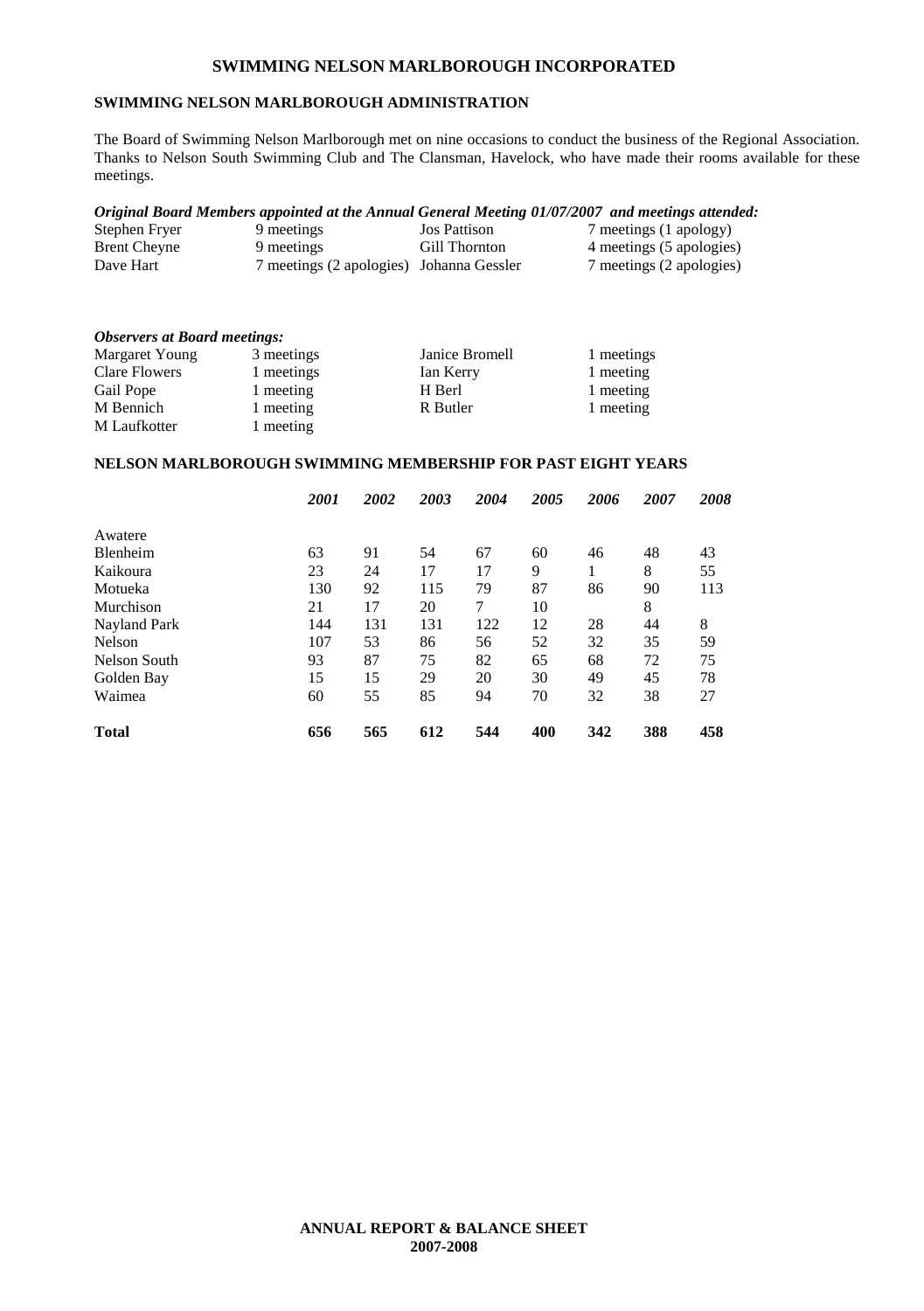### **CLUB OFFICERS 2007-2008**

|                      | <b>PRESIDENT</b>       | <b>SECRETARY</b> | <b>TREASURER</b>     |
|----------------------|------------------------|------------------|----------------------|
| Blenheim             | Ian Kerry              | Jillian Trayling | <b>Beth Stewart</b>  |
| Kaikoura             | Karen Schroder         | Linda Broughan   | <b>Judy Allison</b>  |
| Motueka              | Lisa Brown             | Heidrun Berl     | Gillian Bisley       |
| Murchison            |                        |                  |                      |
| Nayland Park         | Gail Pope              | Brenda Skurr     | Janice Brommell      |
| Nelson               | <b>Sandy Brown</b>     | Gill Thornton    | <b>Katy Steele</b>   |
| Nelson South         | <b>Martin Anderson</b> | Lindie Nelson    | Liz Bewley           |
| Golden Bay           | Graeme Wells           | Maddy King       | Giesela Winter       |
| Waimea               | Michelle Cooper        | Lynn Anderson    | <b>Clare Flowers</b> |
| Awatere is in recess |                        |                  |                      |

### **DELEGATES TO NELSON MARLBOROUGH SWIMMING 2007-2008**

| Clubs        |                      |                        |
|--------------|----------------------|------------------------|
| Blenheim     | <b>Ivon Clemmett</b> |                        |
| Kaikoura     | Gareth Allison       |                        |
| Motueka      | Johanna Gessler      |                        |
| Murchison    | Not advised          |                        |
| Nayland Park | Gail Pope            |                        |
| Nelson       | <b>Katy Steele</b>   |                        |
| Nelson South | Kerry Downie         | <b>Martin Anderson</b> |
| Takaka       | not advised          |                        |
| Waimea       | Michelle Cooper      |                        |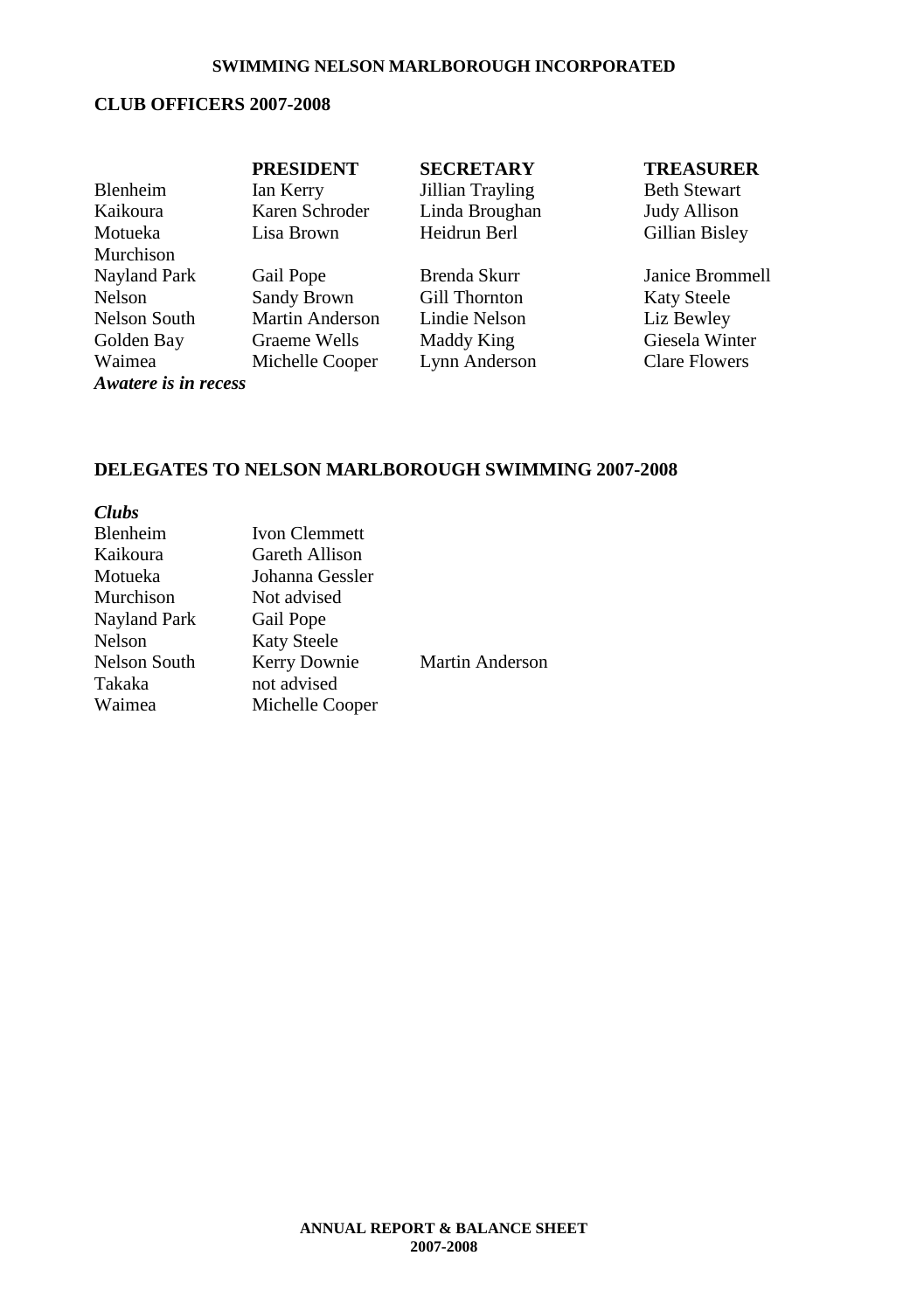### **SWIMMING NELSON MARLBOROUGH INCORPORATED NELSON MARLBOROUGH SWIMMING REGISTERED OFFICIALS 2007-2008**

| Club            | <b>Surname</b>    | <b>First Name</b>  | <b>Timekeeper</b> | I.0.T.               | <b>Starter</b> | Recorder | Referee     |
|-----------------|-------------------|--------------------|-------------------|----------------------|----------------|----------|-------------|
|                 |                   |                    |                   |                      |                |          |             |
| <b>Blenheim</b> | Amsler            | Therese            | Regional          |                      |                |          |             |
|                 | Atkinson          | Sally              | Regional          |                      |                |          |             |
|                 | <b>Boyle</b>      | Mark               | Regional          | Regional             |                |          |             |
|                 | Brannigan         | Mick               | Regional          |                      |                |          |             |
|                 | Clemett           | Ivon               | National          | National             | Regional       |          | Regional    |
|                 | Colbert           | Peter              | Regional          |                      |                |          |             |
|                 | Cummack           | Terrance           | Regional          |                      |                |          |             |
|                 | Doran             | John               | National          | National             | National       |          | National    |
|                 | Froden            | Susan              | Regional          |                      |                |          |             |
|                 | Harris            | DL                 | Regional          |                      |                |          |             |
|                 | Harris            | RM                 | Regional          |                      |                |          |             |
|                 | Hart              | David              | Regional          | Regional             |                |          |             |
|                 | Hood              | Fiona              | Regional          |                      |                |          |             |
|                 | Kendrick          | Margaret           | Regional          |                      |                |          |             |
|                 | Kerry             | Ian                | Regional          |                      | Regional       |          | Regional    |
|                 | Larcombe          | John               | Regional          |                      |                |          |             |
|                 | Lee               | Catherine          | Regional          |                      |                |          |             |
|                 | Lee               | Michael            | Regional          |                      |                |          |             |
|                 | McArtney          | Roger              | Regional          |                      |                |          |             |
|                 | McFarlane         | Andrew             | National          | Regional             | Regional       |          | Regional    |
|                 | McKenzie          | Glenys             | Regional          |                      |                |          |             |
|                 | McKone            | Monica             | Regional          |                      |                |          |             |
|                 | Moore             | Peter              | Regional          |                      |                |          |             |
|                 | Rogers            | <b>Brian</b>       | Regional          |                      |                |          |             |
|                 | Rogers            | Lynn               | Regional          |                      |                |          |             |
|                 | Scherf            | Ernie              | Regional          | Regional             | Regional       |          | Regional    |
|                 | Schrodet          | Karen              | Regional          |                      |                |          |             |
|                 | Sharrack          | Victor             | Regional          |                      |                |          |             |
|                 | Vincent           | Chris              | Regional          |                      |                |          |             |
|                 | Wills             | Jenny              | Regional          |                      |                |          |             |
|                 | Woods             | Jillian            | Regional          |                      |                |          |             |
|                 |                   |                    |                   |                      |                |          |             |
| Motueka         | Blackbeard        | Sharon             | Regional          | Regional             |                |          |             |
|                 | Coppins           | Jan                | Regional          |                      |                |          |             |
|                 | Currie            | <b>Brett</b>       | Regional          | National             | Regional       |          | Regional    |
|                 | Drummond          | Nick               | Regional          | Regional             |                |          |             |
|                 | Drummond<br>Laing | Nikki              | Regional          |                      | Regional       |          |             |
|                 | Satherley         | Stefan             |                   | Regional             |                |          |             |
|                 | Saunders          | Maree<br>Diane     | Regional          |                      |                |          |             |
|                 | Saunders          |                    | Regional          | Regional             | Regional       |          |             |
|                 | Gessler           | Ngaroma<br>Johanna | Regional          | Regional<br>Regional | Regional       |          | Regional    |
|                 | Gessler           | Wolfram            | Regional          |                      |                |          |             |
|                 | Berl              | Heidrun            |                   | Regional             |                |          |             |
|                 |                   |                    |                   |                      |                |          |             |
| <b>Nelson</b>   | Armstrong         | Julia              | National          | Regional             |                |          |             |
|                 | Armstrong         | Kevin              | National          | Regional             | Regional       |          |             |
|                 | <b>Bragg</b>      | Ross               | National          | National             | National       |          | <b>FINA</b> |
|                 | <b>Brown</b>      | Sandy              | Regional          | Regional             |                |          |             |
|                 | Knight            | Wendy              | National          | Regional             |                |          |             |
|                 | Luddon            | Trish              | Regional          |                      |                |          |             |
|                 | Milligan          | Jane               |                   | Regional             |                |          |             |
|                 | Thomson           | Jocelyn            | National          | Regional             |                |          |             |
|                 |                   |                    |                   |                      |                |          |             |
|                 |                   |                    |                   |                      |                |          |             |
|                 |                   |                    |                   |                      |                |          |             |
|                 |                   |                    |                   |                      |                |          |             |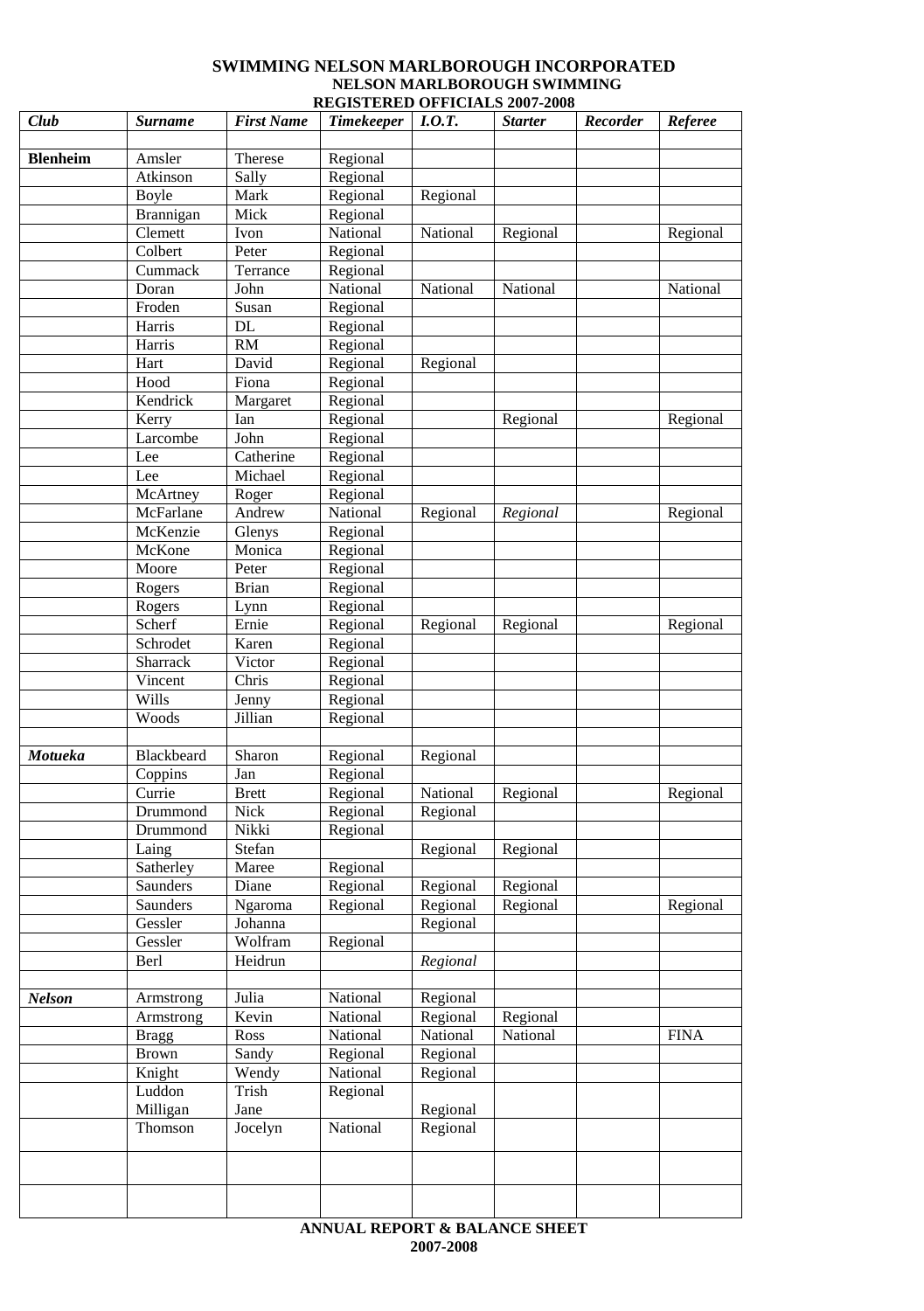| Club                | <b>Surname</b> | <b>First Name</b> | <b>Timekeeper</b> | I.O.T.   | <b>Starter</b> | <b>Recorder</b> | Referee  |
|---------------------|----------------|-------------------|-------------------|----------|----------------|-----------------|----------|
|                     |                |                   |                   |          |                |                 |          |
| <b>Nayland Park</b> | Barry          | Yvonne            | Regional          |          |                |                 |          |
| <b>Nelson South</b> | Bergman        | Shelley           |                   | Regional |                |                 |          |
|                     | Bewley         | John              |                   | Regional |                |                 |          |
|                     | <b>Bryant</b>  | Anne              |                   | Regional |                |                 |          |
|                     | Dean           | Tim               | Regional          |          |                |                 |          |
|                     | Downie         | Kerry             | National          | National | <b>FINA</b>    |                 | National |
|                     | Fryer          | Stephen           | Regional          | National | Regional       |                 | Regional |
|                     | Fryer          | Wendy             | National          | Regional |                |                 |          |
|                     | Howes          | Kareen            | National          |          | Regional       |                 |          |
|                     | Pattison       | Jos               | Regional          |          |                |                 |          |
|                     | Pattison       | Margaret          | Regional          | Regional |                |                 |          |
|                     | Rodgers        | Les               | National          | Regional | Regional       |                 | Regional |
|                     | Troman         | Debbie            |                   | Regional |                |                 |          |
|                     | Troman         | Graeme            | Regional          | Regional | Regional       |                 | Regional |
|                     | Young          | Margaret          | Regional          |          |                |                 |          |
|                     |                |                   |                   |          |                |                 |          |
| <b>Golden Bay</b>   |                |                   |                   |          |                |                 |          |
|                     | Coughlan       | Linda             | Regional          |          |                |                 |          |
|                     | Coughlan       | Peter             | Regional          |          |                |                 |          |
|                     | Kohler         | Melinda           | Regional          |          |                |                 |          |
|                     | Wells          | Graeme            | Regional          | Regional |                |                 |          |
|                     |                |                   |                   |          |                |                 |          |
| Waimea              | Cooper         | Michelle          |                   | Regional |                |                 |          |
|                     | Flowers        | Clare             | Regional          | Regional |                |                 |          |
|                     | Flowers        | Stuart            | Regional          |          |                |                 |          |
|                     | Anderson       | Lynn              |                   | Regional |                |                 |          |
|                     |                |                   |                   |          |                |                 |          |
|                     |                |                   |                   |          |                |                 |          |
|                     |                |                   |                   |          |                |                 |          |
|                     |                |                   |                   |          |                |                 |          |
|                     |                |                   |                   |          |                |                 |          |
|                     |                |                   |                   |          |                |                 |          |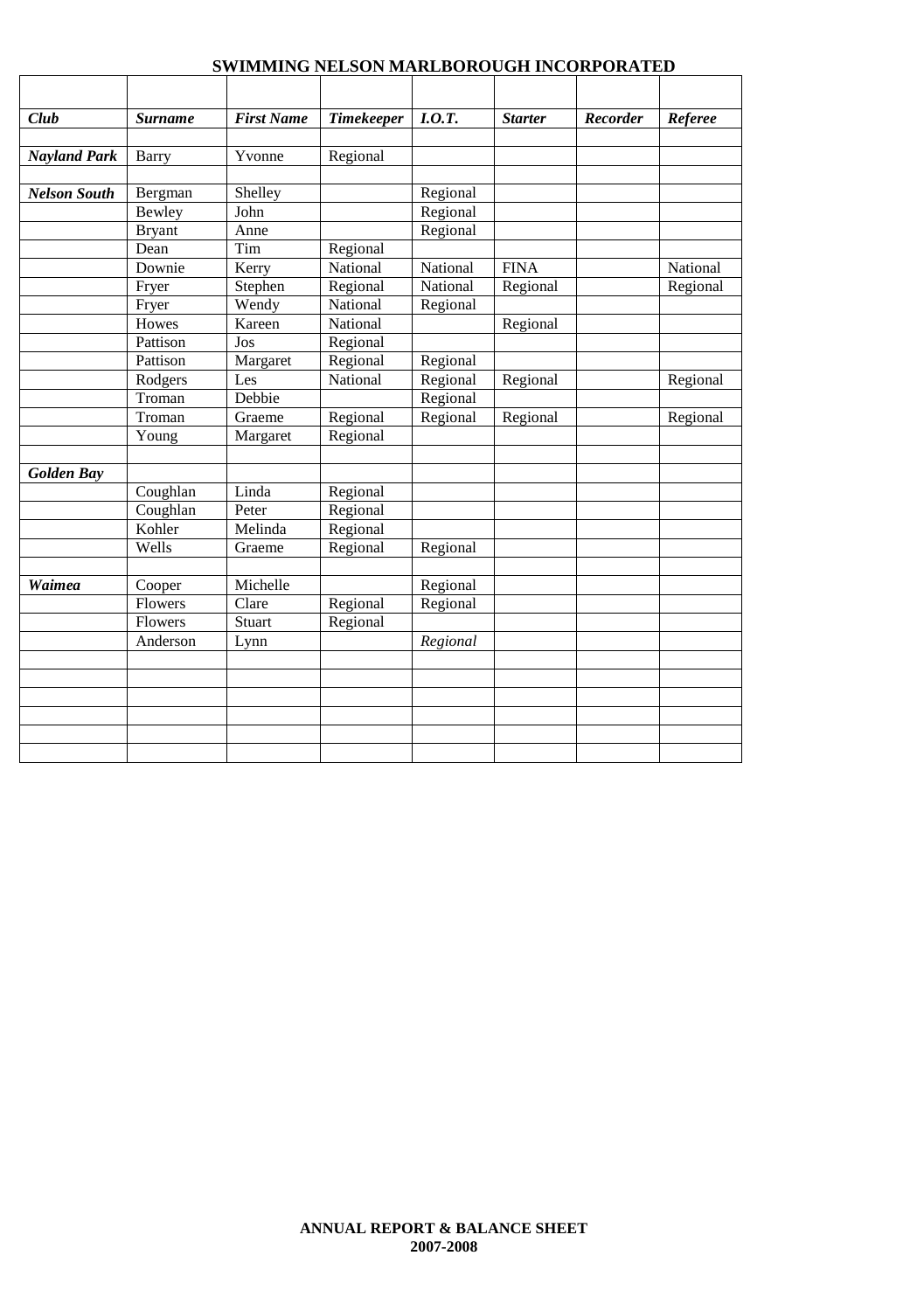### **SWIMMING NELSON MARLBOROUGH REPRESENTATION AT NATIONAL AND SOUTH ISLAND SWIMMING COMPETITIONS 2007-2008 SEASON**

### **SNZ SPRING COMPETITION 23-26 September 2007 – Wellington**

Swimmers and top 8/10 placings

*Blenheim* Angus Boyle  $100 \text{ Fly } 7^{\text{th}}$ 

*Nelson South* Jasmine Bewley

### **NZ NATIONAL JUNIOR CHAMPIONSHIPS 16-17 February 2008 - Dunedin**

| <b>Blenheim:</b> | Greta Pearce                      |
|------------------|-----------------------------------|
|                  | Diane Trayling                    |
|                  | <i>Nelson South</i> Ellie Rukawai |

*Motueka* Bradley Brown

### **SOUTH ISLAND COUNTRY & TOWN COMPETITION 1st -2 nd March 2008 - Oamaru**

#### *Motueka*

| Daniel Dwyer          | 50 Fly $5^{th}$                                                                                     |
|-----------------------|-----------------------------------------------------------------------------------------------------|
| Fitz Gessler          | 50 Breast $1st$ , 100 Breast $3rd$                                                                  |
| Hayden Squance        | 100 IM $6^{th}$ , 100 Breast $7^{th}$ , 50 Breast $8^{th}$                                          |
| Libby Gray            |                                                                                                     |
| Chrissy Brown         |                                                                                                     |
| <b>Nelson South</b>   |                                                                                                     |
| Georgia Anderson      |                                                                                                     |
| Nicola Britten        |                                                                                                     |
| Claire Cadwalladder   | 100 Back $8th$                                                                                      |
| <b>Andrew Collins</b> | 200 Breast $1st$ , 50 Free $4th$ , 50 breast $1st$                                                  |
| Katherine Davies      |                                                                                                     |
| Annie Eden            |                                                                                                     |
| Sjaan Hungerford      | $1st$ : 100 IM, 50 Fly 50 Breast, 4 <sup>th</sup> 200 Breast 50 fly 5 <sup>th</sup> 50 Back         |
| Monica Mc Bride       | $6th$ 200 Breast 4 <sup>th</sup> 100 Breast 5 <sup>th</sup> 50 Breast                               |
| Monica Nelson         | $2nd$ 100 IM, 100 Breast, 50 Breast, 4 <sup>th</sup> 50 Free, 6 <sup>th</sup> 50 Fly                |
| Aaron Olson           | 1st: 50 Free, 100 Free, 3rd: 50 Back, 50 Fly, 100 Back, 4th 100 IM                                  |
| Libby Omlo            | $1st$ : 200 Breast, 50 Fly, 100 Fly, 50 Breast, $3rd$ : 100 IM, 50 and 100Free                      |
| Gerard Page           | $2nd$ 200 Breast, 4 <sup>th</sup> 100 Breast, 5 <sup>th</sup> 200 IM, 6 <sup>th</sup> 200 Free      |
| Olivia Prentice       | $2nd$ 100IM, 4 <sup>th</sup> 50 Back, 6 <sup>th</sup> 50 Fly 7 <sup>th</sup> 50 Free and 100 Breast |
| Misha Sinner          | $3^{rd}$ 100 Fly $5^{th}$ : 100 IM, 50 Fly, 100 Free, $6^{th}$ : 200 IM, 50 Breast                  |
|                       | $7th$ 200 Breast, 100 Breast, 100 Back                                                              |
| Jessica Roper         |                                                                                                     |
| Alice Trengrove       |                                                                                                     |
| Grace Woodall         |                                                                                                     |
| <b>Golden Bay</b>     |                                                                                                     |
| Tui Kraal             | $8th$ 50 Back, 4 <sup>th</sup> 100 IM and 50 Free, 3 <sup>rd</sup> 100 Back                         |
| Waimea                |                                                                                                     |
| Kaitlyn Wehner        |                                                                                                     |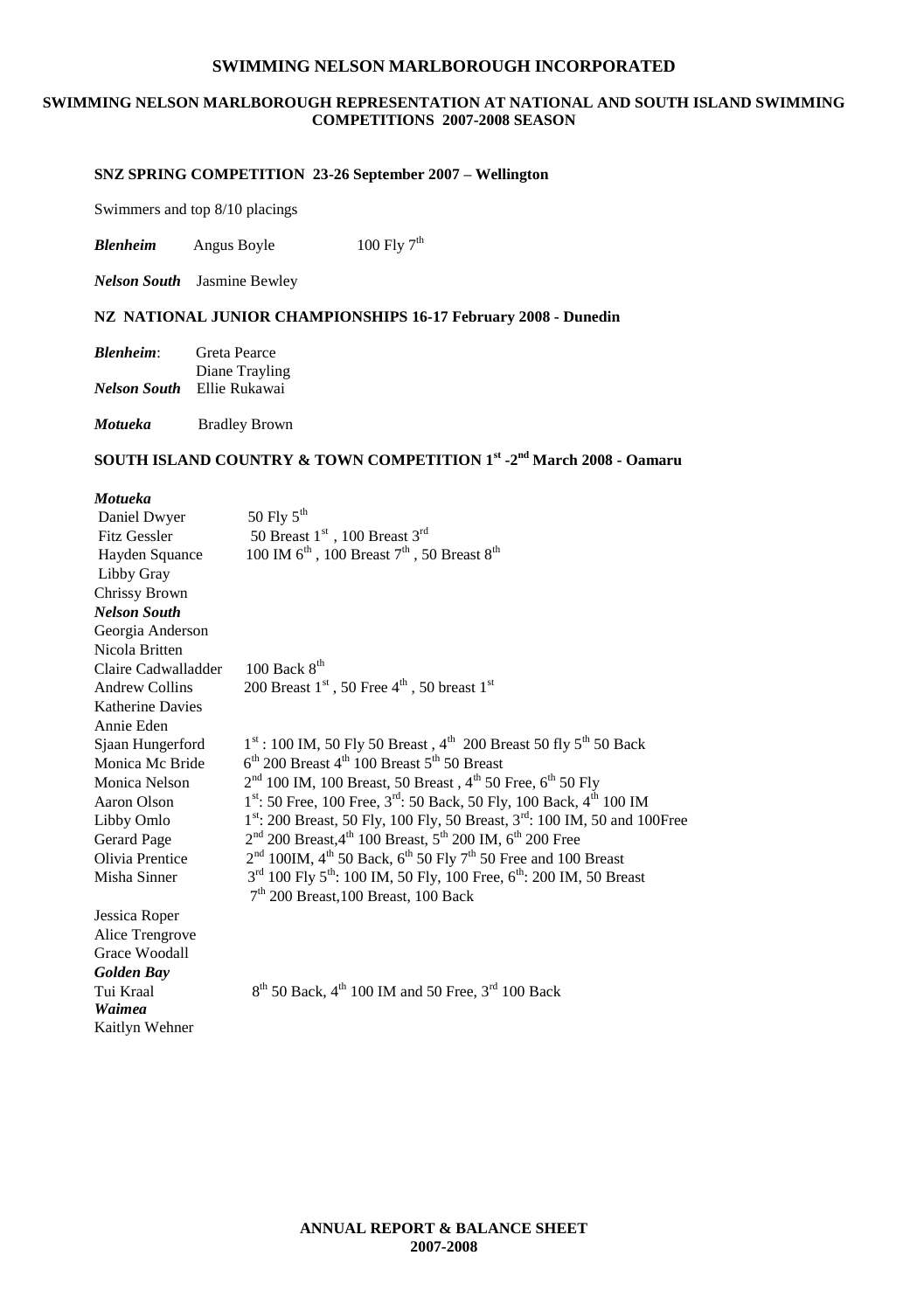### **2008 NZ NATIONAL AGE GROUP CHAMPIONSHIPS 4 th -8 th March 2008 – Christchurch**

| <b>Blenheim</b>     | Angus Boyle<br><b>Brendon Ferguson</b><br>Mark Jackson<br>Sean Kerry<br>Josie Kydd<br>Simon Leach<br>Leighton Price<br>Lily Ytsma | 9th 50m free<br>$10^{th}$ 50m Breast, 6 <sup>th</sup> 200m Breast, 8 <sup>th</sup> 100m Breast<br>$4th$ 50m Fly, $7th$ 100m Fly<br>$8th$ 50 m Breast, $8th$ 100m Breast<br>$6th 100m$ breast |
|---------------------|-----------------------------------------------------------------------------------------------------------------------------------|----------------------------------------------------------------------------------------------------------------------------------------------------------------------------------------------|
| <b>Nelson South</b> | Jasmine Bewley<br>Ryan Cheyne                                                                                                     | $6th$ 50m Breast, $8th$ 100m Breast                                                                                                                                                          |
| Motueka             | <b>Austen Dean</b><br>Faye Hudson                                                                                                 | $3rd$ 50m Breast, $8th$ 50m Fly, $8th$ 100m Breast                                                                                                                                           |

#### **2008 NZ NATIONAL DIVISION II AGE GROUP COMPETITION 19th -22ndMarch 2008 Wellington** Swimmers and top 10 placings:

| <b>Blenheim</b>     | Georgina Kydd           | $5th$ 100m Breast, $6th$ 50 m Breast,                                                                       |
|---------------------|-------------------------|-------------------------------------------------------------------------------------------------------------|
|                     | Tagan Weaver- Newman    |                                                                                                             |
| <b>Nelson</b>       | <b>Jack Armstrong</b>   | $6th$ 200 Back, 10 <sup>th</sup> 100 Back, 4 <sup>th</sup> 1500m Free                                       |
|                     | Alana Brown             | $3rd$ 50 and 100m Breast, 4 <sup>th</sup> 100m IM and 200m Breast                                           |
|                     | <b>Tim Corbett</b>      | $1st 100m$ Breast, $2nd 50m$ Breast, $3rd 200m$ Breast                                                      |
|                     | <b>Joe Thornton</b>     |                                                                                                             |
| <b>Nelson South</b> | <b>Krystal Bewley</b>   | $9^{th}$ 100 IM                                                                                             |
|                     | <b>Hannah Gittins</b>   | $10^{th}$ 50m Breast, 5 <sup>th</sup> 100m Fly                                                              |
|                     | Aaron Olson             |                                                                                                             |
|                     | Jonathan Page           | 9 <sup>th</sup> 100m Fly                                                                                    |
| <b>Motueka</b>      | Liam Anderson           |                                                                                                             |
|                     | Isabella Bennich-Wolter | $6^{\text{th}}50\text{m}$ Fly, $7^{\text{th}}$ 100m Free, $2^{\text{nd}}$ 100m IM, $7^{\text{th}}$ 100m Fly |
|                     | Salim Deplazes Berl     | $8th$ 50m Fly, 3rd 100 Fly                                                                                  |
|                     | Aedan Fenemor           |                                                                                                             |
|                     | Max Gessler             | $2nd$ 50 and 100m Breast, 5 <sup>th</sup> 50m Fly and 100 IM,                                               |
|                     |                         | $4th$ 100 Free, $3rd$ 200 Breast, $6th$ 50 Free                                                             |
|                     | Oliver Laufkotter       | $4^{th}$ 200m Back, $3^{rd}$ 100 Back, $6^{th}$ 50 Back,                                                    |
|                     |                         | $10^{th}$ 50m Free                                                                                          |
|                     | Dan Satherley           | $10^{th}$ 100 Breast, 8 <sup>th</sup> 50m Fly, 7 <sup>th</sup> 100m Fly,                                    |
|                     |                         | $8th$ 50m Breast                                                                                            |

#### **ABSOLUTE INSURANCE 2008 OLYMPIC TRIALS 25th -30th March, Auckland**  Swimmers and top 10 placings:

| Nelson South | Jasmine Bewley |                      |
|--------------|----------------|----------------------|
| Motueka      | Faye Hudson    | $10^{th}$ 50m Breast |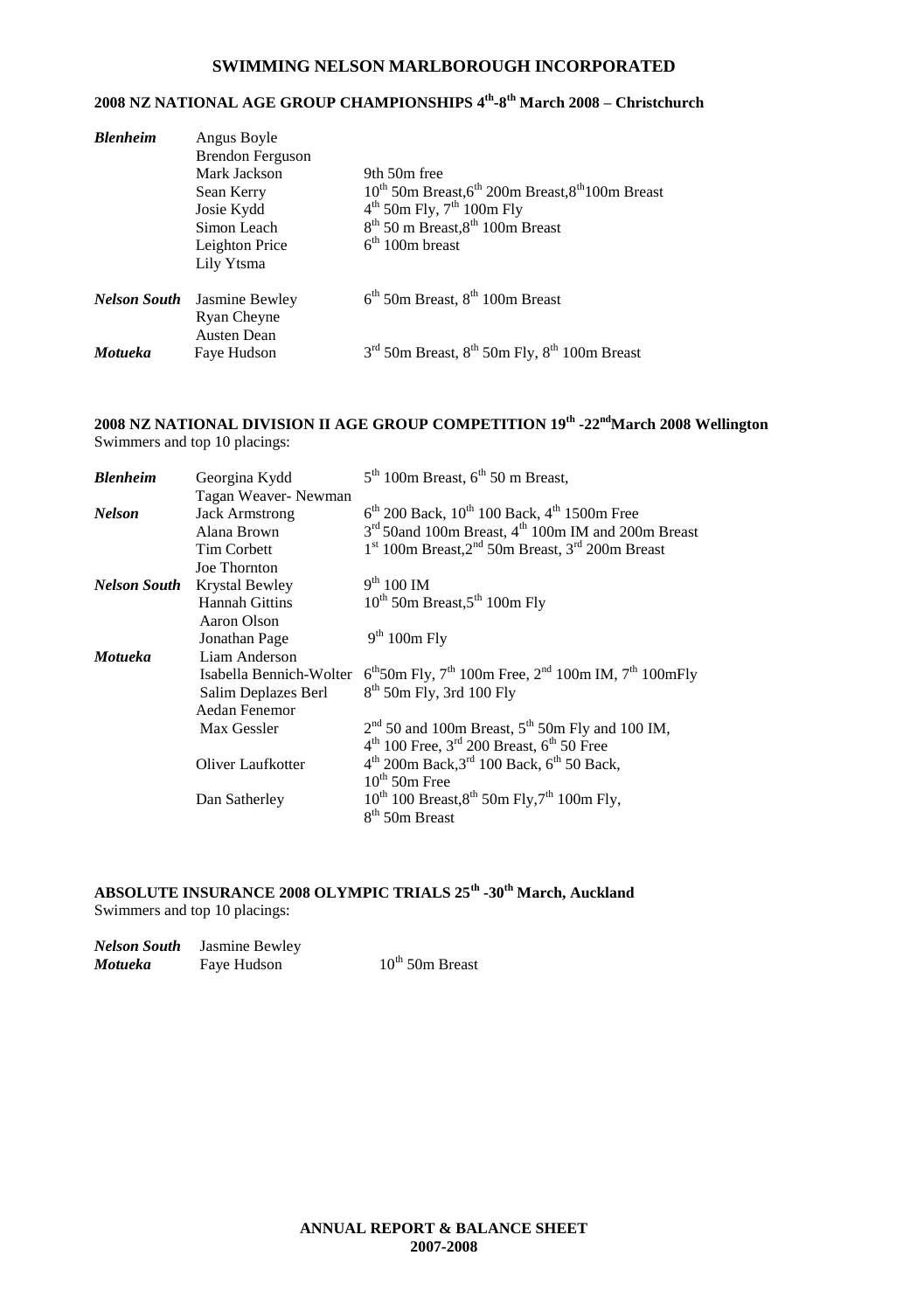## **TROPHY WINNERS**

## **RECORDS**

**&**

## **TITLEHOLDERS**

**2007-2008**

## **SEASON**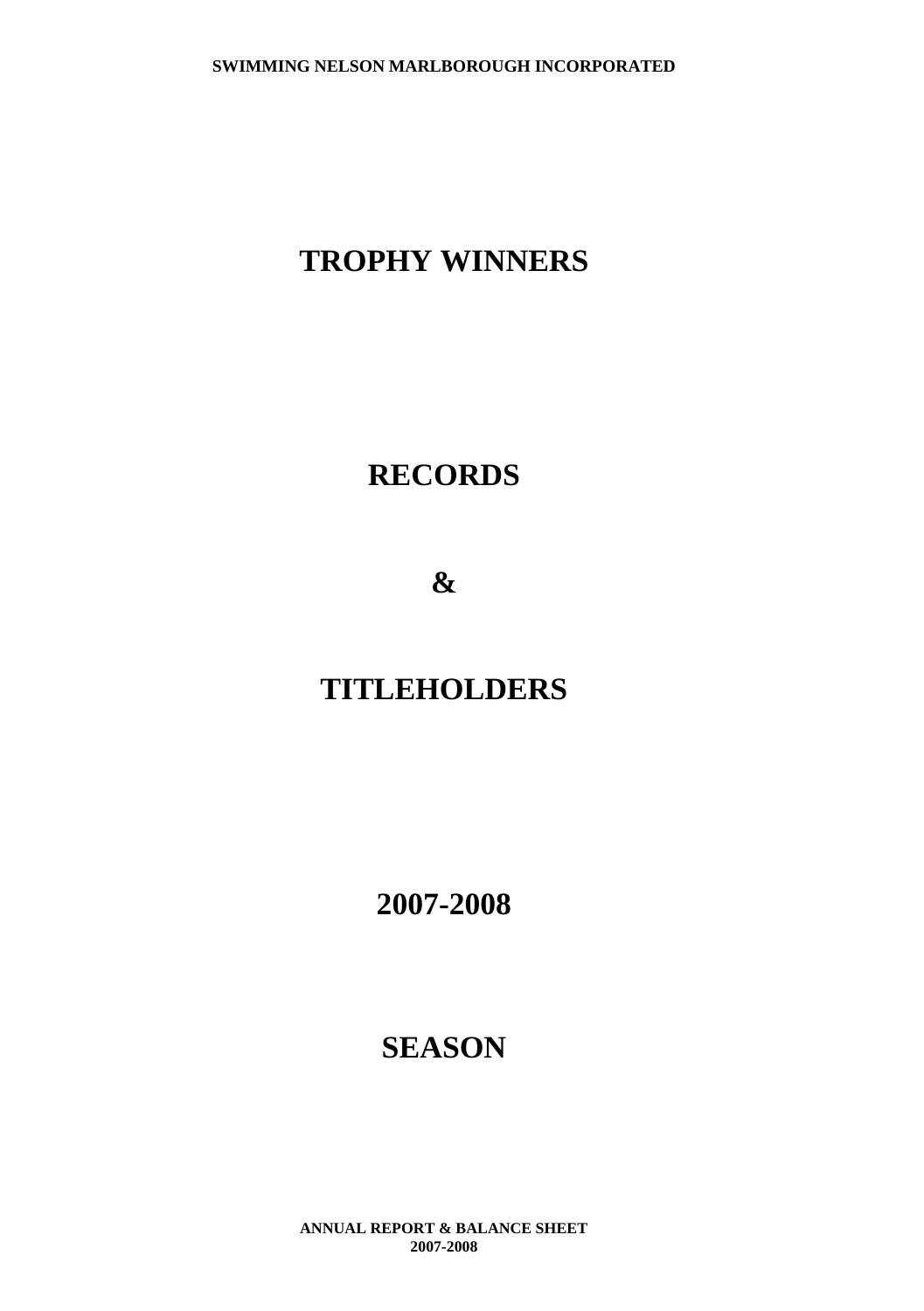### **TROPHY WINNERS 2007-2008 SEASON**

| <b>Belsham Trophy</b><br><b>Competitor of the Year</b>                         | Jasmine Bewley<br>$(2006 - 2007)$ |
|--------------------------------------------------------------------------------|-----------------------------------|
| <b>George Aston Cup</b>                                                        | not presented                     |
| <b>Crest Cup</b><br><b>Country Club most points</b>                            | Motueka Swim Club                 |
| <b>Marie Saul Cup</b><br><b>Best all round swimmer</b>                         | Jasmine Bewley                    |
| Y.M.C.A. Cup<br><b>Clubs with most Handicap points</b>                         | <b>Blenheim Swim Club</b>         |
| <b>Pattison Family Trophy</b><br><b>Best all round 14yr girl</b>               | <b>Katherine Davies</b>           |
| <b>Pattison Family Trophy</b><br><b>Best all round 14yr boy</b>                | <b>Ryan Cheyne</b>                |
| <b>Durrant Family Trophy</b><br><b>Best all round 12yr girl</b>                | Sjaan Hungerford                  |
| <b>Durrant Family Trophy</b><br><b>Best all round 12yr boy</b>                 | Neil Fraser                       |
| <b>Margaret Young Trophy</b><br><b>Best all round 10yr girl</b>                | Diane Trayling                    |
| <b>Margaret Young Trophy</b><br><b>Best all round 10yr boy</b>                 | <b>Bradley Brown</b>              |
| <b>Workers Co-Op Shield</b><br>Mens inter-club relay                           | <b>Blenheim Swim Club</b>         |
| <b>Ton Boulton Cup</b><br>Womens inter-club relay                              | Nelson South Swim Club            |
| Laurie Crabb Cup<br>Inter-club age group relay                                 | <b>Nelson South Swim Club</b>     |
| <b>J G Bacon Memorial Cup</b><br><b>Inter Provincial 8 a side relay</b>        | <b>Blenheim Swim Club</b>         |
| <b>Harry Davy Goodwill Trophy</b><br><b>Nelson area inter-club competition</b> | Nelson                            |
| <b>Buchanan Cup</b><br><b>Inter-club points competition</b>                    | Nelson South Swim Club            |
|                                                                                |                                   |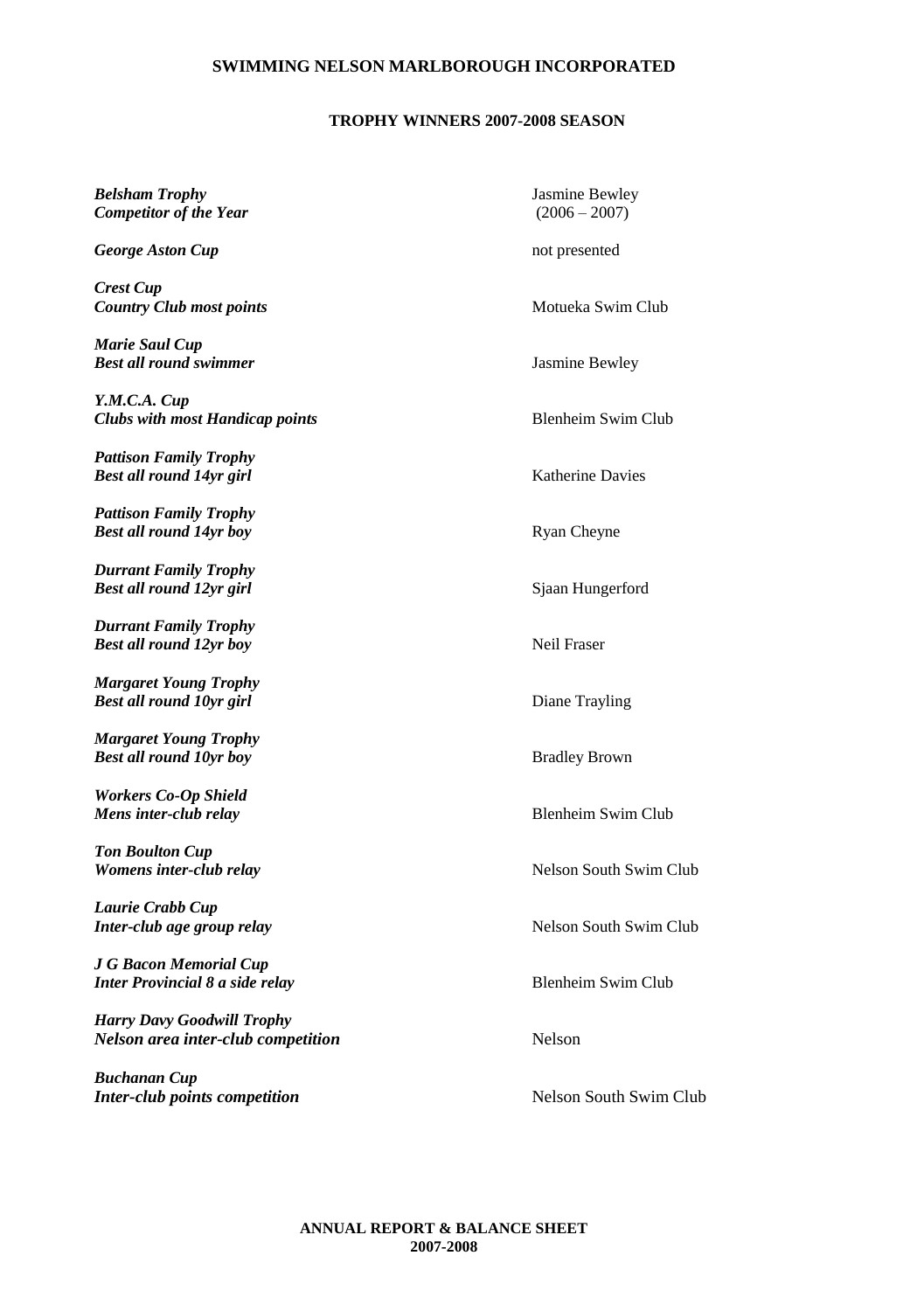| <b>Collings Family Cup</b><br><b>Best all round diver</b>              | not awarded |
|------------------------------------------------------------------------|-------------|
| <b>Water Polo Shield</b><br><b>Best all round player</b>               | not awarded |
| <b>Marion Coombs Cup</b><br><b>Best all round Synchro swimmer</b>      | not awarded |
| <b>Life Members Cup</b><br><b>Best all round swimmer Country Clubs</b> | not awarded |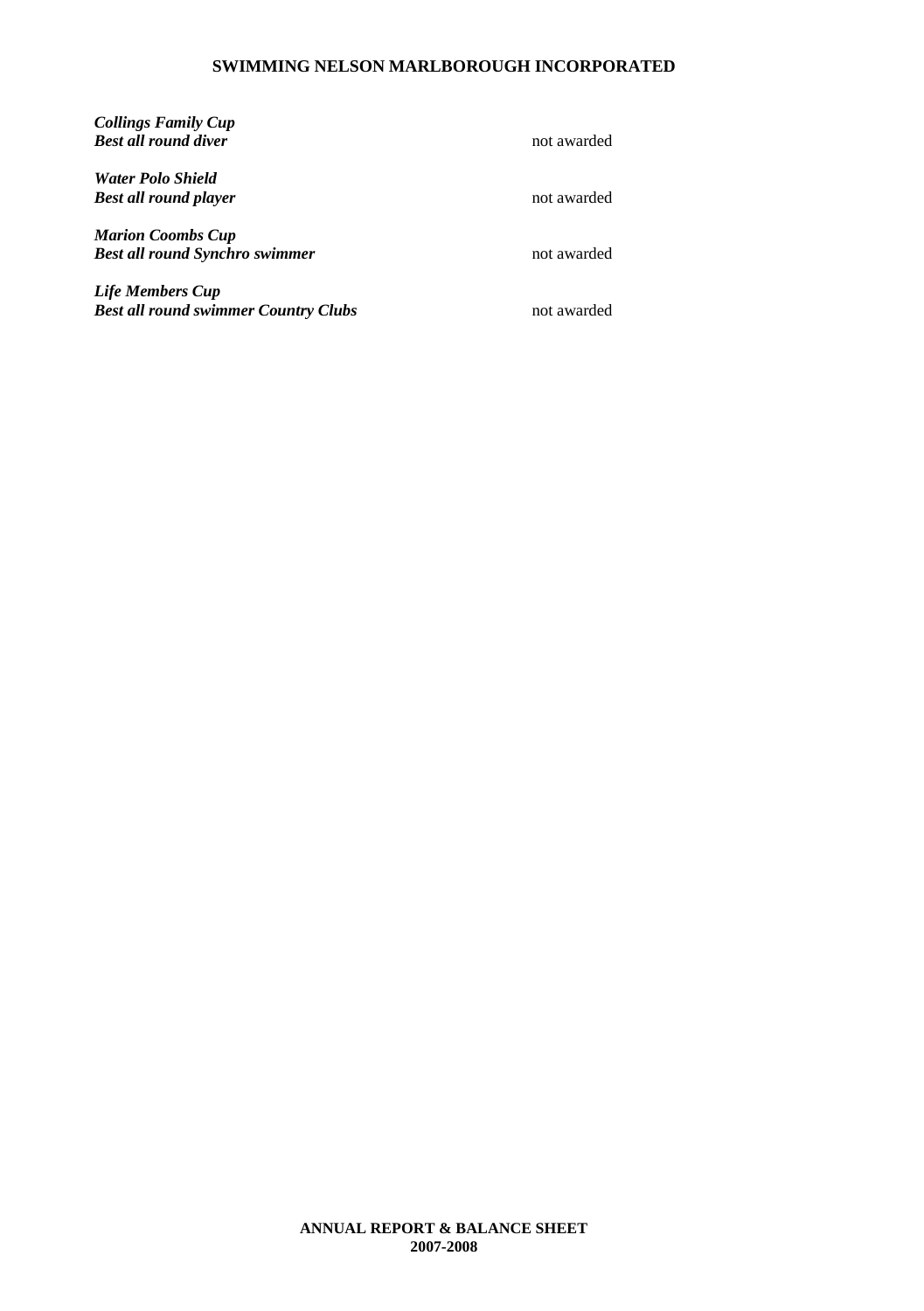### **SNM RECORDS BETTERED IN THE 2007-2008 SEASON**

**( listed in order of events during the season )**

### **LC Meters-Female**

| 10 & U    | 50 Free    | 32.42    | 26-Aug-99       | <b>NELNM</b> | <b>EMMA THOMSON</b>    |
|-----------|------------|----------|-----------------|--------------|------------------------|
|           | 100 Free   | 1:09.01  | 26-Aug-99       | <b>NELNM</b> | <b>EMMA THOMSON</b>    |
|           | 200 Free   | 2:34.95  | 16-Jan-02       | <b>BLENM</b> | ANNELIE PIETERSE       |
|           | 50 Back    | 39.69    | 16-Jan-02       | <b>BLENM</b> | ANNELIE PIETERSE       |
|           | 100 Back   | 1:23.77  | 16-Jan-02       | <b>BLENM</b> | ANNELIE PIETERSE       |
|           | 50 Breast  | 41.80    | 14-Jan-04       | <b>BLENM</b> | EMMA K. MOORE          |
|           | 100 Breast | 1:32.97  | 14-Jan-04       | <b>BLENM</b> | EMMA K. MOORE          |
|           | 50 Fly     | 35.86    | 10-Feb-01       | <b>NELNM</b> | AMAKA GESSLER          |
|           | 100 Fly    | 1:23.85  | 16-Jan-02       | <b>BLENM</b> | ANNELIE PIETERSE       |
|           | 200 IM     | 2:54.77  | 26-Aug-99       | <b>NELNM</b> | <b>EMMA THOMSON</b>    |
| $11 - 11$ | 50 Free    | 29.96    | $9-Apr-00$      | <b>NELNM</b> | <b>EMMA THOMSON</b>    |
|           | 100 Free   | 1:03.48  | <b>8-Dec-00</b> | <b>NELNM</b> | <b>EMMA THOMSON</b>    |
|           | 200 Free   | 2:17.47  | <b>8-Dec-00</b> | <b>NELNM</b> | <b>EMMA THOMSON</b>    |
|           | 400 Free   | 4:48.87  | <b>8-Dec-00</b> | <b>NELNM</b> | <b>EMMA THOMSON</b>    |
|           | 50 Back    | 39.73    | 22-Feb-08       | <b>BLENM</b> | <b>G PEARCE</b>        |
|           | 100 Back   | 1:17.53  | $7-Jul-00$      | <b>NELNM</b> | <b>EMMA THOMSON</b>    |
|           | 200 Back   | 2:44.63  | 27-Jul-00       | <b>NELNM</b> | <b>EMMA THOMSON</b>    |
|           | 50 Breast  | 40.81    | $2-Mar-01$      | <b>NELNM</b> | <b>ANNABELLE CAREY</b> |
|           | 100 Breast | 1:24.45  | 9-Dec-88        | <b>BLENM</b> | KAREN ASHCROFT         |
|           | 200 Breast | 3:05.80  | 10-Feb-01       | <b>NELNM</b> | <b>ANNABELLE CAREY</b> |
|           | 50 Fly     | 33.66    | 1-Oct-88        | <b>BLENM</b> | <b>TRACEY NORTON</b>   |
|           | 100 Fly    | 1:14.50  | 28-Feb-82       | <b>NLSNM</b> | <b>VICKI GLEESON</b>   |
|           | 200 Fly    | 3:06.30  | 12-Feb-00       | <b>NELNM</b> | <b>EMMA THOMSON</b>    |
|           | 200 IM     | 2:42.11  | $7-Jul-00$      | <b>NELNM</b> | <b>EMMA THOMSON</b>    |
| $12 - 12$ | 50 Free    | 28.58    | 12-Mar-01       | <b>NELNM</b> | <b>EMMA THOMSON</b>    |
|           | 100 Free   | 1:02.27  | 10-Feb-01       | <b>NELNM</b> | <b>EMMA THOMSON</b>    |
|           | 200 Free   | 2:15.57  | 26-Jan-01       | <b>NELNM</b> | <b>EMMA THOMSON</b>    |
|           | 400 Free   | 4:43.29  | 10-Feb-01       | <b>NELNM</b> | <b>EMMA THOMSON</b>    |
|           | 800 Free   | 10:04.52 | 26-Jan-01       | <b>NELNM</b> | <b>EMMA THOMSON</b>    |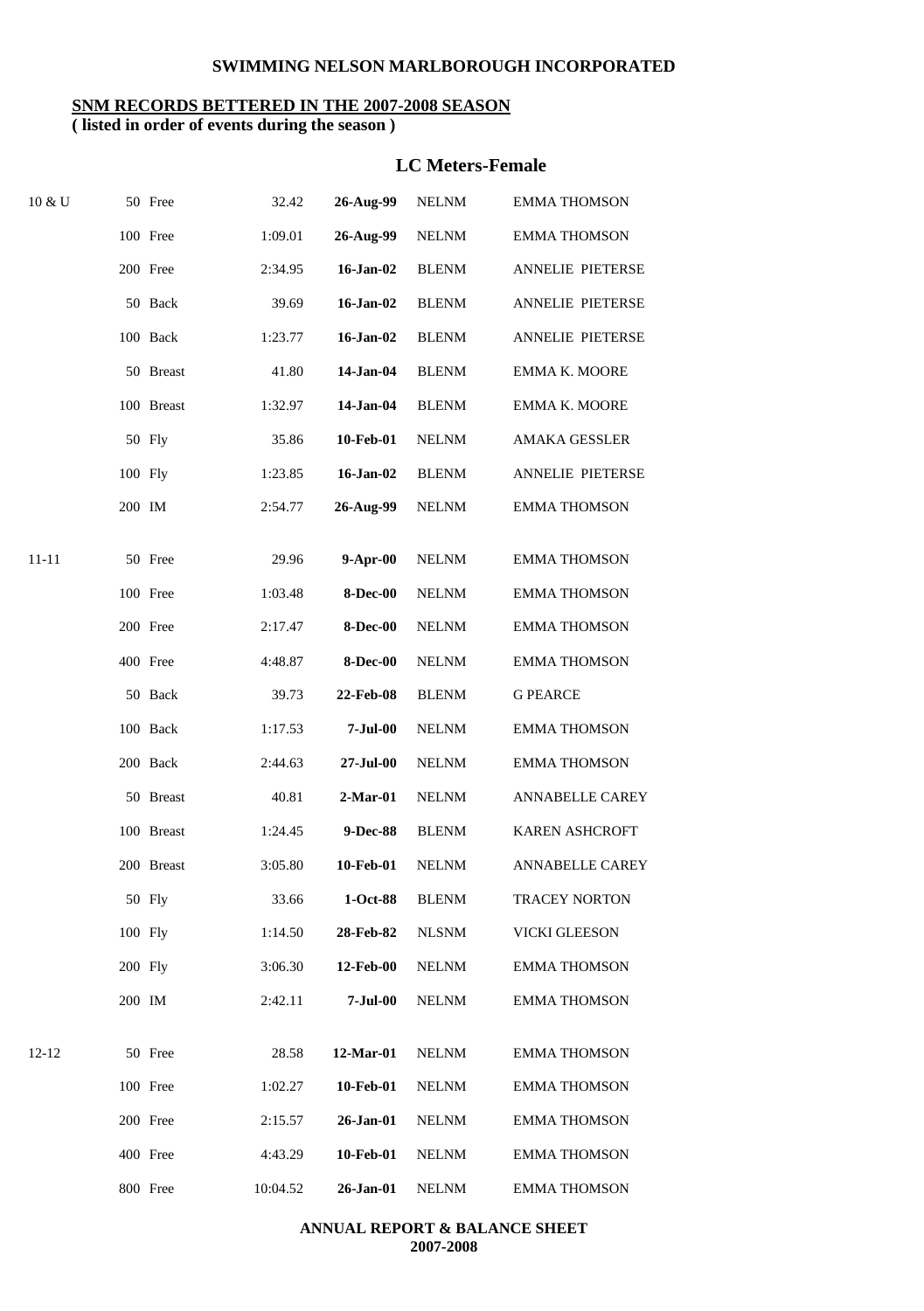|       | 1500 Free |            | 20:16.85 | $7-Jan-90$      | <b>NLSNM</b> | TRACY FERGUSON         |
|-------|-----------|------------|----------|-----------------|--------------|------------------------|
|       |           | 50 Back    | 37.33    | 14-Jan-04       | <b>BLENM</b> | KELSI M. JOHNSTON      |
|       |           | 100 Back   | 1:15.82  | <b>7-Dec-85</b> | <b>NLSNM</b> | TRUDI WADSWORTH        |
|       |           | 200 Back   | 2:45.20  | 16-Feb-85       | <b>NLSNM</b> | TRUDI WADSWORTH        |
|       |           | 50 Breast  | 36.46    | 16-Jan-02       | <b>NELNM</b> | <b>ANNABELLE CAREY</b> |
|       |           | 100 Breast | 1:21.24  | 14-Dec-01       | <b>NELNM</b> | <b>ANNABELLE CAREY</b> |
|       |           | 200 Breast | 2:56.71  | 14-Dec-01       | <b>NELNM</b> | <b>ANNABELLE CAREY</b> |
|       |           | 50 Fly     | 31.89    | 23-Nov-07       | <b>BLENM</b> | <b>JOSIE KYDD</b>      |
|       | 100 Fly   |            | 1:11.20  | 12-Feb-83       | <b>NLSNM</b> | VICKI GLEESON          |
|       | 200 Fly   |            | 2:46.37  | 19-Feb-05       | <b>BLENM</b> | <b>LILY YTSMA</b>      |
|       | 200 IM    |            | 2:34.08  | 16-Aug-01       | <b>NELNM</b> | <b>EMMA THOMSON</b>    |
|       | 400 IM    |            | 5:40.59  | $2-Mar-01$      | <b>NELNM</b> | <b>EMMA THOMSON</b>    |
| 13-13 |           | 50 Free    | 28.02    | 5-Mar-02        | <b>MOTNM</b> | <b>EMMA THOMSON</b>    |
|       |           | 100 Free   | 1:00.55  | 5-Mar-02        | <b>MOTNM</b> | <b>EMMA THOMSON</b>    |
|       |           | 200 Free   | 2:12.69  | 5-Mar-02        | <b>MOTNM</b> | <b>EMMA THOMSON</b>    |
|       |           | 400 Free   | 4:36.88  | 5-Mar-02        | <b>MOTNM</b> | <b>EMMA THOMSON</b>    |
|       |           | 800 Free   | 9:57.61  | 20-Dec-92       |              | <b>STANDARD</b>        |
|       | 1500 Free |            | 18:59.54 | 15-Dec-90       | <b>BLENM</b> | KAREN ASHCROFT         |
|       |           | 50 Back    | 34.72    | 18-Jan-06       | <b>NELNM</b> | <b>ALEX LAIDLAW</b>    |
|       |           | 100 Back   | 1:11.69  | 12-Mar-86       | <b>NLSNM</b> | <b>TRUDI WADSWORTH</b> |
|       |           | 200 Back   | 2:37.86  | 12-Mar-86       | <b>NLSNM</b> | TRUDI WADSWORTH        |
|       |           | 50 Breast  | 38.50    | 14-Jan-04       | <b>NELNM</b> | <b>AMAKA GESSLER</b>   |
|       |           | 100 Breast | 1:20.92  | 20-Feb-92       | <b>NELNM</b> | KYLA STEENHART         |
|       |           | 200 Breast | 2:53.62  | 6-Sep-90        | <b>BLENM</b> | <b>KAREN ASHCROFT</b>  |
|       |           | 50 Fly     | 30.96    | $4-Mar-08$      | <b>BLENM</b> | <b>JOSIE KYDD</b>      |
|       | 100 Fly   |            | 1:09.34  | $10-Aug-06$     | <b>NELNM</b> | <b>ALEX LAIDLAW</b>    |
|       |           |            |          |                 |              |                        |
|       | 200 Fly   |            | 2:38.19  | 10-Aug-06       | <b>NELNM</b> | <b>ALEX LAIDLAW</b>    |
|       | 200 IM    |            | 2:30.69  | 13-Dec-02       | <b>MOTNM</b> | <b>EMMA THOMSON</b>    |
|       | 400 IM    |            | 5:33.53  | 15-Feb-90       | <b>BLENM</b> | TRACEY NORTON          |
| 14-14 |           | 50 Free    | 28.34    | $17-Jan-03$     | <b>MOTNM</b> | <b>EMMA THOMSON</b>    |
|       |           | 100 Free   | 1:01.57  | $17-Jan-03$     | <b>MOTNM</b> | <b>EMMA THOMSON</b>    |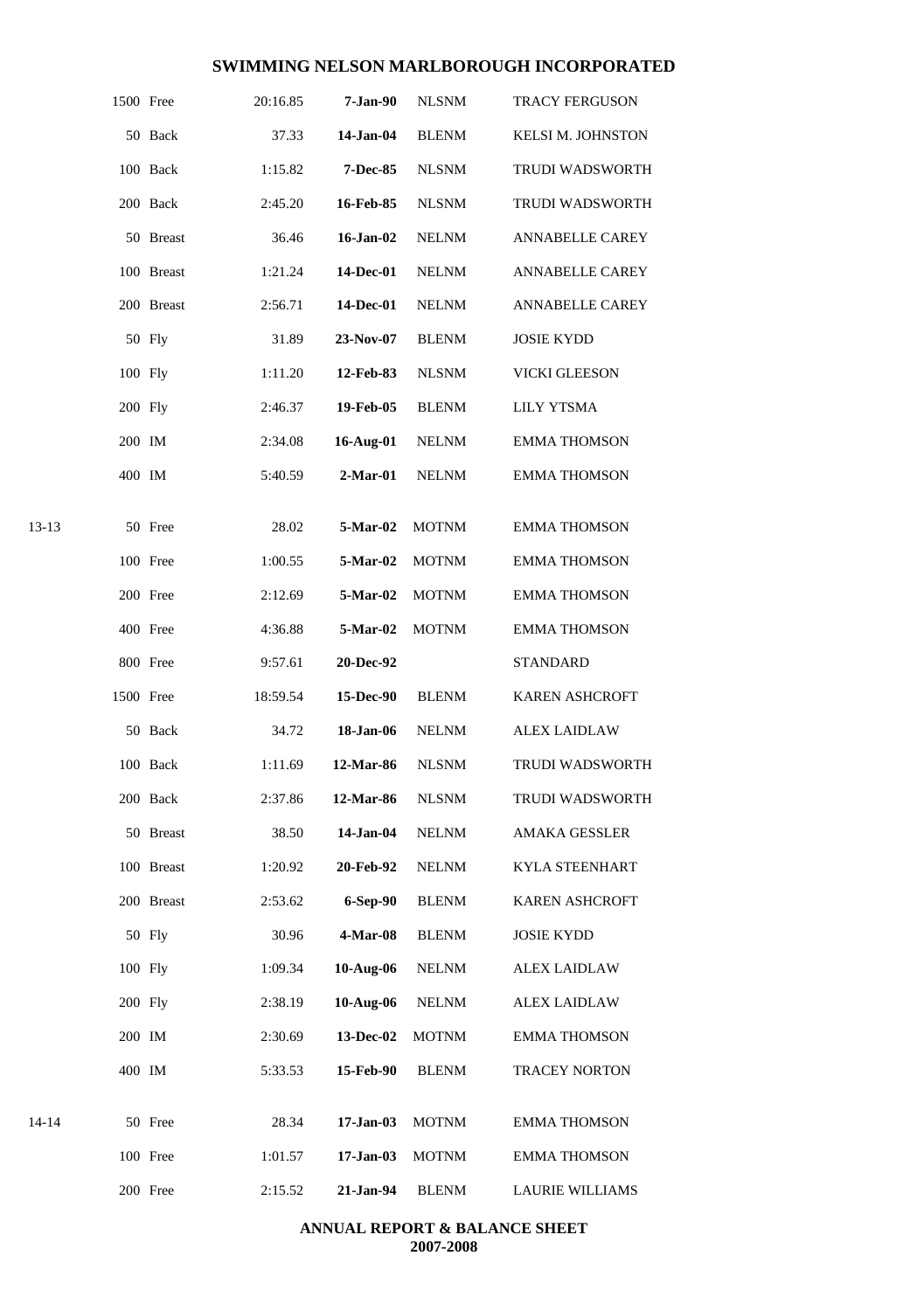|           |           | 400 Free   | 4:41.90  | 17-Jan-07       | <b>NELNM</b> | <b>ALEX LAIDLAW</b>    |
|-----------|-----------|------------|----------|-----------------|--------------|------------------------|
|           |           | 800 Free   | 9:46.83  | 17-Feb-94       | <b>BLENM</b> | <b>LAURIE WILLIAMS</b> |
|           | 1500 Free |            | 18:34.84 | 4-Mar-89        | <b>NLSNM</b> | KATE THORNALLEY        |
|           |           | 50 Back    | 33.46    | $17 - Jan-07$   | <b>NELNM</b> | <b>ALEX LAIDLAW</b>    |
|           |           | 100 Back   | 1:11.98  | 18-Feb-87       | <b>NLSNM</b> | <b>TRUDI WADSWORTH</b> |
|           |           | 200 Back   | 2:35.66  | 18-Feb-87       | <b>NLSNM</b> | <b>TRUDI WADSWORTH</b> |
|           |           | 50 Breast  | 35.90    | 18-Feb-93       | <b>NELNM</b> | <b>KYLA STEENHART</b>  |
|           |           | 100 Breast | 1:18.50  | 17-Mar-77       | <b>NLSNM</b> | <b>DEIDRE WALLS</b>    |
|           |           | 200 Breast | 2:47.60  | 18-Feb-77       | <b>NELNM</b> | <b>DEIDRE WALLS</b>    |
|           |           | 50 Fly     | 30.02    | $17 - Jan-07$   | <b>NELNM</b> | <b>ALEX LAIDLAW</b>    |
|           | 100 Fly   |            | 1:05.93  | $17 - Jan-07$   | <b>NELNM</b> | <b>ALEX LAIDLAW</b>    |
|           | 200 Fly   |            | 2:29.26  | $17 - Jan-07$   | <b>NELNM</b> | <b>ALEX LAIDLAW</b>    |
|           | 200 IM    |            | 2:31.51  | 17-Jan-03       | <b>MOTNM</b> | <b>EMMA THOMSON</b>    |
|           | 400 IM    |            | 5:20.92  | 12-Dec-03       | <b>MOTNM</b> | <b>EMMA THOMSON</b>    |
| $15 - 15$ |           | 50 Free    | 28.04    | <b>7-Mar-06</b> | <b>MOTNM</b> | AMAKA L. GESSLER       |
|           |           | 100 Free   | 1:00.92  | <b>7-Mar-06</b> | <b>MOTNM</b> | AMAKA L. GESSLER       |
|           |           | 200 Free   | 2:12.74  | 14-Jan-04       | <b>MOTNM</b> | <b>EMMA THOMSON</b>    |
|           |           | 400 Free   | 4:38.95  | 16-Feb-90       | <b>NLSNM</b> | KATE THORNALLEY        |
|           |           | 800 Free   | 9:51.50  | 16-Feb-95       | <b>BLENM</b> | LAURIE WILLIAMS        |
|           | 1500 Free |            | 18:40.05 | 18-Dec-89       | <b>NLSNM</b> | <b>KATE THORNALLEY</b> |
|           |           | 50 Back    | 33.84    | 18-Apr-01       | <b>MOTNM</b> | HANNAH A SAUNDERS      |
|           |           | 100 Back   | 1:13.15  | 7-Mar-06        | <b>MOTNM</b> | ANN BLACKBEARD         |
|           |           | 200 Back   | 2:36.53  | 18-Jan-06       | <b>MOTNM</b> | ANN BLACKBEARD         |
|           |           | 50 Breast  | 35.55    | 21-Jan-94       | <b>NELNM</b> | <b>KYLA STEENHART</b>  |
|           |           | 100 Breast | 1:17.11  | 17-Feb-94       | <b>NELNM</b> | KYLA STEENHART         |
|           |           | 200 Breast | 2:44.91  | 17-Feb-94       | <b>NELNM</b> | <b>KYLA STEENHART</b>  |
|           |           | 50 Fly     | 31.45    | 7-Mar-06        | <b>MOTNM</b> | AMAKA GESSLER          |
|           | 100 Fly   |            | 1:07.88  | 29-Aug-91       | <b>BLENM</b> | <b>TRACEY NORTON</b>   |
|           | 200 Fly   |            | 2:29.06  | 20-Feb-92       | <b>BLENM</b> | TRACEY NORTON          |
|           | 200 IM    |            | 2:29.12  | $2-Mar-04$      | <b>MOTNM</b> | <b>EMMA THOMSON</b>    |
|           | 400 IM    |            | 5:22.57  | $7-Apr-01$      | <b>BLENM</b> | KYLIE A HUNTER         |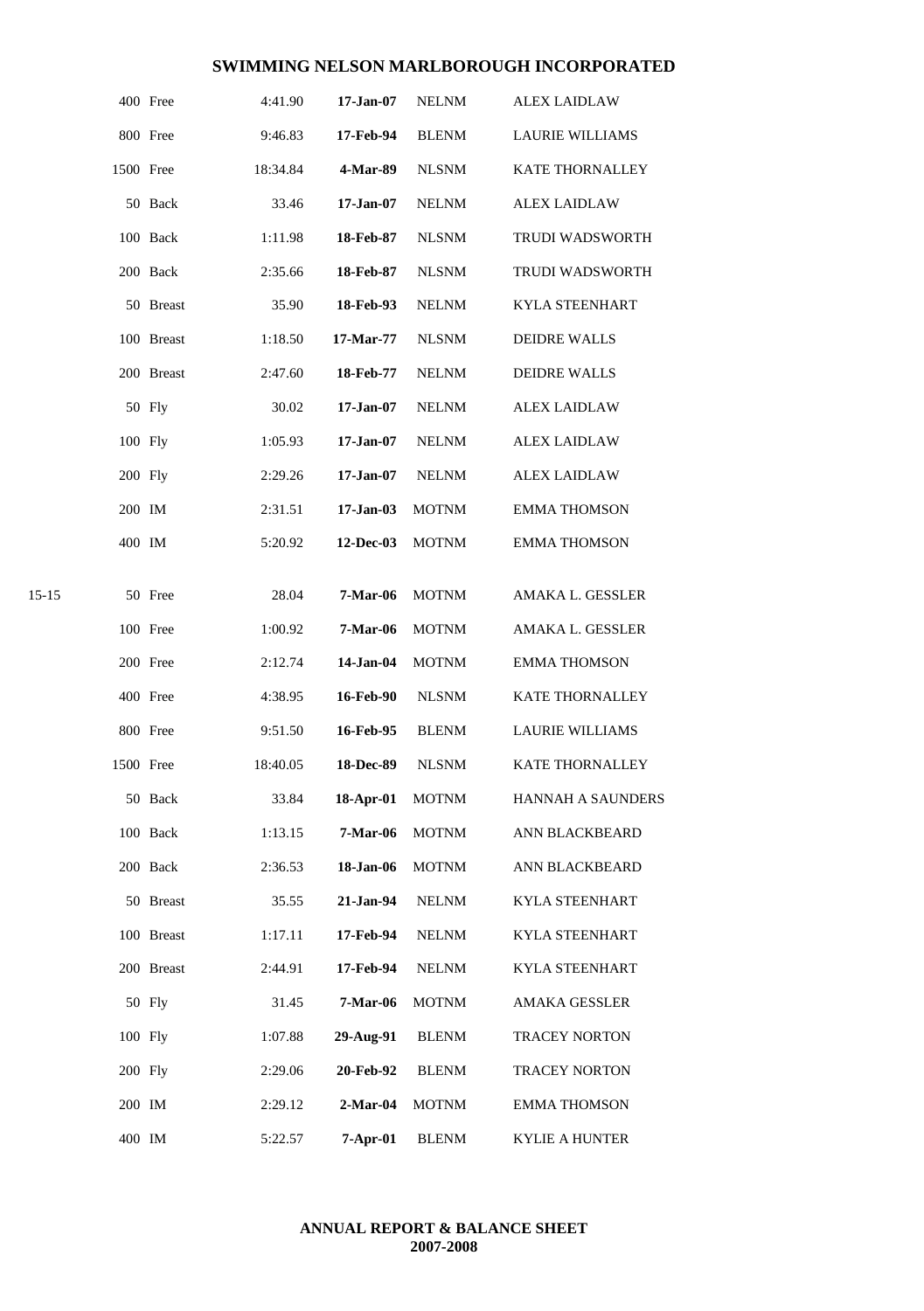| 16-16     |           | 50 Free    | 28.36    | 29-Mar-05    | <b>NELNM</b> | <b>EMMA THOMSON</b>      |
|-----------|-----------|------------|----------|--------------|--------------|--------------------------|
|           |           | 100 Free   | 1:02.71  | 18-Nov-05    | <b>NELNM</b> | <b>EMMA THOMSON</b>      |
|           |           | 200 Free   | 2:15.37  | 9-Jul-99     | <b>NELNM</b> | <b>MEGAN RAMSAY</b>      |
|           |           | 400 Free   | 4:48.14  | 13-Jan-99    | <b>NELNM</b> | MEGAN RAMSAY             |
|           |           | 800 Free   | 10:09.58 | 11-Dec-98    | <b>NELNM</b> | <b>MEGAN RAMSAY</b>      |
|           | 1500 Free |            | 19:15.94 | 29-Nov-98    | <b>NELNM</b> | <b>MEGAN RAMSAY</b>      |
|           |           | 50 Back    | 33.00    | 5-Mar-02     | <b>MOTNM</b> | HANNAH A SAUNDERS        |
|           |           | 100 Back   | 1:11.36  | 3-Apr-07     | <b>MOTNM</b> | ANN BLACKBEARD           |
|           |           | 200 Back   | 2:37.00  | 5-Mar-02     | <b>MOTNM</b> | HANNAH A SAUNDERS        |
|           |           | 50 Breast  | 34.64    | 4-Apr-07     | <b>MOTNM</b> | <b>FAYE HUDSON</b>       |
|           |           | 100 Breast | 1:17.98  | 25-Mar-08    | <b>NLSNM</b> | <b>JASMINE BEWLEY</b>    |
|           |           | 200 Breast | 2:54.06  | 4-Mar-08     | <b>NLSNM</b> | <b>JASMINE BEWLEY</b>    |
|           |           | 50 Fly     | 31.60    | 10-Mar-99    | <b>NELNM</b> | MEGAN RAMSAY             |
|           | 100 Fly   |            | 1:09.35  | 9-Jul-99     | <b>NELNM</b> | MEGAN RAMSAY             |
|           | 200 Fly   |            | 2:36.23  | 13-Mar-99    | <b>NELNM</b> | <b>MEGAN RAMSAY</b>      |
|           | 200 IM    |            | 2:34.72  | 6-Feb-05     | <b>NELNM</b> | <b>EMMA THOMSON</b>      |
|           | 400 IM    |            | 5:32.16  | 6-Feb-05     | <b>NELNM</b> | <b>EMMA THOMSON</b>      |
| $17 - 17$ |           | 50 Free    | 27.93    | 12-Apr-06    | <b>NELNM</b> | <b>EMMA THOMSON</b>      |
|           |           | 100 Free   | 1:00.29  | 12-Apr-06    | <b>NELNM</b> | <b>EMMA THOMSON</b>      |
|           |           | 200 Free   | 2:14.25  | 26-Aug-99    | <b>NELNM</b> | <b>MEGAN RAMSAY</b>      |
|           |           | 400 Free   | 4:46.09  | $15$ -Jan-00 | <b>NELNM</b> | MEGAN RAMSAY             |
|           |           | 800 Free   | 9:59.89  | 27-Nov-99    | <b>NELNM</b> | MEGAN RAMSAY             |
|           | 1500 Free |            | 18:52.45 | 27-Nov-99    | <b>NELNM</b> | <b>MEGAN RAMSAY</b>      |
|           |           | 50 Back    | 33.01    | 15-Jan-03    | <b>MOTNM</b> | <b>HANNAH A SAUNDERS</b> |
|           |           | 100 Back   | 1:14.79  | 15-Jan-03    | <b>MOTNM</b> | <b>HANNAH A SAUNDERS</b> |
|           |           | 200 Back   | 2:35.05  | 15-Jan-03    | <b>MOTNM</b> | <b>HANNAH A SAUNDERS</b> |
|           |           | 50 Breast  | 34.84    | 25-Mar-08    | <b>MOTNM</b> | <b>FAYE HUDSON</b>       |
|           |           | 100 Breast | 1:19.27  | 25-Mar-08    | <b>MOTNM</b> | <b>FAYE HUDSON</b>       |
|           |           | 200 Breast | 2:54.09  | $9-Apr-00$   | <b>NELNM</b> | <b>MEGAN PREBBLE</b>     |
|           |           | 50 Fly     | 30.52    | $12-Apr-06$  | <b>NELNM</b> | <b>EMMA THOMSON</b>      |
|           | 100 Fly   |            | 1:07.56  | $1-May-00$   | <b>NELNM</b> | <b>MEGAN RAMSAY</b>      |
|           | 200 Fly   |            | 2:31.89  | $22-Jan-00$  | <b>NELNM</b> | MEGAN RAMSAY             |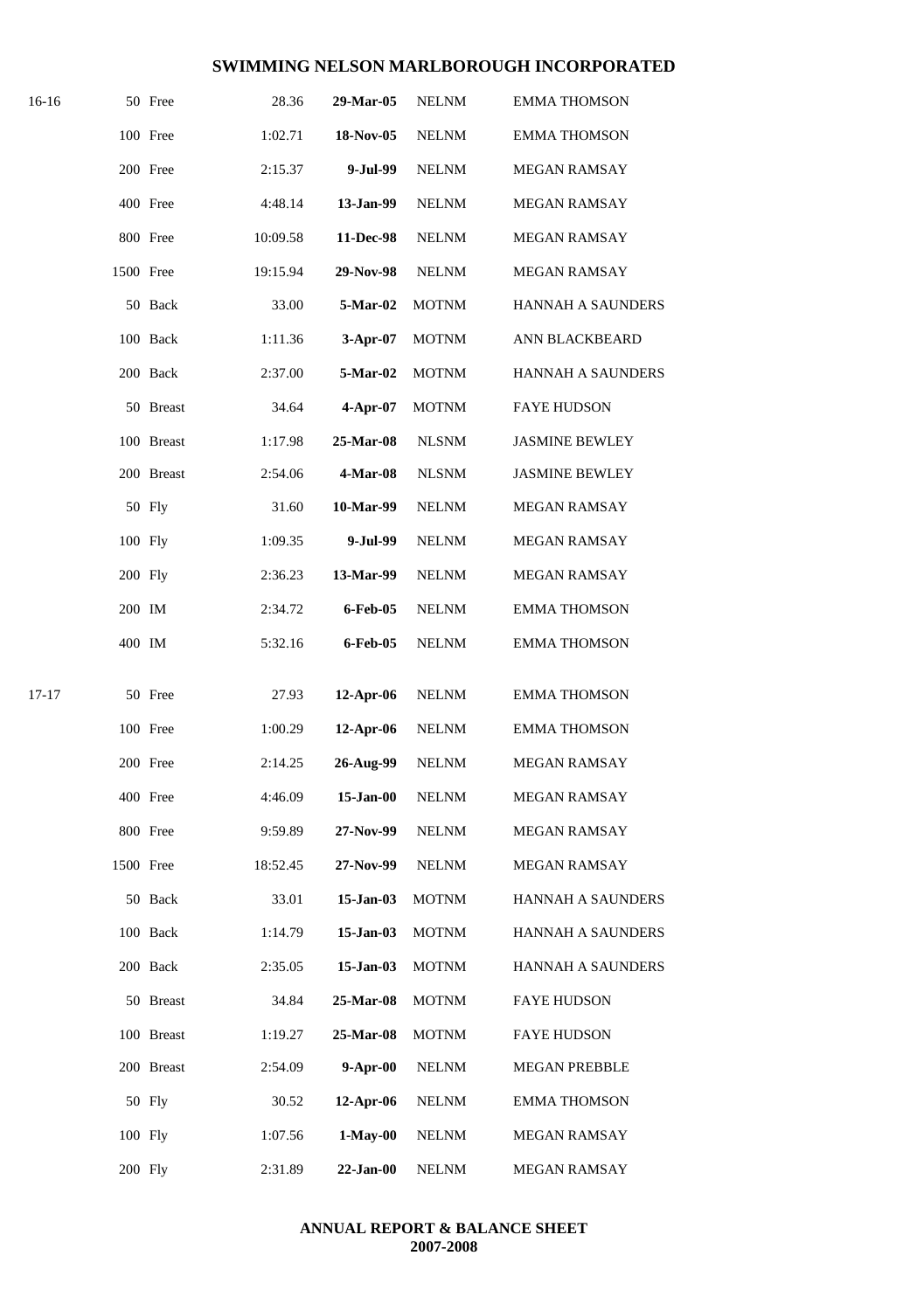|       | 200 IM    |            | 2:32.88  | 3-Feb-06             | <b>NELNM</b> | <b>EMMA THOMSON</b>      |
|-------|-----------|------------|----------|----------------------|--------------|--------------------------|
|       | 400 IM    |            | 5:24.39  | $22-Jan-00$          | <b>NELNM</b> | <b>MEGAN RAMSAY</b>      |
| 18-18 |           | 50 Free    | 28.93    | $17 - Jan-07$        | <b>NELNM</b> | <b>EMMA THOMSON</b>      |
|       |           | 100 Free   | 1:01.40  | $17 - Jan-07$        | <b>NELNM</b> | <b>EMMA THOMSON</b>      |
|       |           | 200 Free   | 2:15.17  | $27 - \text{Jul}-00$ | <b>NELNM</b> | <b>MEGAN RAMSAY</b>      |
|       |           | 400 Free   | 4:49.47  | 26-Jan-01            | <b>NELNM</b> | <b>MEGAN RAMSAY</b>      |
|       |           | 800 Free   | 9:50.32  | 26-Jan-01            | <b>NELNM</b> | <b>MEGAN RAMSAY</b>      |
|       | 1500 Free |            | 21:19.31 | 17-Feb-03            | <b>BLENM</b> | <b>KEW KENDRICK</b>      |
|       |           | 50 Back    | 35.19    | 18-Apr-01            | <b>BLENM</b> | FELICITY ORCHARD         |
|       |           | 100 Back   | 1:16.73  | 18-Jan-01            | <b>BLENM</b> | FELICITY ORCHARD         |
|       |           | 200 Back   | 2:43.23  | 18-Jan-01            | <b>BLENM</b> | FELICITY ORCHARD         |
|       |           | 50 Breast  | 38.89    | $2-Mar-03$           | <b>NLSNM</b> | <b>MARLIES J KOEVOET</b> |
|       |           | 100 Breast | 1:23.12  | $17-Jan-03$          | <b>NLSNM</b> | <b>MARLIES J KOEVOET</b> |
|       |           | 200 Breast | 2:57.84  | $17 - Jan-03$        | <b>NLSNM</b> | <b>MARLIES J KOEVOET</b> |
|       |           | 50 Fly     | 31.38    | 18-Jan-01            | <b>NELNM</b> | MEGAN RAMSAY             |
|       | 100 Fly   |            | 1:08.19  | $27 - \text{Jul}-00$ | <b>NELNM</b> | <b>MEGAN RAMSAY</b>      |
|       | 200 Fly   |            | 2:34.00  | 21-Oct-00            | <b>NELNM</b> | MEGAN RAMSAY             |
|       | 200 IM    |            | 2:34.60  | $17 - Jan-07$        | <b>NELNM</b> | <b>EMMA THOMSON</b>      |
|       | 400 IM    |            | 5:29.94  | $26$ -Jan- $01$      | <b>NELNM</b> | <b>MEGAN RAMSAY</b>      |
| Open  |           | 50 Free    | 27.93    | $12-Apr-06$          | <b>NEL</b>   | <b>EMMA THOMSON</b>      |
|       |           | 100 Free   | 1:00.29  | 12-Apr-06            | <b>NEL</b>   | <b>EMMA THOMSON</b>      |
|       |           | 200 Free   | 2:12.69  | 5-Mar-02             | <b>MOTNM</b> | <b>EMMA K THOMSON</b>    |
|       |           | 400 Free   | 4:36.88  | 5-Mar-02             | <b>MOTNM</b> | <b>EMMA K THOMSON</b>    |
|       |           | 800 Free   | 9:36.80  | 19-Feb-90            | <b>NLSNM</b> | KATE THORNALLEY          |
|       | 1500 Free |            | 18:30.56 | 21-Jan-94            | <b>BLENM</b> | <b>LISA JEFCOATE</b>     |
|       |           | 50 Back    | 33.00    | 5-Mar-02             | <b>MOTNM</b> | HANNAH A SAUNDERS        |
|       |           | 100 Back   | 1:11.36  | 3-Apr-07             | <b>MOTNM</b> | ANN BLACKBEARD           |
|       |           | 200 Back   | 2:33.72  | 6-Apr-98             | <b>NLSNM</b> | <b>CHER BLACK</b>        |
|       |           | 50 Breast  | 34.52    | 2-Apr-94             | <b>NELNM</b> | KYLA STEENHART           |
|       |           | 100 Breast | 1:15.90  | 5-Jul-94             | <b>NELNM</b> | KYLA STYEENHART          |
|       |           | 200 Breast | 2:41.48  | $2-Apr-94$           | <b>NELNM</b> | KYLA STEENHART           |
|       |           | 50 Fly     | 30.02    | $17 - Jan-07$        | <b>NELNM</b> | <b>ALEX LAIDLAW</b>      |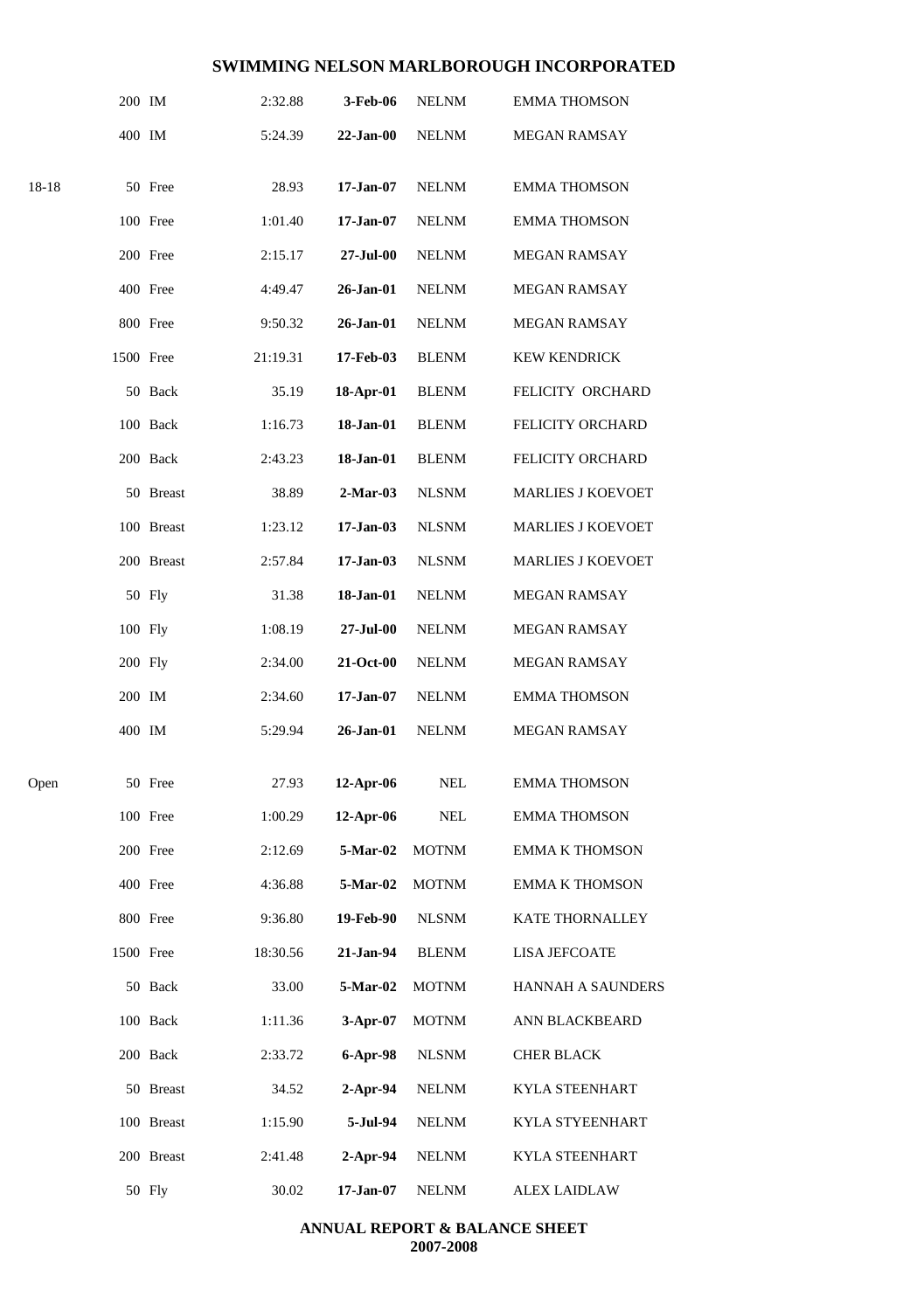| $100$ Fly | 1:05.93 | 9-Sep-92 NELNM |              | <b>ALEX LAIDLAW</b>   |
|-----------|---------|----------------|--------------|-----------------------|
| $200$ Fly | 2:27.49 | 18-Feb-93      | <b>BLENM</b> | <b>TRACEY NORTON</b>  |
| 200 IM    | 2:29.12 | 2-Mar-04 MOTNM |              | <b>EMMA K THOMSON</b> |
| 400 IM    | 5:19.01 | $2$ -Apr-94    | <b>BLENM</b> | LISA JEFCOATE         |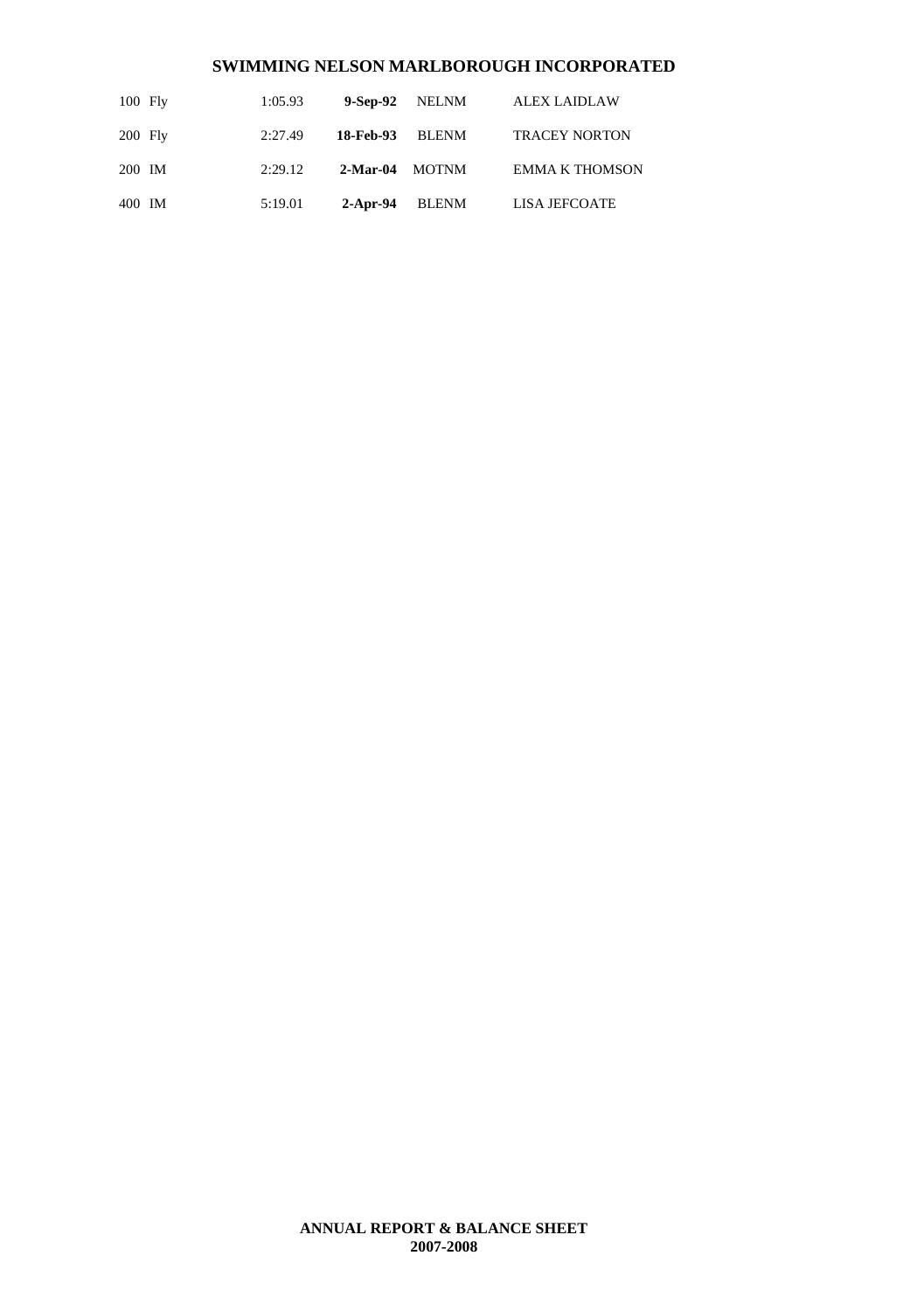### **LC Meters-Male**

| 10 & U |           | 50 Free    | 32.33    | 6-Jul-96        | <b>NELNM</b> | <b>FERGUS STRICKLAND</b>                   |
|--------|-----------|------------|----------|-----------------|--------------|--------------------------------------------|
|        |           | 100 Free   | 1:10.80  | 20-Jan-96       | <b>NELNM</b> | FERGUS STRICKLAND                          |
|        |           | 200 Free   | 2:33.42  | 6-Jul-96        | <b>NELNM</b> | FERGUS STRICKLAND                          |
|        |           | 50 Back    | 40.19    | $16$ -Jan- $02$ | <b>BLENM</b> | SCOTT D MCDONALD                           |
|        |           | 100 Back   | 1:24.79  | 17-Aug-96       | <b>NELNM</b> | FERGUS STRICKLAND                          |
|        |           | 50 Breast  | 43.20    | 25-Jan-98       | <b>BLENM</b> | <b>THOMAS MOORE</b>                        |
|        |           | 100 Breast | 1:30.41  | 14-Feb-98       | <b>BLENM</b> | THOMAS MOORE                               |
|        |           | 50 Fly     | 37.45    | 17-Jan-91       | <b>BLENM</b> | <b>HAYDEN CLEMETT</b>                      |
|        | 100 Fly   |            | 1:29.51  | 18-Aug-05       | <b>BLENM</b> | NICK KERRY                                 |
|        | 200 IM    |            | 2:55.37  | $5 -$ Jul $-96$ | <b>NELNM</b> | FERGUS STRICKLAND                          |
| 11-11  |           | 50 Free    | 30.75    | 25-Oct-03       | <b>BLENM</b> | <b>JONATHAN LEE</b><br><b>JONATHAN LEE</b> |
|        |           | 100 Free   | 1:07.64  | 17-Jan-92       | <b>BLENM</b> | <b>HAYDEN CLEMETT</b>                      |
|        |           | 200 Free   | 2:24.78  | 24-Jan-97       | <b>NELNM</b> | FERGUS STRICKLAND                          |
|        |           | 400 Free   | 5:13.13  | 14-Dec-96       | <b>NELNM</b> | FERGUS STRICKLAND                          |
|        |           | 50 Back    | 35.67    | $7-Mar-03$      | <b>NELNM</b> | <b>JOEL J WIECHERN</b>                     |
|        |           | 100 Back   | 1:18.38  | 17-Jan-92       | <b>BLENM</b> | <b>HAYDEN CLEMETT</b>                      |
|        |           | 200 Back   | 2:50.33  | 17-Jan-92       | <b>BLENM</b> | <b>HAYDEN CLEMETT</b>                      |
|        |           | 50 Breast  | 39.90    | 13-Jan-99       | <b>BLENM</b> | THOMAS MOORE                               |
|        |           | 100 Breast | 1:25.09  | 13-Feb-99       | <b>BLENM</b> | <b>THOMAS MOORE</b>                        |
|        |           | 200 Breast | 3:05.55  | 13-Feb-99       | <b>BLENM</b> | <b>THOMAS MOORE</b>                        |
|        |           | 50 Fly     | 35.27    | 18-Jan-92       | <b>BLENM</b> | <b>HAYDEN CLEMETT</b>                      |
|        | 100 Fly   |            | 1:15.32  | 17-Jan-92       | <b>BLENM</b> | <b>HAYDEN CLEMETT</b>                      |
|        | 200 Fly   |            | 3:19.31  | 7-Mar-03        | <b>BLENM</b> | <b>MARK W JACKSON</b>                      |
|        | 200 IM    |            | 2:48.42  | 15-Feb-97       | <b>NELNM</b> | <b>FERGUS STRICKLAND</b>                   |
| 12-12  |           | 50 Free    | 29.39    | $7-Aug-98$      | <b>NELNM</b> | <b>FERGUS STRICKLAND</b>                   |
|        |           | 100 Free   | 1:03.64  | 14-Feb-98       | <b>NELNM</b> | FERGUS STRICKLAND                          |
|        |           | 200 Free   | 2:16.88  | 22-Jan-93       | <b>BLENM</b> | <b>HAYDEN CLEMETT</b>                      |
|        |           | 400 Free   | 4:53.54  | 3-Jul-98        | <b>NELNM</b> | <b>FERGUS STRICKLAND</b>                   |
|        |           | 800 Free   | 10:18.52 | 7-Dec-97        | <b>NELNM</b> | <b>FERGUS STRICKLAND</b>                   |
|        | 1500 Free |            | 19:11.79 | 6-Dec-97        | <b>NELNM</b> | FERGUS STRICKLAND                          |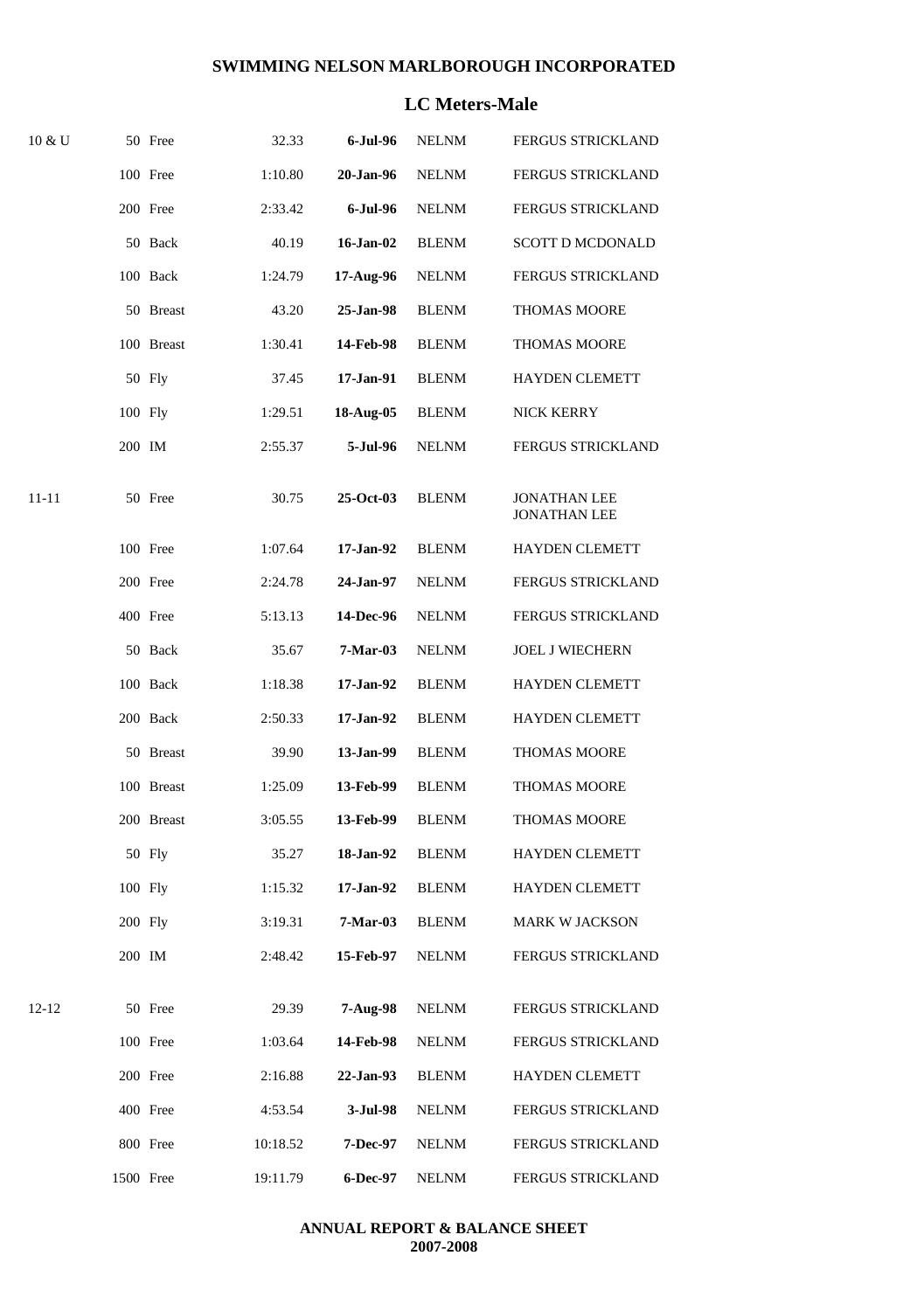|         |           | 50 Back    | 34.96    | 21-Feb-04        | <b>NELNM</b> | <b>JOEL J. WIECHERN</b>  |
|---------|-----------|------------|----------|------------------|--------------|--------------------------|
|         |           | 100 Back   | 1:12.69  | 7-Dec-85         | <b>BLENM</b> | <b>STEPHEN MILLS</b>     |
|         |           | 200 Back   | 2:37.55  | $7-Jul-00$       | <b>NELNM</b> | THOMAS ARMSTRONG         |
|         |           | 50 Breast  | 37.23    | $15$ -Jan-00     | <b>BLENM</b> | <b>THOMAS MOORE</b>      |
|         |           | 100 Breast | 1:19.80  | $15$ -Jan-00     | <b>BLENM</b> | THOMAS MOORE             |
|         |           | 200 Breast | 2:53.38  | $22-Jan-00$      | <b>BLENM</b> | <b>THOMAS MOORE</b>      |
|         |           | 50 Fly     | 32.62    | 11-Dec-92        | <b>BLENM</b> | <b>HAYDEN CLEMETT</b>    |
|         | 100 Fly   |            | 1:10.78  | 11-Dec-92        | <b>BLENM</b> | <b>HAYDEN CLEMETT</b>    |
|         | 200 Fly   |            | 2:41.81  | 11-Dec-98        | <b>NELNM</b> | <b>CRAIG THOMSON</b>     |
|         | 200 IM    |            | 2:39.85  | 3-Jul-98         | <b>NELNM</b> | FERGUS STRICKLAND        |
|         | 400 IM    |            | 5:36.51  | 3-Jul-98         | <b>NELNM</b> | FERGUS STRICKLAND        |
| $13-13$ |           | 50 Free    | 27.33    | 10-Mar-99        | <b>NELNM</b> | FERGUS STRICKLAND        |
|         |           | 100 Free   | 59.73    | 10-Mar-99        | <b>NELNM</b> | <b>FERGUS STRICKLAND</b> |
|         |           | 200 Free   | 2:09.03  | 21-Jan-94        | <b>BLENM</b> | <b>HAYDEN CLEMETT</b>    |
|         |           | 400 Free   | 4:38.30  | <b>20-Dec-86</b> | <b>BLENM</b> | STEPHEN MILLS            |
|         |           | 800 Free   | 10:00.20 | 22-Jan-94        |              | <b>STANDARD</b>          |
|         | 1500 Free |            | 18:35.33 | 18-Feb-90        | <b>NLSNM</b> | <b>DION HUNTER</b>       |
|         |           | 50 Back    | 32.77    | 23-Oct-93        | <b>BLENM</b> | <b>HAYDEN CLEMETT</b>    |
|         |           | 100 Back   | 1:09.57  | 4-Dec-93         | <b>BLENM</b> | <b>HAYDEN CLEMETT</b>    |
|         |           | 200 Back   | 2:31.39  | <b>20-Dec-86</b> | <b>BLENM</b> | <b>STEPHEN MILLS</b>     |
|         |           | 50 Breast  | 35.47    | 21-Jan-94        | <b>NELNM</b> | RIKI KOTUA               |
|         |           | 100 Breast | 1:15.44  | 17-Feb-94        | <b>NELNM</b> | <b>RIKI KOTUA</b>        |
|         |           | 200 Breast | 2:44.99  | 17-Feb-94        | <b>NELNM</b> | RIKI KOTUA               |
|         |           | 50 Fly     | 29.74    | 10-Mar-99        | <b>NELNM</b> | FERGUS STRICKLAND        |
|         | 100 Fly   |            | 1:06.11  | 4-Dec-93         | <b>BLENM</b> | <b>HAYDEN CLEMETT</b>    |
|         | 200 Fly   |            | 2:27.96  | 10-Mar-99        | <b>NELNM</b> | FERGUS STRICKLAND        |
|         | 200 IM    |            | 2:25.81  | 10-Mar-99        | NELNM        | FERGUS STRICKLAND        |
|         | 400 IM    |            | 5:21.10  | 22-Jan-99        | <b>NELNM</b> | FERGUS STRICKLAND        |
| 14-14   |           | 50 Free    | 26.71    | $1-Mar-05$       | <b>NLSNM</b> | <b>RYAN WILSON</b>       |
|         |           | 100 Free   | 57.76    | 21-Jan-95        | <b>BLENM</b> | <b>HAYDEN CLEMETT</b>    |
|         |           | 200 Free   | 2:08.27  | $1-May-00$       | NELNM        | FERGUS STRICKLAND        |
|         |           | 400 Free   | 4:27.37  | 22-Jan-95        | <b>BLENM</b> | HAYDEN CLEMETT           |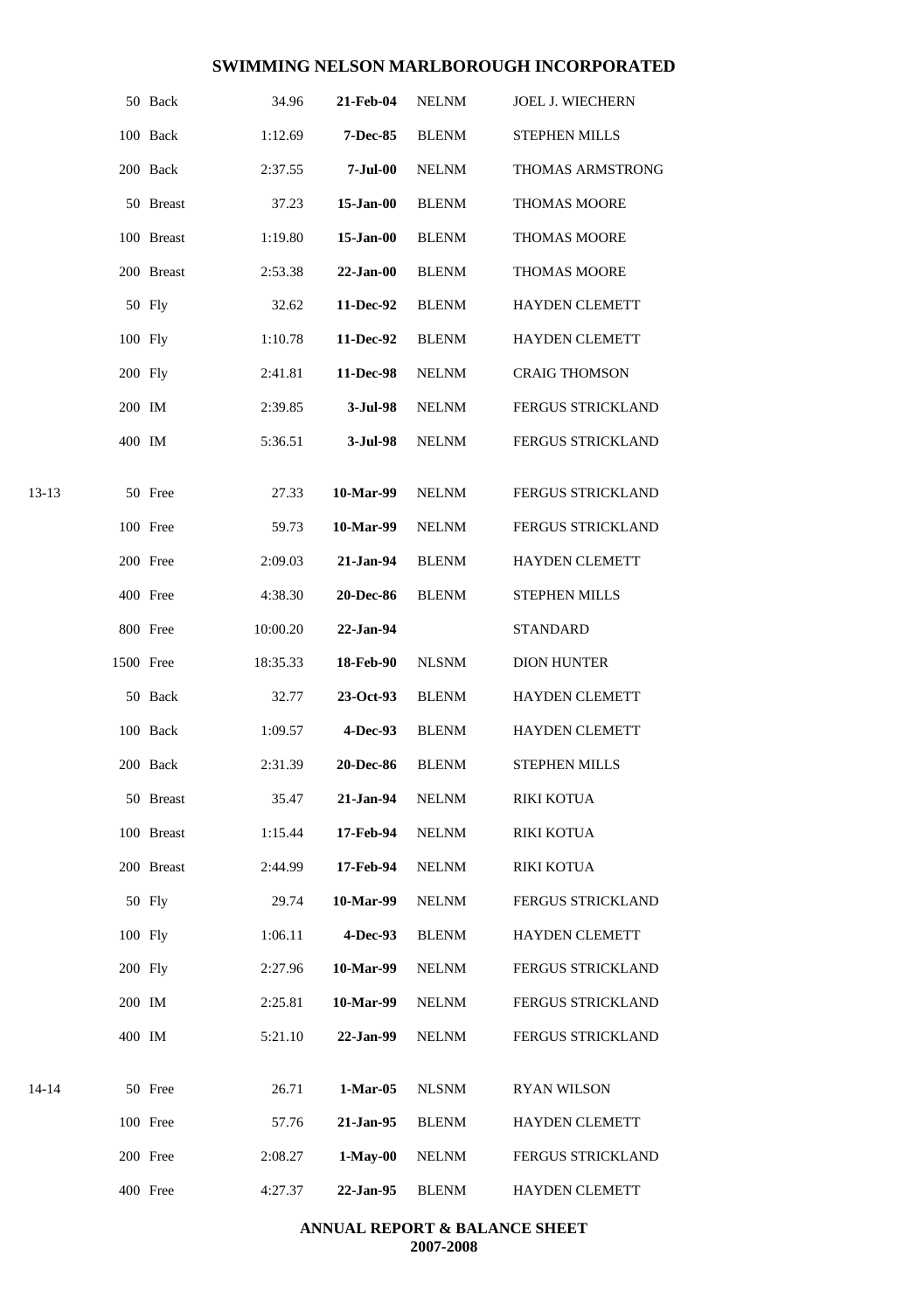|           |           | 800 Free   | 9:24.12  | 21-Jan-95        | <b>BLENM</b> | <b>HAYDEN CLEMETT</b> |
|-----------|-----------|------------|----------|------------------|--------------|-----------------------|
|           | 1500 Free |            | 17:50.97 | 18-Feb-93        | <b>BLENM</b> | <b>CHRIS YORK</b>     |
|           |           | 50 Back    | 31.04    | 22-Oct-94        | <b>BLENM</b> | <b>HAYDEN CLEMETT</b> |
|           |           | 100 Back   | 1:05.43  | 20-Jan-95        | <b>BLENM</b> | <b>HAYDEN CLEMETT</b> |
|           |           | 200 Back   | 2:25.25  | 20-Jan-95        | <b>BLENM</b> | HAYDEN CLEMETT        |
|           |           | 50 Breast  | 32.94    | 22-Mar-95        | <b>NELNM</b> | <b>RIKI KOTUA</b>     |
|           |           | 100 Breast | 1:11.73  | 16-Feb-95        | <b>NELNM</b> | RIKI KOTUA            |
|           |           | 200 Breast | 2:36.36  | 16-Feb-95        | <b>NELNM</b> | <b>RIKI KOTUA</b>     |
|           |           | 50 Fly     | 29.05    | 23-Oct-93        | <b>BLENM</b> | <b>CHRIS YORK</b>     |
|           | 100 Fly   |            | 1:04.05  | 18-Feb-93        | <b>BLENM</b> | <b>CHRIS YORK</b>     |
|           | 200 Fly   |            | 2:21.20  | 18-Feb-93        | <b>BLENM</b> | <b>CHRIS YORK</b>     |
|           | 200 IM    |            | 2:20.87  | 14-Mar-00        | <b>NELNM</b> | FERGUS STRICKLAND     |
|           | 400 IM    |            | 4:56.80  | 14-Mar-00        | <b>NELNM</b> | FERGUS STRICKLAND     |
| $15 - 15$ |           | 50 Free    | 26.12    | 22-Jan-96        | <b>BLENM</b> | HAYDEN CLEMETT        |
|           |           | 100 Free   | 56.43    | 22-Oct-95        | <b>BLENM</b> | <b>HAYDEN CLEMETT</b> |
|           |           | 200 Free   | 2:05.18  | 17-Jan-86        | <b>BLENM</b> | <b>AARON DAVIS</b>    |
|           |           | 400 Free   | 4:24.12  | <b>20-Dec-86</b> | <b>BLENM</b> | <b>AARON DAVIS</b>    |
|           |           | 800 Free   | 9:11.38  | $2-Apr-94$       | <b>BLENM</b> | <b>CHRIS YORK</b>     |
|           | 1500 Free |            | 17:24.47 | 17-Feb-94        | <b>BLENM</b> | <b>CHRIS YORK</b>     |
|           |           | 50 Back    | 29.63    | 22-Mar-95        | <b>BLENM</b> | <b>HAYDEN CLEMETT</b> |
|           |           | 100 Back   | 1:03.94  | 19-Aug-95        | <b>BLENM</b> | HAYDEN CLEMETT        |
|           |           | 200 Back   | 2:17.20  | 17-Mar-78        | <b>NLSNM</b> | <b>SCOTT AUCUTT</b>   |
|           |           | 50 Breast  | 33.38    | 10-Mar-99        | <b>NELNM</b> | STUART MCKENZIE       |
|           |           | 100 Breast | 1:13.55  | $2-Mar-03$       | <b>NELNM</b> | <b>LEIGHTON RILEY</b> |
|           |           | 200 Breast | 2:35.23  | $2-Mar-03$       | <b>NELNM</b> | <b>LEIGHTON RILEY</b> |
|           |           | 50 Fly     | 28.34    | 22-Oct-94        | <b>BLENM</b> | <b>CHRIS YORK</b>     |
|           | 100 Fly   |            | 1:01.64  | $2-Mar-03$       | <b>NELNM</b> | <b>LEIGHTON RILEY</b> |
|           | 200 Fly   |            | 2:18.10  | $2-Mar-03$       | <b>NELNM</b> | <b>LEIGHTON RILEY</b> |
|           | 200 IM    |            | 2:22.11  | $2-Mar-03$       | <b>NELNM</b> | <b>LEIGHTON RILEY</b> |
|           | 400 IM    |            | 5:01.39  | 25-Aug-94        | <b>BLENM</b> | <b>CHRIS YORK</b>     |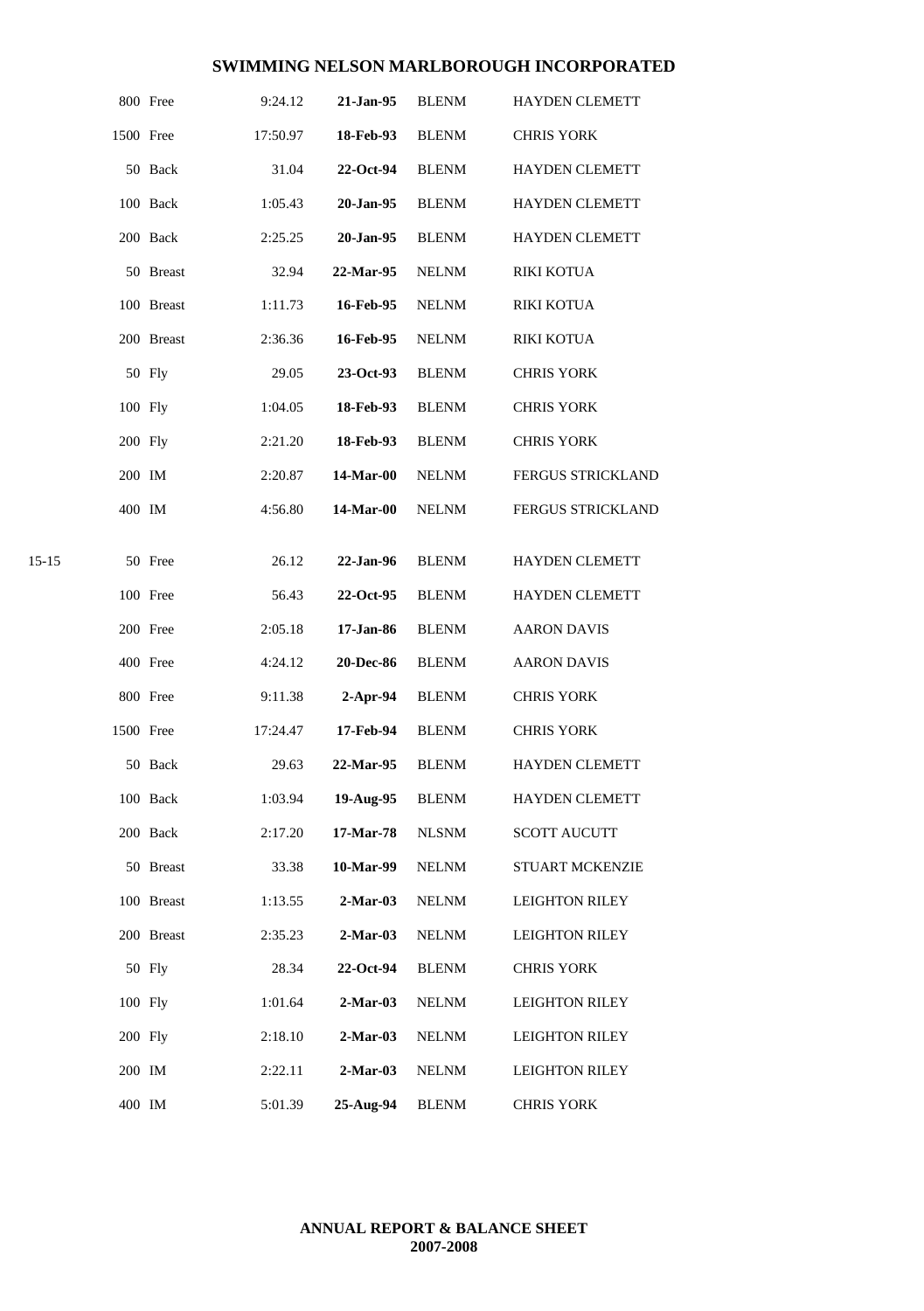| 16-16     |           | 50 Free    | 25.86    | 4-Mar-08       | <b>BLENM</b> | <b>MARK JACKSON</b>     |
|-----------|-----------|------------|----------|----------------|--------------|-------------------------|
|           |           | 100 Free   | 56.28    | 4-Mar-08       | <b>BLENM</b> | <b>MARK JACKSON</b>     |
|           |           | 200 Free   | 2:04.78  | 5-Oct-07       | <b>BLENM</b> | <b>MARK JACKSON</b>     |
|           |           | 400 Free   | 4:29.87  | 4-Mar-08       | <b>BLENM</b> | <b>MARK JACKSON</b>     |
|           |           | 800 Free   | 9:58.64  | 17-Jan-07      | <b>NLSNM</b> | <b>HARRISON T DEAN</b>  |
|           | 1500 Free |            | 19:06.89 | 22-Feb-08      | <b>BLENM</b> | <b>MARK JACKSON</b>     |
|           |           | 50 Back    | 30.86    | 19-Jan-07      | <b>BLENM</b> | <b>BRENDON FERGUSON</b> |
|           |           | 100 Back   | 1:07.07  | 12-Mar-01      | <b>MOTNM</b> | <b>BEN DRUMMOND</b>     |
|           |           | 200 Back   | 2:24.92  | 12-Mar-01      | <b>MOTNM</b> | <b>BEN DRUMMOND</b>     |
|           |           | 50 Breast  | 33.01    | 4-Mar-08       | <b>BLENM</b> | <b>SIMON LEACH</b>      |
|           |           | 100 Breast | 1:02.06  | 18-Jan-08      | <b>BLNM</b>  | <b>ANGUS BOYLE</b>      |
|           |           | 200 Breast | 2:39.70  | 12-Dec-03      | <b>NELNM</b> | <b>LEIGHTON RILEY</b>   |
|           |           | 50 Fly     | 28.34    | 14-Jan-04      | <b>NELNM</b> | <b>LEIGHTON RILEY</b>   |
|           | 100 Fly   |            | 1:02.95  | 14-Jan-04      | <b>NELNM</b> | <b>LEIGHTON RILEY</b>   |
|           | 200 Fly   |            | 2:23.66  | 12-Dec-03      | <b>NELNM</b> | <b>LEIGHTON RILEY</b>   |
|           | 200 IM    |            | 2:22.12  | 4-Mar-08       | <b>NELNM</b> | <b>MARK JACKSON</b>     |
|           | 400 IM    |            | 5:04.73  | 14-Jan-04      | <b>NELNM</b> | <b>LEIGHTON RILEY</b>   |
| $17 - 17$ | 50 Free   |            | 26.08    | 12-Dec-03      | <b>BLENM</b> | MICHAEL L. KENDRICK     |
|           |           | 100 Free   | 57.72    | 12-Dec-03      | <b>BLENM</b> | MICHAEL L. KENDRICK     |
|           |           | 200 Free   | 2:06.82  | 5-Mar-02 MOTNM |              | <b>BEN H DRUMMOND</b>   |
|           |           | 400 Free   | 4:26.36  | 5-Mar-02       | <b>MOTNM</b> | <b>BEN H DRUMMOND</b>   |
|           |           | 800 Free   | 20:00.00 | 27-Jun-98      | <b>NONE</b>  | NEW RECORD              |
|           | 1500 Free |            | 50:00.00 | 27-Jun-98      | <b>NONE</b>  | <b>NEW RECORD</b>       |
|           |           | 50 Back    | 31.20    | 4-Mar-08       | <b>BLENM</b> | <b>BRENDON FERGUSON</b> |
|           |           | 100 Back   | 1:07.02  | 16-Aug-01      | <b>MOTNM</b> | <b>BEN H DRUMMOND</b>   |
|           |           | 200 Back   | 2:23.11  | 16-Jan-02      | <b>MOTNM</b> | <b>BEN H DRUMMOND</b>   |
|           |           | 50 Breast  | 32.75    | 4-Mar-08       | <b>BLENM</b> | <b>SEAN KERRY</b>       |
|           |           | 100 Breast | 1:12.25  | 4-Mar-08       | <b>BLENM</b> | <b>SEAN KERRY</b>       |
|           |           | 200 Breast | 2:42.41  | 4-Mar-08       | <b>BLENM</b> | <b>SEAN KERRY</b>       |
|           |           | 50 Fly     | 28.47    | $2-Mar-01$     | <b>BLENM</b> | DARREN PERANO           |
|           | 100 Fly   |            | 1:03.79  | $2-Mar-01$     | <b>BLENM</b> | <b>DARREN PERANO</b>    |
|           | 200 Fly   |            | 2:30.52  | $2-Mar-01$     | <b>BLENM</b> | DARREN PERANO           |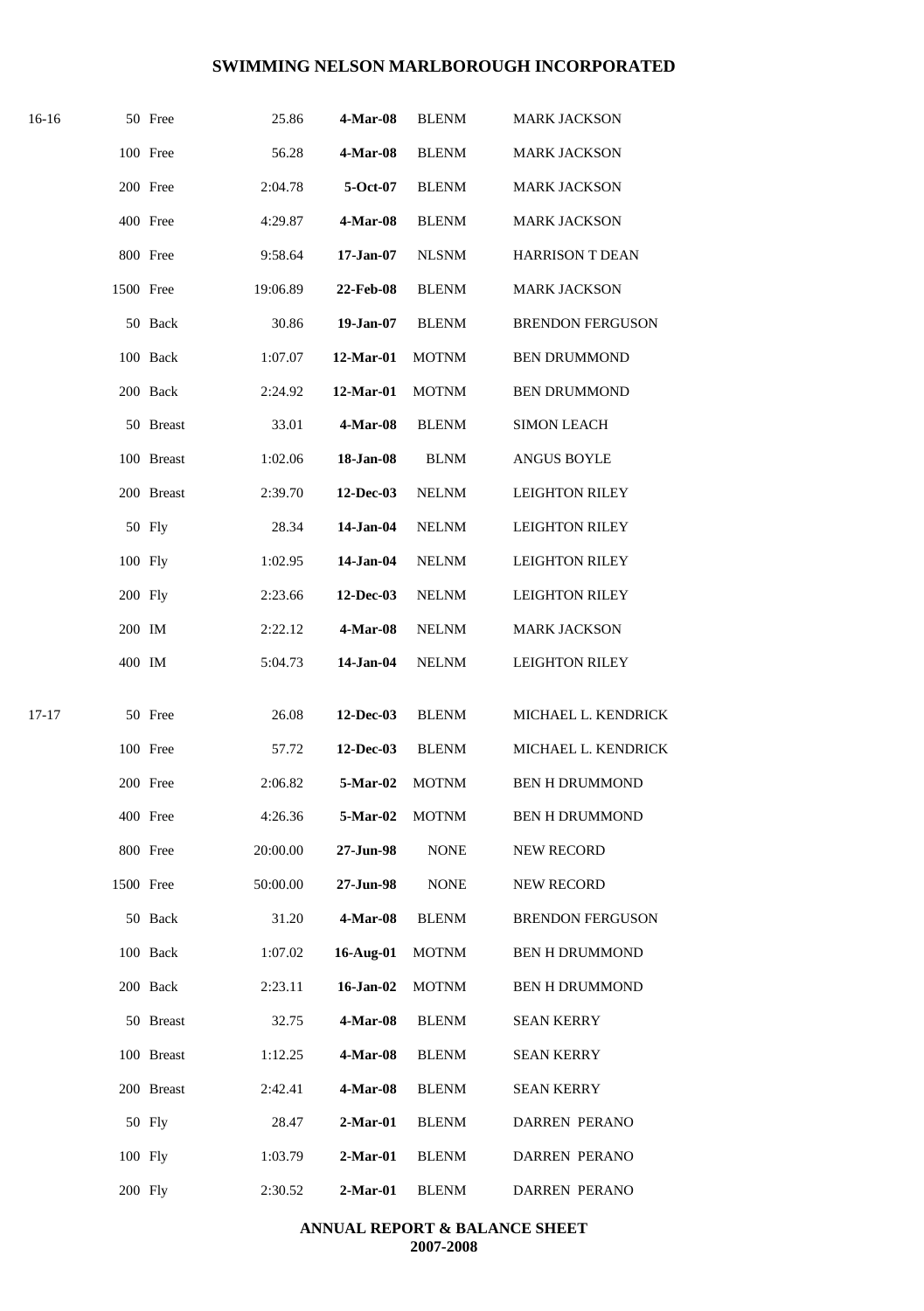|       | 200 IM    |            | 2:24.70  | 16-Jan-02     | <b>MOTNM</b> | <b>BEN H DRUMMOND</b> |
|-------|-----------|------------|----------|---------------|--------------|-----------------------|
|       | 400 IM    |            | 53:05.99 | 22-Jun-98     | <b>BLENM</b> | <b>SEAN KERRY</b>     |
| 18-18 |           | 50 Free    | 26.13    | 26-Jul-02     | <b>BLENM</b> | DARREN PERANO         |
|       |           |            |          |               |              |                       |
|       |           | 100 Free   | 57.54    | 13-Dec-02     | <b>MOTNM</b> | <b>BEN H DRUMMOND</b> |
|       |           | 200 Free   | 2:05.32  | 13-Dec-02     | <b>MOTNM</b> | <b>BEN H DRUMMOND</b> |
|       |           | 400 Free   | 4:50.33  | $25 - Jan-02$ | <b>BLENM</b> | <b>DARREN PERANO</b>  |
|       |           | 800 Free   | 9:58.81  | 25-Jan-02     | <b>BLENM</b> | <b>DARREN PERANO</b>  |
|       | 1500 Free |            | 50:00.00 | 27-Jun-98     | <b>NONE</b>  | <b>NEW RECORD</b>     |
|       |           | 50 Back    | 30.73    | 13-Dec-02     | <b>MOTNM</b> | <b>BEN H DRUMMOND</b> |
|       |           | 100 Back   | 1:06.41  | 13-Dec-02     | <b>MOTNM</b> | <b>BEN H DRUMMOND</b> |
|       |           | 200 Back   | 2:21.21  | 13-Dec-02     | <b>MOTNM</b> | <b>BEN H DRUMMOND</b> |
|       |           | 50 Breast  | 36.74    | 7-Mar-03      | <b>NLSNM</b> | DYLAN THORNTON        |
|       |           | 100 Breast | 1:20.67  | $19-Jan-03$   | <b>NLSNM</b> | DYLAN C THORNTON      |
|       |           | 200 Breast | 2:52.47  | 19-Jan-03     | <b>NLSNM</b> | DYLAN C THORNTON      |
|       |           | 50 Fly     | 28.44    | 14-Dec-01     | <b>BLENM</b> | <b>DARREN PERANO</b>  |
|       | 100 Fly   |            | 1:02.00  | 26-Jul-02     | <b>BLENM</b> | <b>DARREN PERANO</b>  |
|       | 200 Fly   |            | 2:38.45  | 25-Jan-02     | <b>BLENM</b> | <b>DARREN PERANO</b>  |
|       | 200 IM    |            | 2:34.27  | 25-Jan-02     | <b>BLENM</b> | <b>DARREN PERANO</b>  |
|       | 400 IM    |            | 5:21.33  | $22-Aug-02$   | <b>MOTNM</b> | <b>BEN H DRUMMOND</b> |
| Open  |           | 50 Free    | 24.91    | 16-Feb-95     | <b>NLSNM</b> | <b>TIM DIVETT</b>     |
|       |           | 100 Free   | 55.35    | 16-Feb-95     | <b>NLSNM</b> | TIM DIVETT            |
|       |           | 200 Free   | 2:02.06  | 18-Feb-87     | <b>BLENM</b> | <b>AARON DAVIS</b>    |
|       |           | 400 Free   | 4:18.61  | 18-Mar-87     | <b>BLENM</b> | <b>AARON DAVIS</b>    |
|       |           |            |          |               |              |                       |
|       |           | 800 Free   | 8:51.60  | 15-Dec-87     | <b>BLENM</b> | <b>AARON DAVIS</b>    |
|       | 1500 Free |            | 17:04.80 | 12-Dec-87     | <b>BLENM</b> | <b>AARON DAVIS</b>    |
|       |           | 50 Back    | 29.43    | 22-Mar-96     | <b>BLENM</b> | <b>HAYDEN CLEMETT</b> |
|       |           | 100 Back   | 1:03.80  | 15-Mar-80     | <b>NLSNM</b> | <b>SCOTT AUCUTT</b>   |
|       |           | 200 Back   | 2:16.20  | 17-Mar-79     | <b>NLSNM</b> | <b>SCOTT AUCUTT</b>   |
|       |           | 50 Breast  | 31.94    | 4-Mar-98      | <b>NELNM</b> | <b>RIKI KOTUA</b>     |
|       |           | 100 Breast | 1:08.14  | 17-Jan-97     | <b>NELNM</b> | RIKI KOTUA            |
|       |           | 200 Breast | 2:31.38  | 6-Apr-98      | <b>NELNM</b> | RIKI KOTUA            |
|       |           | 50 Fly     | 27.55    | 13-Dec-02     | <b>BLENM</b> | DARREN J PERANO       |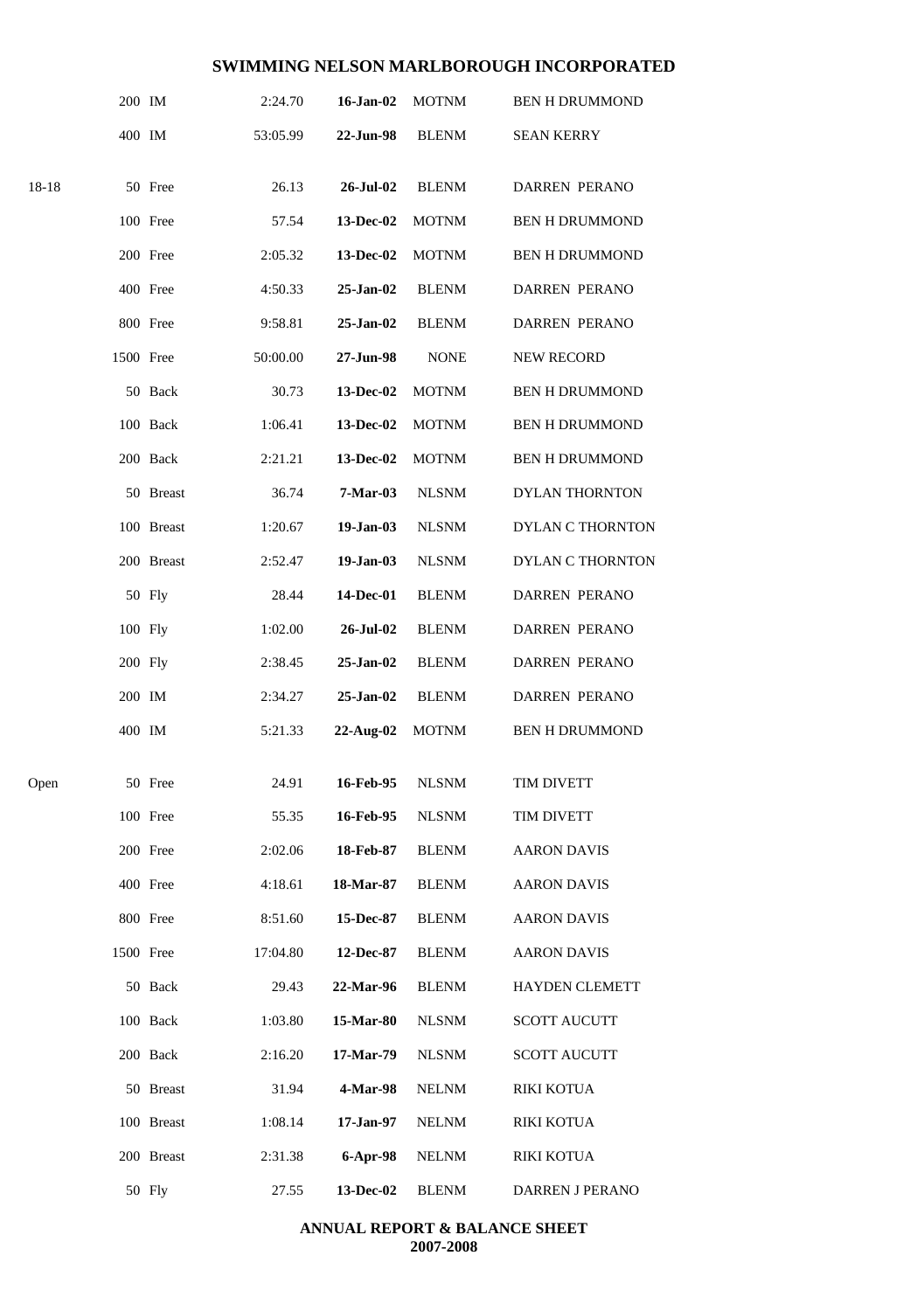| $100$ Fly | 1:00.98 | 19-Feb-95 BLENM |       | <b>CHRIS YORK</b>  |
|-----------|---------|-----------------|-------|--------------------|
| $200$ Fly | 2:13.78 | 16-Feb-98       | BLENM | <b>CHRIS YORK</b>  |
| 200 IM    | 2:18.09 | 18-Feb-87       | BLENM | <b>AARON DAVIS</b> |
| 400 IM    | 4:56.77 | 16-Feb-95       | BLENM | <b>CHRIS YORK</b>  |

### **SC Meters-Female**

| 10 & U |               | 50 Free                 | 32.42   | $24$ -Jun-00 |              | Standard                        |
|--------|---------------|-------------------------|---------|--------------|--------------|---------------------------------|
|        |               | 100 Free                | 1:09.01 | $24$ -Jun-00 |              | Standard                        |
|        |               | 200 Free                | 2:36.23 | $24$ -Jun-00 |              | Standard                        |
|        |               | 50 Back                 | 39.73   | 21-Sep-01    | <b>BLENM</b> | ANNELIE PIETERSE                |
|        |               | 100 Back                | 1:25.26 | 30-Nov-01    | <b>BLENM</b> | ANNELIE PIETERSE                |
|        |               | 50 Breast               | 42.47   | 24-Jun-00    |              | Standard                        |
|        |               | 100 Breast              | 1:34.41 | $24$ -Jun-00 |              | Standard                        |
|        |               | 50 Fly                  | 38.90   | $24$ -Jun-00 |              | Standard                        |
|        | 100 Fly       |                         | 1:30.08 | 17-Nov-01    | <b>BLENM</b> | <b>JESSICA DODD</b>             |
|        | 100 IM        |                         | 1:28.74 | 30-Nov-01    | <b>BLENM</b> | ANNELIE PIETERSE                |
|        | 200 IM        |                         | 2:54.77 | 24-Jun-00    |              | Standard                        |
| 11-11  |               | 50 Free                 | 29.96   | $24$ -Jun-00 |              | Standard                        |
|        |               | 100 Free                | 1:04.84 | 11-Nov-00    | <b>NELNM</b> |                                 |
|        |               | 200 Free                | 2:19.30 | 24-Jun-00    |              | <b>EMMA THOMSON</b><br>Standard |
|        |               | 400 Free                | 4:50.35 | 22-Sep-00    | <b>NELNM</b> | <b>EMMA THOMSON</b>             |
|        |               | 50 Back                 | 38.22   | 20-Sep-02    | <b>NLSNM</b> | <b>JESSICA M ANDERSON</b>       |
|        |               | 100 Back                |         | 22-Sep-00    |              | <b>EMMA THOMSON</b>             |
|        |               |                         | 1:18.64 | 22-Sep-00    | <b>NELNM</b> |                                 |
|        |               | 200 Back                | 2:42.28 |              | <b>NELNM</b> | <b>EMMA THOMSON</b>             |
|        |               | 50 Breast<br>100 Breast | 39.21   | 15-Oct-04    | <b>BLENM</b> | <b>EMMA K. MOORE</b>            |
|        |               |                         | 1:24.45 | 24-Jun-00    |              | Standard                        |
|        |               | 200 Breast              | 3:06.86 | 17-Sep-04    | <b>BLENM</b> | <b>EMMA MOORE</b>               |
|        |               | 50 Fly                  | 33.66   | $24$ -Jun-00 |              | Standard                        |
|        | 100 Fly       |                         | 1:14.19 | 22-Sep-00    | <b>NELNM</b> | <b>EMMA THOMSON</b>             |
|        | 200 Fly       |                         | 3:05.28 | 12-Mar-04    | <b>BLENM</b> | LILY YZTMA                      |
|        | $100$ $\,$ IM |                         | 1:19.65 | 17-Sep-04    | <b>BLENM</b> | EMMA K. MOORE                   |
|        | 200 IM        |                         | 2:39.24 | 22-Sep-00    | <b>NELNM</b> | <b>EMMA THOMSON</b>             |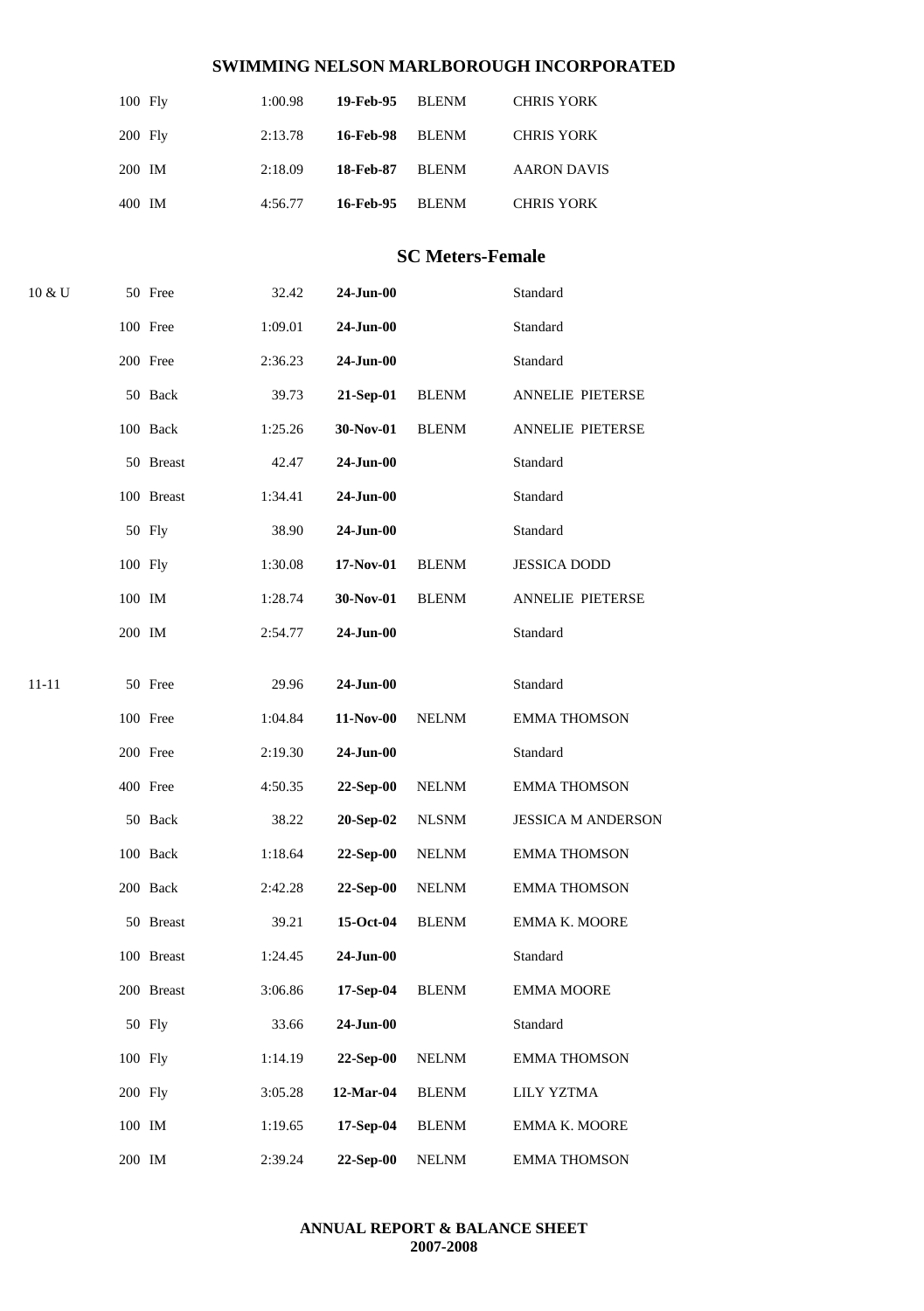| 12-12     |           | 50 Free    | 29.39    | 21-Sep-01    | <b>NELNM</b> | <b>EMMA THOMSON</b>    |
|-----------|-----------|------------|----------|--------------|--------------|------------------------|
|           |           | 100 Free   | 1:05.03  | 7-Sep-07     | <b>BLENM</b> | <b>JOSIE KYDD</b>      |
|           |           | 200 Free   | 2:18.11  | 24-Nov-01    | <b>NELNM</b> | <b>EMMA THOMSON</b>    |
|           |           | 400 Free   | 4:48.87  | 21-Sep-01    | <b>NELNM</b> | <b>EMMA THOMSON</b>    |
|           |           | 800 Free   | 10:15.74 | 10-Nov-01    | <b>NELNM</b> | <b>EMMA THOMSON</b>    |
|           | 1500 Free |            | 20:15.80 | 30-Nov-07    | <b>BLENM</b> | <b>JOSIE KYDD</b>      |
|           |           | 50 Back    | 36.21    | 7-Sep-07     | <b>BLENM</b> | <b>JOSIE KYDD</b>      |
|           |           | 100 Back   | 1:15.82  | $24-Jun-00$  |              | Standard               |
|           |           | 200 Back   | 2:41.60  | 10-Nov-01    | <b>NELNM</b> | <b>EMMA THOMSON</b>    |
|           |           | 50 Breast  | 38.25    | 24-Nov-01    | <b>NELNM</b> | ANNABELLE CAREY        |
|           |           | 100 Breast | 1:21.22  | 30-Nov-01    | <b>NELNM</b> | ANNABELLE CAREY        |
|           |           | 200 Breast | 2:56.35  | 24-Nov-01    | <b>NELNM</b> | <b>ANNABELLE CAREY</b> |
|           |           | 50 Fly     | 31.15    | 7-Sep-07     | <b>BLENM</b> | <b>JOSIE KYDD</b>      |
|           | 100 Fly   |            | 1:11.20  | $24$ -Jun-00 |              | Standard               |
|           | 200 Fly   |            | 2:35.24  | 18-Mar-06    | <b>NLSNM</b> | ANDREA N. COPLAND      |
|           | 100 IM    |            | 1:14.24  | 21-Sep-01    | $\it NELNM$  | <b>EMMA THOMSON</b>    |
|           | 200 IM    |            | 2:38.52  | 21-Sep-01    | <b>NELNM</b> | <b>EMMATHOMSON</b>     |
|           | 400 IM    |            | 5:28.66  | $10-Nov-01$  | <b>NELNM</b> | <b>EMMA THOMSON</b>    |
|           |           |            |          |              |              |                        |
| $13 - 13$ |           | 50 Free    | 28.61    | 21-Sep-02    | <b>MOTNM</b> | <b>EMMA THOMSON</b>    |
|           |           | 100 Free   | 1:01.56  | 21-Sep-02    | <b>MOTNM</b> | <b>EMMA THOMSON</b>    |
|           |           | 200 Free   | 2:15.32  | 21-Sep-02    | <b>MOTNM</b> | <b>EMMA THOMSON</b>    |
|           |           | 400 Free   | 4:46.97  | 21-Sep-02    | <b>MOTNM</b> | <b>EMMA THOMSON</b>    |
|           |           | 800 Free   | 9:57.61  | 24-Jun-00    |              | Standard               |
|           | 1500 Free |            | 18:59.54 | 24-Jun-00    |              | Standard               |
|           |           | 50 Back    | 33.69    | 26-May-06    | <b>NELNM</b> | <b>ALEX LAIDLAW</b>    |
|           |           | 100 Back   | 1:11.69  | 24-Jun-00    |              | Standard               |
|           |           | 200 Back   | 2:37.86  | 24-Jun-00    |              | Standard               |
|           |           | 50 Breast  | 37.99    | 22-Sep-06    | <b>BLENM</b> | <b>EMMA MOORE</b>      |
|           |           | 100 Breast | 1:20.92  | 24-Jun-00    |              | Standard               |
|           |           | 200 Breast | 2:53.62  | 24-Jun-00    |              | Standard               |
|           |           | 50 Fly     | 31.21    | 26-May-06    | <b>NELNM</b> | <b>ALEX LAIDLAW</b>    |
|           | 100 Fly   |            | 1:09.76  | 26-May-06    | <b>NELNM</b> | <b>ALEX LAIDLAW</b>    |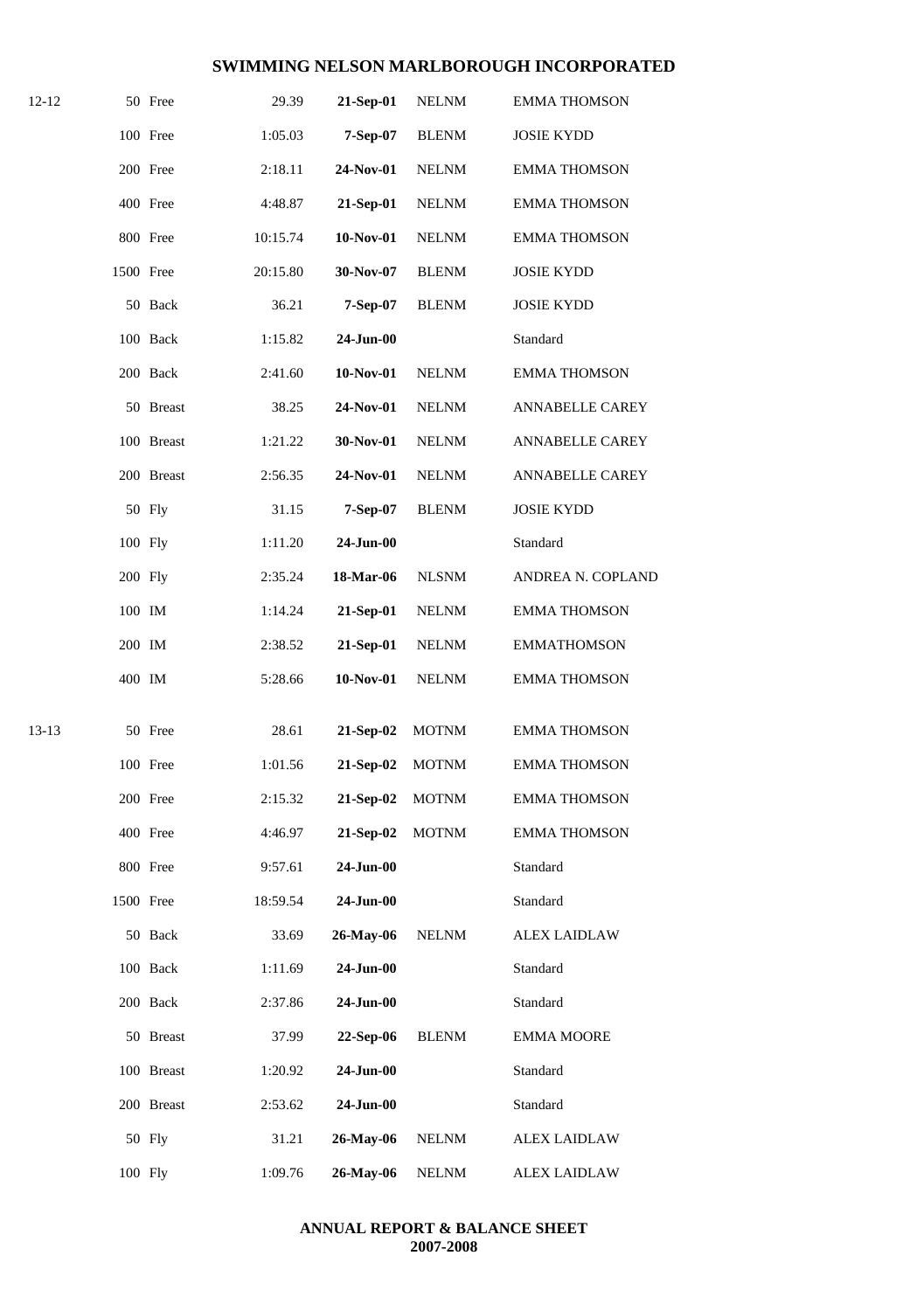|           | 200 Fly   |            | 2:30.52  | 24-Sep-06    | <b>NELNM</b> | <b>ALEX LAIDLAW</b>   |
|-----------|-----------|------------|----------|--------------|--------------|-----------------------|
|           | 100 IM    |            | 1:12.08  | 26-May-06    | <b>NELNM</b> | <b>ALEX LAIDLAW</b>   |
|           | 200 IM    |            | 2:31.06  | 21-Sep-02    | <b>MOTNM</b> | <b>EMMA THOMSON</b>   |
|           | 400 IM    |            | 5:32.17  | 22-Sep-06    | <b>BLENM</b> | <b>EMMA MOORE</b>     |
| $14 - 14$ |           | 50 Free    | 28.90    | 19-Sep-03    | <b>MOTNM</b> | <b>EMMA THOMSON</b>   |
|           |           | 100 Free   | 1:02.20  | 24-Jun-00    |              | Standard              |
|           |           | 200 Free   | 2:14.88  | 8-Nov-03     | <b>MOTNM</b> | <b>EMMA THOMSON</b>   |
|           |           | 400 Free   | 4:42.41  | 24-Jun-00    |              | Standard              |
|           |           | 800 Free   | 9:46.83  | $24$ -Jun-00 |              | Standard              |
|           | 1500 Free |            | 18:34.84 | 24-Jun-00    |              | Standard              |
|           |           | 50 Back    | 34.13    | 19-Sep-03    | <b>MOTNM</b> | <b>EMMA THOMSON</b>   |
|           |           | 100 Back   | 1:10.14  | 18-Nov-05    | <b>MOTNM</b> | ANN BLACKBEARD        |
|           |           | 200 Back   | 2:35.66  | 24-Jun-00    |              | Standard              |
|           |           | 50 Breast  | 35.90    | $24$ -Jun-00 |              | Standard              |
|           |           | 100 Breast | 1:18.50  | $24$ -Jun-00 |              | Standard              |
|           |           | 200 Breast | 2:46.84  | 23-Aug-00    | <b>BLENM</b> | <b>KYLIE HUNTER</b>   |
|           |           | 50 Fly     | 30.43    | 25-Sep-06    | <b>NELNM</b> | <b>ALEX LAIDLAW</b>   |
|           | 100 Fly   |            | 1:07.38  | 28-Sep-00    |              | <b>ALEX LAIDLAW</b>   |
|           | 200 Fly   |            | 2:33.86  | 24-Jun-00    |              | Standard              |
|           | 100 IM    |            | 1:12.06  | 19-Sep-03    | <b>MOTNM</b> | <b>EMMA THOMSON</b>   |
|           | 200 IM    |            | 2:32.78  | 24-Jun-00    |              | Standard              |
|           | 400 IM    |            | 5:22.23  | 22-Sep-00    | <b>BLENM</b> | <b>KYLIE HUNTER</b>   |
| $15 - 15$ |           | 50 Free    | 28.26    | 7-Apr-06     | <b>MOT</b>   | <b>AMAKA GESSLER</b>  |
|           |           | 100 Free   | 1:00.19  | 17-Sep-04    | <b>NELNM</b> | <b>EMMA THOMSON</b>   |
|           |           | 200 Free   | 2:14.64  | 24-Jun-00    |              | Standard              |
|           |           | 400 Free   | 4:38.95  | 24-Jun-00    |              | Standard              |
|           |           | 800 Free   | 9:51.50  | $24$ -Jun-00 |              | Standard              |
|           | 1500 Free |            | 18:40.05 | 24-Jun-00    |              | Standard              |
|           |           | 50 Back    | 32.44    | 7-Apr-06     | <b>MOTNM</b> | <b>AMAKA GESSLER</b>  |
|           |           | 100 Back   | 1:10.96  | 21-Sep-01    | <b>MOTNM</b> | HANNAH A SAUNDERS     |
|           |           | 200 Back   | 2:34.65  | 21-Sep-01    | <b>MOTNM</b> | HANNAH A SAUNDERS     |
|           |           | 50 Breast  | 34.69    | 28-Jul-07    | <b>NLSNM</b> | <b>JASMINE BEWLEY</b> |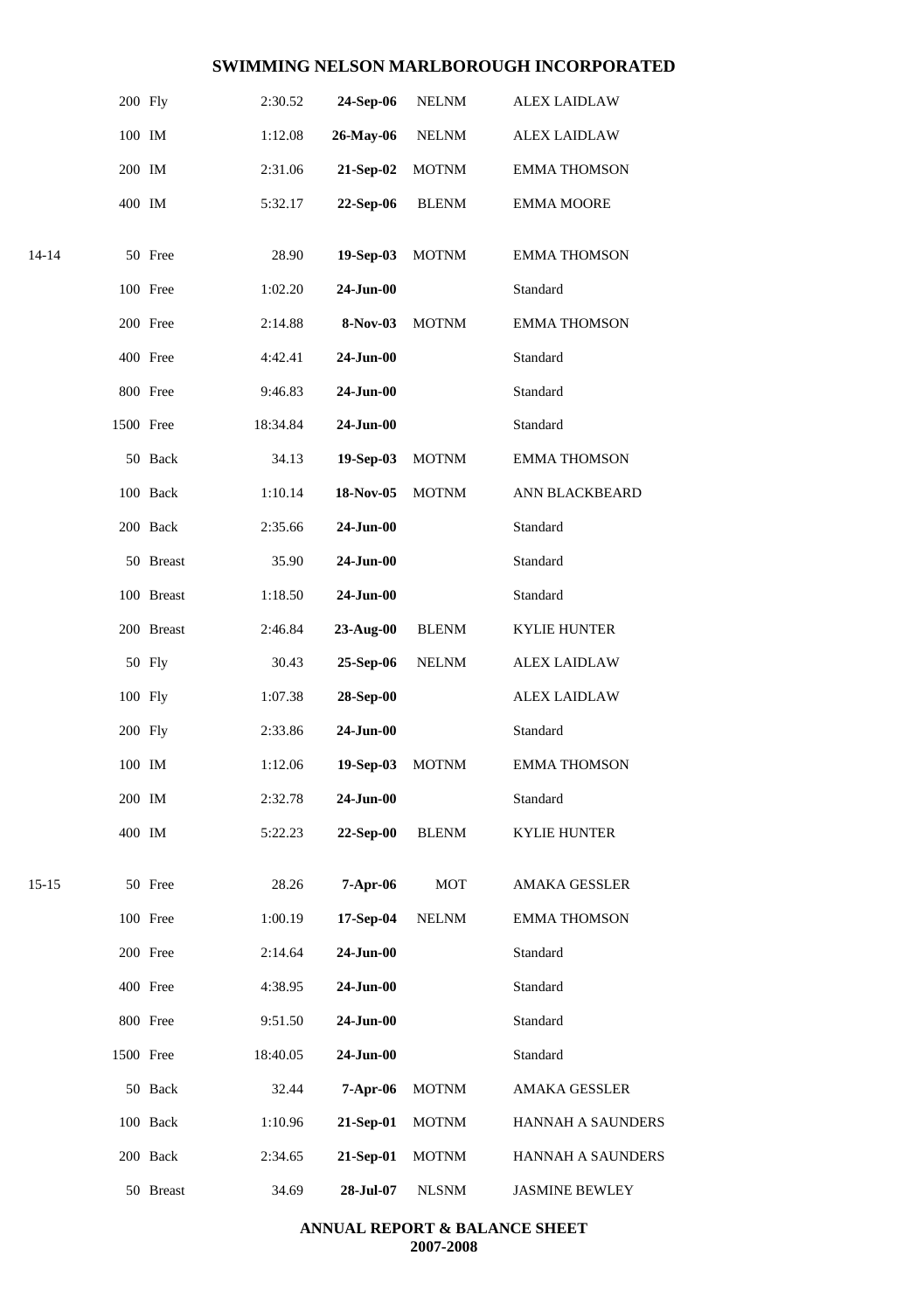|         |           | 100 Breast | 1:16.21  | 28-Jul-07         |              | Jasmine Bewley        |
|---------|-----------|------------|----------|-------------------|--------------|-----------------------|
|         |           | 200 Breast | 2:44.91  | $24$ -Jun-00      |              | Standard              |
|         |           | 50 Fly     | 31.68    | $24-Jun-00$       |              | Standard              |
|         | 100 Fly   |            | 1:07.88  | $24$ -Jun-00      |              | Standard              |
|         | 200 Fly   |            | 2:29.06  | $24-Jun-00$       |              | Standard              |
|         | 100 IM    |            | 1:10.70  | $22-Jun-07$       | <b>NLSNM</b> | <b>JASMINE BEWLEY</b> |
|         | 200 IM    |            | 2:32.64  | 24-Jun-00         |              | Standard              |
|         | 400 IM    |            | 5:15.35  | $23-Jan-04$       | <b>MOTNM</b> | <b>EMMA THOMSON</b>   |
| $16-16$ |           | 50 Free    | 27.83    | 24-Sep-06         | <b>MOTNM</b> | <b>AMAKA GESSLER</b>  |
|         |           | 100 Free   | 1:01.09  | 24-Sep-06         | <b>MOTNM</b> | <b>AMAKA GESSLER</b>  |
|         |           | 200 Free   | 2:14.83  | 24-Sep-06         | <b>MOTNM</b> | <b>AMAKA GESSLER</b>  |
|         |           | 400 Free   | 4:48.14  | 24-Jun-00         |              | Standard              |
|         |           | 800 Free   | 10:09.58 | 24-Jun-00         |              | Standard              |
|         | 1500 Free |            | 19:15.94 | 24-Jun-00         |              | Standard              |
|         |           | 50 Back    | 32.81    | 20-Sep-02         | <b>MOTNM</b> | HANNAH A SAUNDERS     |
|         |           | 100 Back   | 1:12.59  | 2-Dec-06          | <b>MOTNM</b> | <b>AMAKA GESSLER</b>  |
|         |           | 200 Back   | 2:35.81  | 30-Jan-02         | <b>MOTNM</b> | HANNAH A SAUNDERS     |
|         |           | 50 Breast  | 34.47    | 24-Nov-07         | <b>NLSNM</b> | <b>JASMINE BEWLEY</b> |
|         |           | 100 Breast | 1:17.46  | 23-Sep-07         | <b>NLSNM</b> | <b>JASMINE BEWLEY</b> |
|         |           | 200 Breast | 2:44.71  | 24-Nov-07         | <b>NLSNM</b> | <b>JASMINE BEWLEY</b> |
|         |           | 50 Fly     | 30.68    | 24-Sep-06         | <b>MOTNM</b> | AMAKA GESSLER         |
|         | 100 Fly   |            | 1:09.35  | 24-Jun-00         |              | Standard              |
|         | 200 Fly   |            | 2:36.23  | $24-Jun-00$       |              | Standard              |
|         | 100 IM    |            | 1:09.40  | 24-Sep-06         | <b>MOTNM</b> | AMAKA GESSLER         |
|         | 200 IM    |            | 2:30.20  | 23-Sep-06         | <b>MOTNM</b> | AMAKA GESSLER         |
|         | 400 IM    |            | 5:34.59  | $24$ -Jun-00 $\,$ |              | Standard              |
| 17-17   |           | 50 Free    | 27.66    | 24-Sep-06         | $\it NELNM$  | <b>EMMA THOMSON</b>   |
|         |           | 100 Free   | 1:01.32  | 24-Sep-06         | <b>NELNM</b> | <b>EMMA THOMSON</b>   |
|         |           | 200 Free   | 2:12.00  | 30-Jun-00         | <b>NELNM</b> | MEGAN RAMSAY          |
|         |           | 400 Free   | 4:46.09  | $24$ -Jun-00      |              | Standard              |
|         |           | 800 Free   | 9:59.89  | 24-Jun-00         |              | Standard              |
|         | 1500 Free |            | 18:52.45 | $24$ -Jun-00      |              | Standard              |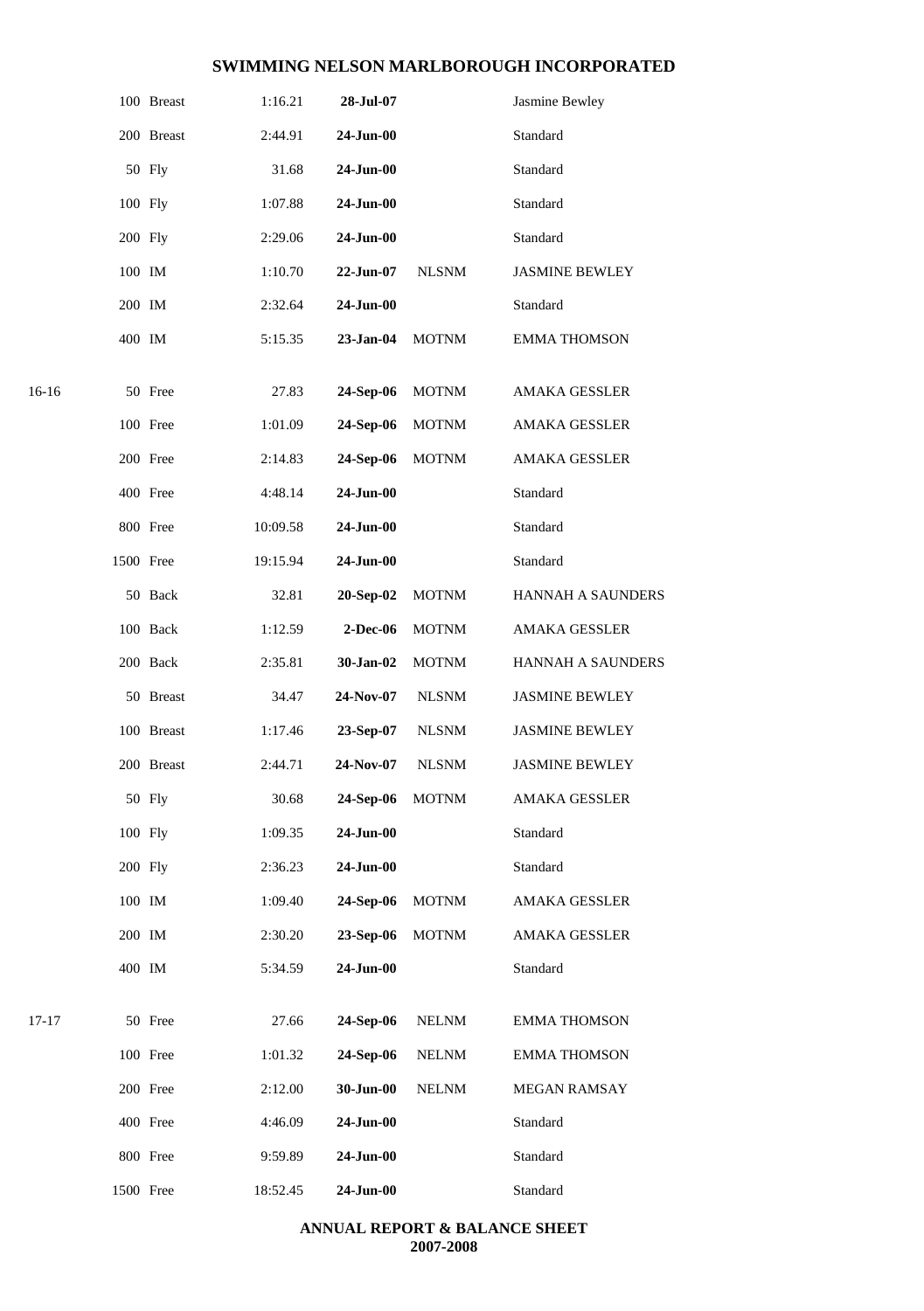|       |           | 50 Back    | 34.96    | 9-Nov-02     | <b>MOTNM</b> | HANNAH A SAUNDERS        |  |
|-------|-----------|------------|----------|--------------|--------------|--------------------------|--|
|       |           | 100 Back   | 1:15.28  | 17-Nov-02    | <b>MOTNM</b> | HANNAH A SAUNDERS        |  |
|       |           | 200 Back   | 2:40.00  | $24$ -Jun-00 |              | Standard                 |  |
|       |           | 50 Breast  | 37.76    | 19-Mar-08    | <b>NELNM</b> | <b>ALANA BROWN</b>       |  |
|       |           | 100 Breast | 1:20.54  | 25-Jun-04    | <b>BLENM</b> | <b>LEESA JOHNSTON</b>    |  |
|       |           | 200 Breast | 2:53.95  | 30-Jan-02    | <b>NLSNM</b> | <b>MARLIES KOEVOET</b>   |  |
|       |           | 50 Fly     | 30.67    | 24-Sep-06    | <b>NELNM</b> | <b>EMMA THOMSON</b>      |  |
|       | 100 Fly   |            | 1:07.56  | $24$ -Jun-00 |              | Standard                 |  |
|       | 200 Fly   |            | 2:29.83  | 30-Jun-00    | <b>NELNM</b> | <b>MEGAN RAMSAY</b>      |  |
|       | 100 IM    |            | 1:08.88  | 24-Sep-06    | <b>NELNM</b> | <b>EMMA THOMSON</b>      |  |
|       | 200 IM    |            | 2:29.73  | 24-Sep-06    | <b>NELNM</b> | <b>EMMA THOMSON</b>      |  |
|       | 400 IM    |            | 5:24.39  | $24-Jun-00$  |              | Standard                 |  |
| 18-18 |           | 50 Free    | 28.69    | 23-Aug-00    | <b>NELNM</b> | MEGAN RAMSAY             |  |
|       |           | 100 Free   | 1:02.18  | 22-Sep-00    | <b>NELNM</b> | MEGAN RAMSAY             |  |
|       |           | 200 Free   | 2:12.74  | 23-Aug-00    | <b>NELNM</b> | MEGAN RAMSAY             |  |
|       |           | 400 Free   | 4:39.16  | 22-Sep-00    | <b>NELNM</b> | <b>MEGAN RAMSAY</b>      |  |
|       |           | 800 Free   | 10:05.78 | 11-Nov-00    | <b>NELNM</b> | MEGAN RAMSAY             |  |
|       | 1500 Free |            | 50:00.00 | 24-Jun-00    |              | <b>NEW</b>               |  |
|       |           | 50 Back    | 35.32    | 22-Sep-00    | <b>BLENM</b> | FELICITY ORCHARD         |  |
|       |           | 100 Back   | 1:15.24  | 3-Feb-01     | <b>BLENM</b> | FELICITY ORCHARD         |  |
|       |           | 200 Back   | 2:37.90  | 22-Sep-00    | <b>BLENM</b> | FELICITY ORCHARD         |  |
|       |           | 50 Breast  | 37.43    | 29-Jan-03    | <b>NLSNM</b> | <b>MARLIES J KOEVOET</b> |  |
|       |           | 100 Breast | 1:22.28  | 24-Jan-03    | <b>NLSNM</b> | <b>MARLIES J KOEVOET</b> |  |
|       |           | 200 Breast | 2:55.80  | 29-Jan-03    | <b>NLSNM</b> | <b>MARLIES J KOEVOET</b> |  |
|       |           | 50 Fly     | 30.72    | 23-Aug-00    | <b>NELNM</b> | MEGAN RAMSAY             |  |
|       | 100 Fly   |            | 1:05.94  | $23-Aug-00$  | <b>NELNM</b> | MEGAN RAMSAY             |  |
|       | 200 Fly   |            | 2:26.44  | $23-Aug-00$  | <b>NELNM</b> | MEGAN RAMSAY             |  |
|       | 100 IM    |            | 1:11.91  | $22-Sep-00$  | <b>NELNM</b> | MEGAN RAMSAY             |  |
|       | 200 IM    |            | 2:30.88  | $23-Aug-00$  | <b>NELNM</b> | MEGAN RAMSAY             |  |
|       | 400 IM    |            | 5:19.57  | $22-Sep-00$  | <b>NELNM</b> | <b>MEGAN RAMSAY</b>      |  |
| Open  |           | 50 Free    | 27.66    | 24-Sep-06    | <b>NELNM</b> | <b>EMMATHOMSON</b>       |  |
|       |           | 100 Free   | 1:00.19  | 17-Sep-04    | <b>NELNM</b> | <b>EMMA THOMSON</b>      |  |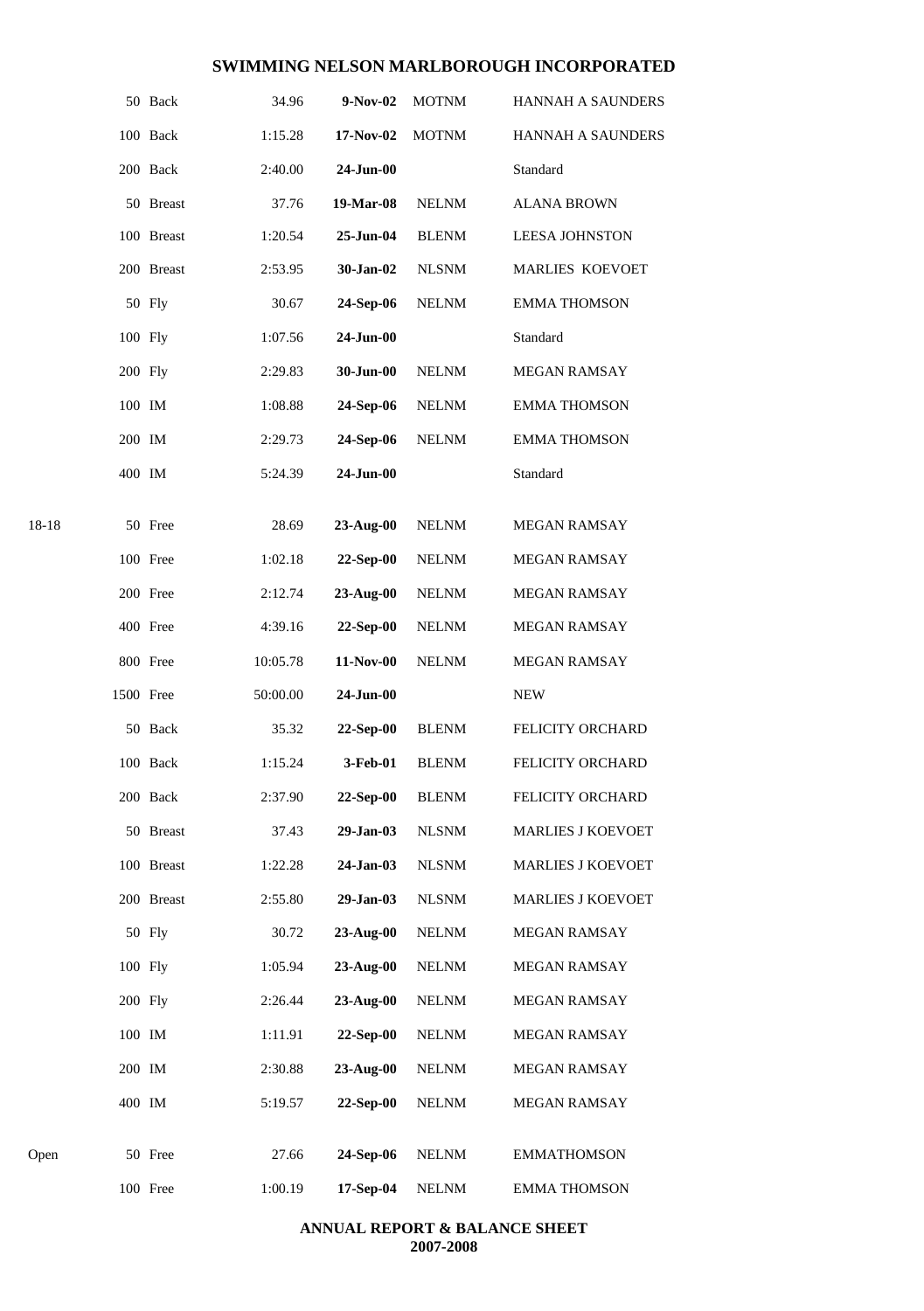|           | 200 Free   | 2:12.00  | 30-Jun-00  | <b>NELNM</b> | <b>MEGAN RAMSAY</b>   |
|-----------|------------|----------|------------|--------------|-----------------------|
|           | 400 Free   | 4:34.65  | 31-Oct-94  | <b>BLENM</b> | <b>LISA JEFCOATE</b>  |
|           | 800 Free   | 9:35.68  | 31-Oct-94  | <b>BLENM</b> | <b>LISA JEFCOATE</b>  |
| 1500 Free |            | 17:53.30 | 31-Aug-94  | <b>BLENM</b> | <b>LISA JEFCOATE</b>  |
|           | 50 Back    | 32.44    | $7-Apr-06$ | <b>MOTNM</b> | <b>AMAKA GESSLER</b>  |
|           | 100 Back   | 1:10.06  | 23-Nov-91  | <b>BLENM</b> | <b>TRACEY NORTON</b>  |
|           | 200 Back   | 2:27.97  | $4-Oct-98$ | <b>NELNM</b> | <b>CHER BLACK</b>     |
|           | 50 Breast  | 34.47    | 24-Nov-07  | <b>NLSNM</b> | <b>JASMINE BEWLEY</b> |
|           | 100 Breast | 1:13.92  | 31-Aug-94  | <b>NELNM</b> | <b>KYLA STEENHART</b> |
|           | 200 Breast | 2:37.57  | 31-Aug-94  | <b>NELNM</b> | <b>KYLA STEENHART</b> |
|           | 50 Fly     | 30.43    | 24-Sep-06  | <b>NELNM</b> | <b>ALEX LAIDLAW</b>   |
| 100 Fly   |            | 1:05.94  | 23-Aug-00  | <b>NELNM</b> | <b>MEGAN RAMSAY</b>   |
| 200 Fly   |            | 2:26.44  | 23-Aug-00  | <b>NELNM</b> | <b>MEGAN RAMSAY</b>   |
| 100 IM    |            | 1:08.88  | 24-Sep-06  | <b>NELNM</b> | <b>EMMA THOMSON</b>   |
| 200 IM    |            | 2:29.16  | 12-Sep-91  | <b>BLENM</b> | <b>TRACEY NORTON</b>  |
| 400 IM    |            | 5:12.91  | 31-Aug-94  | <b>BLENM</b> | <b>LISA JEFCOATE</b>  |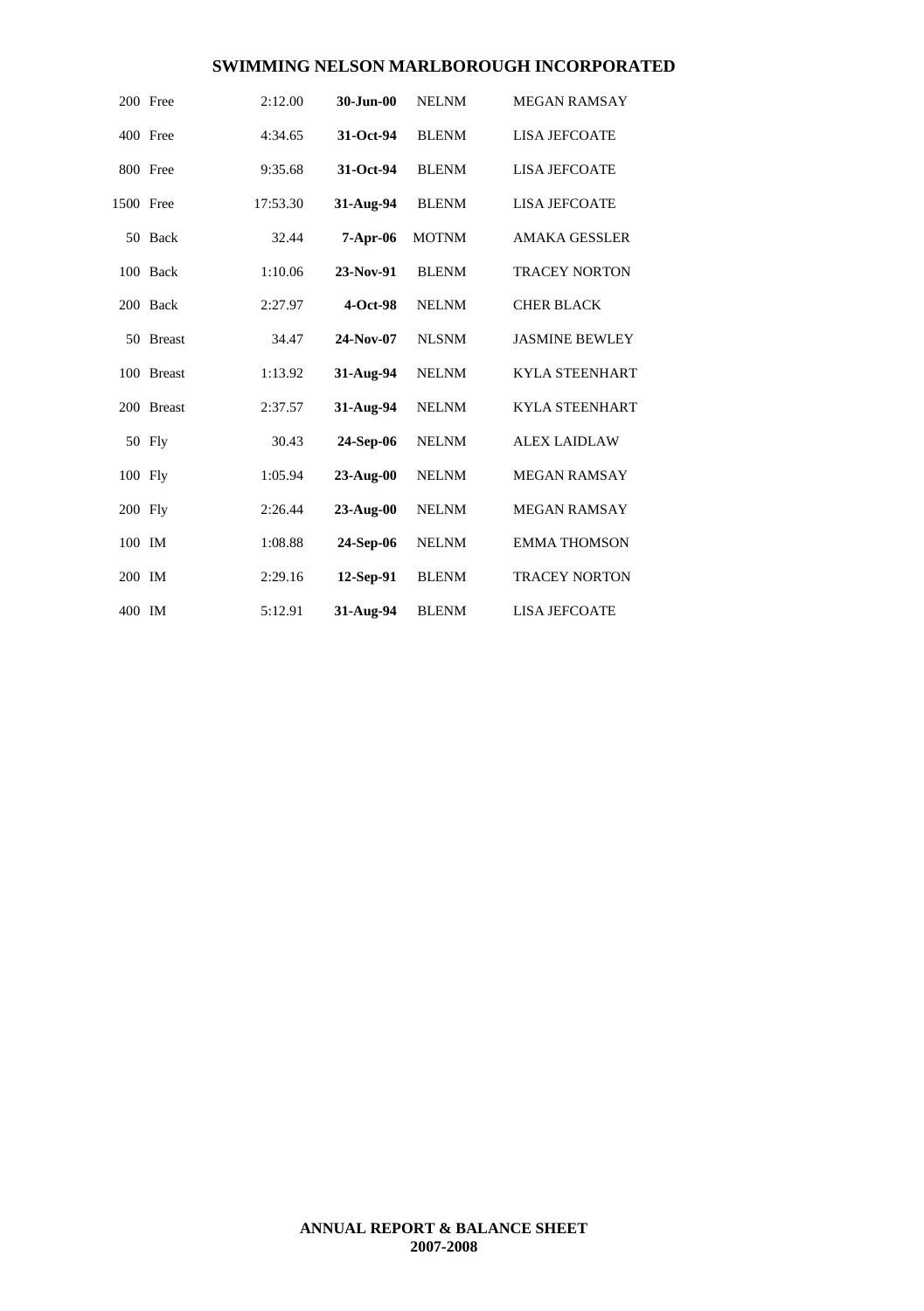### **SC Meters-Male**

| 10 & U    |         | 50 Free    | 32.33    | $24$ -Jun-00 |              | Standard                |
|-----------|---------|------------|----------|--------------|--------------|-------------------------|
|           |         | 100 Free   | 1:10.80  | 24-Jun-00    |              | Standard                |
|           |         | 200 Free   | 2:33.42  | 24-Jun-00    |              | Standard                |
|           |         | 50 Back    | 40.16    | 20-Sep-02    | <b>BLENM</b> | <b>SCOTT D MCDONALD</b> |
|           |         | 100 Back   | 1:24.79  | 24-Jun-00    |              | Standard                |
|           |         | 50 Breast  | 43.20    | $24$ -Jun-00 |              | Standard                |
|           |         | 100 Breast | 1:30.41  | 24-Jun-00    |              | Standard                |
|           |         | 50 Fly     | 37.45    | 24-Jun-00    |              | Standard                |
|           | 100 Fly |            | 1:29.27  | 16-Sep-05    | <b>BLENM</b> | NICK KERRY              |
|           | 100 IM  |            | 1:25.57  | 16-Sep-05    | <b>BLENM</b> | NICK KERRY              |
|           | 200 IM  |            | 2:55.37  | 24-Jun-00    |              | Standard                |
| 11-11     |         | 50 Free    | 30.77    | 19-Sep-03    | <b>BLENM</b> | JONATHAN LEE            |
|           |         | 100 Free   | 1:07.64  | 24-Jun-00    |              | Standard                |
|           |         | 200 Free   | 2:24.78  | 24-Jun-00    |              | Standard                |
|           |         | 400 Free   | 5:13.13  | $24$ -Jun-00 |              | Standard                |
|           |         | 50 Back    | 36.73    | 28-Mar-03    | <b>NELNM</b> | <b>JOEL J WIECHERN</b>  |
|           |         | 100 Back   | 1:18.38  | $24$ -Jun-00 |              | Standard                |
|           |         | 200 Back   | 2:50.33  | $24$ -Jun-00 |              | Standard                |
|           |         | 50 Breast  | 39.90    | 24-Jun-00    |              | Standard                |
|           |         | 100 Breast | 1:25.09  | $24-Jun-00$  |              | Standard                |
|           |         | 200 Breast | 3:05.55  | 24-Jun-00    |              | Standard                |
|           |         | 50 Fly     | 35.27    | 24-Jun-00    |              | Standard                |
|           | 100 Fly |            | 1:15.32  | 24-Jun-00    |              | Standard                |
|           | 200 Fly |            | 3:15.61  | 14-Feb-03    | <b>BLENM</b> | <b>MARK W JACKSON</b>   |
|           | 100 IM  |            | 1:19.50  | 19-Sep-03    | <b>BLENM</b> | <b>JONATHAN LEE</b>     |
|           | 200 IM  |            | 2:48.42  | 24-Jun-00    |              | Standard                |
| $12 - 12$ |         | 50 Free    | 29.39    | 24-Jun-00    |              | Standard                |
|           |         | 100 Free   | 1:03.64  | 24-Jun-00    |              | Standard                |
|           |         | 200 Free   | 2:16.88  | 24-Jun-00    |              | Standard                |
|           |         | 400 Free   | 4:53.54  | 24-Jun-00    |              | Standard                |
|           |         | 800 Free   | 10:18.52 | 24-Jun-00    |              | Standard                |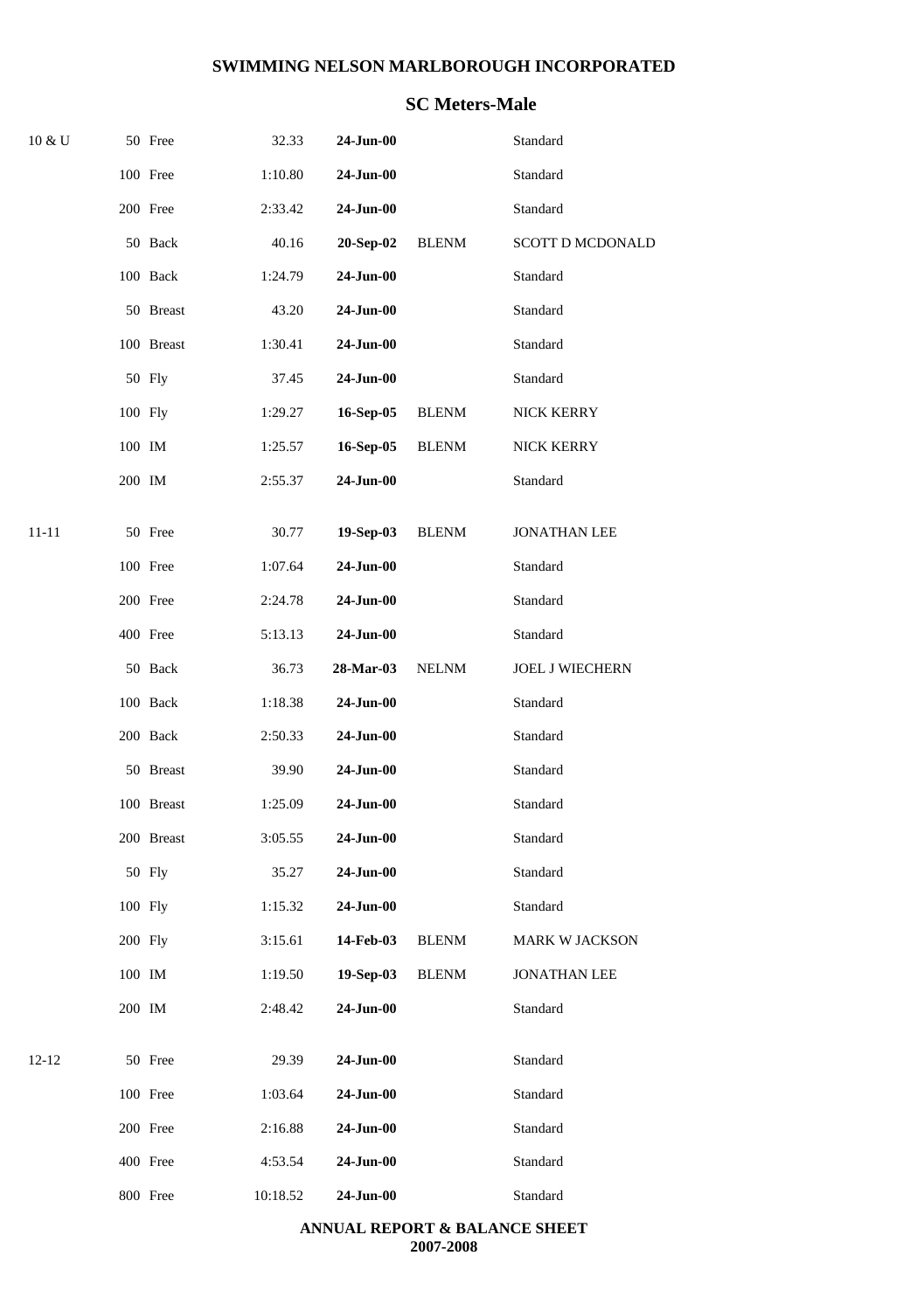|       | 1500 Free |            | 19:11.79 | 24-Jun-00       |              | Standard                 |  |
|-------|-----------|------------|----------|-----------------|--------------|--------------------------|--|
|       |           | 50 Back    | 34.58    | 12-Mar-04       | <b>NELNM</b> | JOEL J. WIECHERN         |  |
|       |           | 100 Back   | 1:12.69  | 24-Jun-00       |              | Standard                 |  |
|       |           | 200 Back   | 2:34.09  | 30-Jun-00       | <b>NELNM</b> | THOMAS ARMSTRONG         |  |
|       |           | 50 Breast  | 37.23    | 24-Jun-00       |              | Standard                 |  |
|       |           | 100 Breast | 1:19.80  | 24-Jun-00       |              | Standard                 |  |
|       |           | 200 Breast | 2:53.38  | 24-Jun-00       |              | Standard                 |  |
|       |           | 50 Fly     | 32.17    | 15-Oct-04       | <b>BLENM</b> | ANGUS J. BOYLE           |  |
|       | 100 Fly   |            | 1:10.78  | 24-Jun-00       |              | Standard                 |  |
|       | 200 Fly   |            | 2:41.81  | 24-Jun-00       |              | Standard                 |  |
|       | 100 IM    |            | 1:12.54  | 17-Sep-04       | <b>BLENM</b> | <b>JONATHAN LEE</b>      |  |
|       | 200 IM    |            | 2:39.81  | $17-Sep-04$     | <b>BLENM</b> | <b>JONATHAN LEE</b>      |  |
|       | 400 IM    |            | 5:36.51  | 24-Jun-00       |              | Standard                 |  |
|       |           |            |          |                 |              |                          |  |
| 13-13 |           | 50 Free    | 27.33    | 24-Jun-00       |              | Standard                 |  |
|       |           | 100 Free   | 59.49    | 21-Sep-01       | <b>MOTNM</b> | <b>MARCUS H SAUNDERS</b> |  |
|       |           | 200 Free   | 2:09.03  | 24-Jun-00       |              | Standard                 |  |
|       |           | 400 Free   | 4:38.30  | $24$ -Jun- $00$ |              | Standard                 |  |
|       |           | 800 Free   | 10:00.20 | 24-Jun-00       |              | Standard                 |  |
|       | 1500 Free |            | 18:35.33 | 24-Jun-00       |              | Standard                 |  |
|       |           | 50 Back    | 31.96    | 16-Sep-05       | <b>BLENM</b> | ANGUS J. BOYLE           |  |
|       |           | 100 Back   | 1:09.57  | 24-Jun-00       |              | Standard                 |  |
|       |           | 200 Back   | 2:29.54  | 22-Sep-00       | <b>NELNM</b> | THOMAS ARMSTRONG         |  |
|       |           | 50 Breast  | 35.47    | 24-Jun-00       |              | Standard                 |  |
|       |           | 100 Breast | 1:15.44  | $24-Jun-00$     |              | Standard                 |  |
|       |           | 200 Breast | 2:44.99  | 24-Jun-00       |              | Standard                 |  |
|       |           | 50 Fly     | 29.74    | 24-Jun-00       |              | Standard                 |  |
|       | 100 Fly   |            | 1:06.11  | 24-Jun-00       |              | Standard                 |  |
|       | 200 Fly   |            | 2:27.96  | 24-Jun-00       |              | Standard                 |  |
|       | 100 IM    |            | 1:10.26  | 29-Oct-05       | <b>BLENM</b> | <b>JONATHAN LEE</b>      |  |
|       | 200 IM    |            | 2:25.81  | 24-Jun-00       |              | Standard                 |  |
|       | 400 IM    |            | 5:21.10  | 24-Jun-00       |              | Standard                 |  |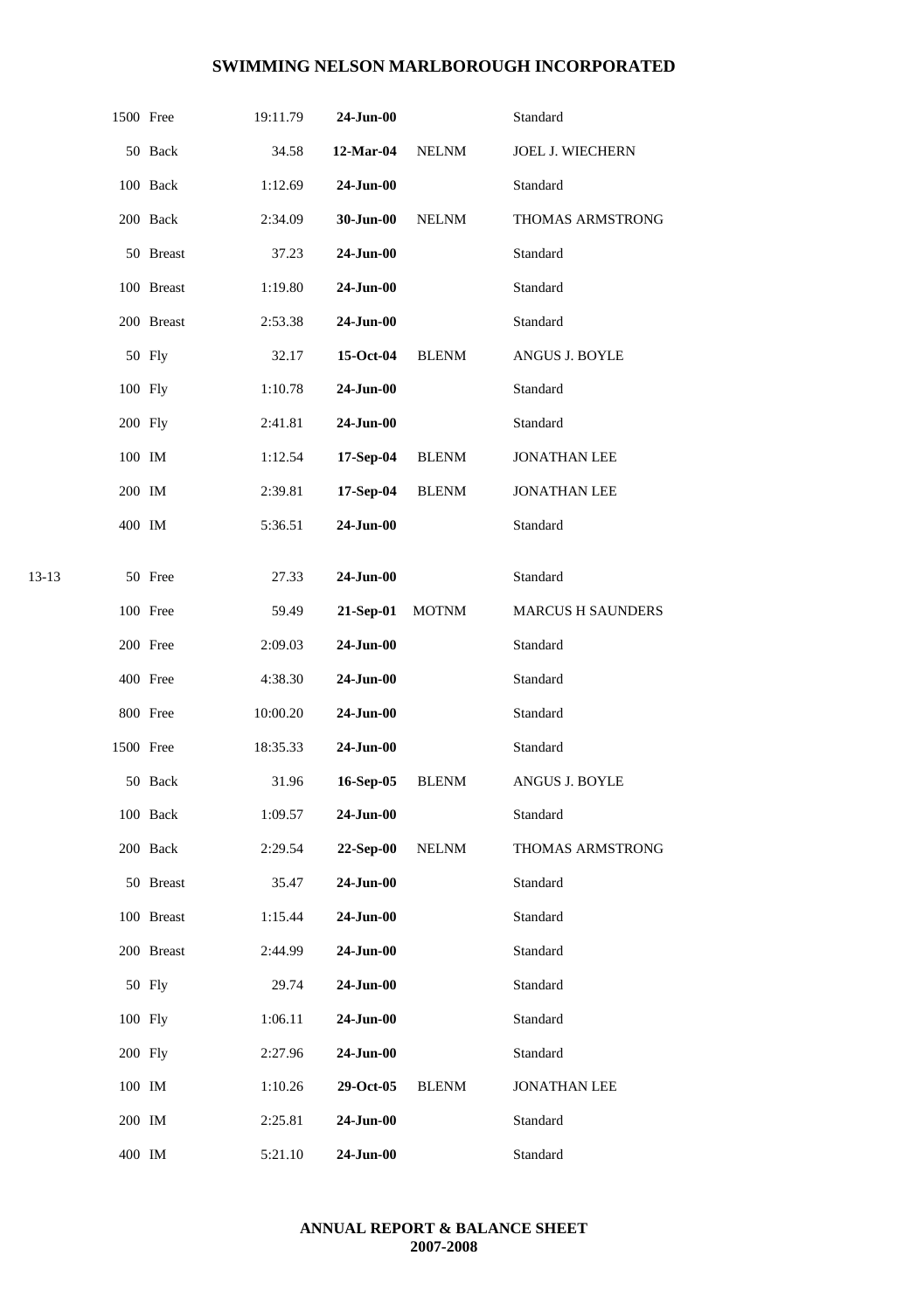| 14-14     |           | 50 Free    | 26.76    | 24-Jun-00       |              | Standard              |
|-----------|-----------|------------|----------|-----------------|--------------|-----------------------|
|           |           | 100 Free   | 57.73    | 7-Apr-06        | <b>BLENM</b> | MARK JACKSON          |
|           |           | 200 Free   | 2:06.77  | 7-Apr-06        | <b>BLENM</b> | MARK JACKSON          |
|           |           | 400 Free   | 4:27.37  | 24-Jun-00       |              | Standard              |
|           |           | 800 Free   | 9:24.12  | $24$ -Jun-00    |              | Standard              |
|           | 1500 Free |            | 17:50.97 | 24-Jun-00       |              | Standard              |
|           |           | 50 Back    | 31.04    | 24-Jun-00       |              | Standard              |
|           |           | 100 Back   | 1:05.43  | 24-Jun-00       |              | Standard              |
|           |           | 200 Back   | 2:25.15  | 22-Sep-00       | <b>NELNM</b> | <b>CRAIG THOMSON</b>  |
|           |           | 50 Breast  | 32.94    | 24-Jun-00       |              | Standard              |
|           |           | 100 Breast | 1:11.73  | 24-Jun-00       |              | Standard              |
|           |           | 200 Breast | 2:36.36  | 24-Jun-00       |              | Standard              |
|           |           | 50 Fly     | 28.75    | 20-Sep-02       | <b>NELNM</b> | <b>LEIGHTON RILEY</b> |
|           | 100 Fly   |            | 1:04.00  | 24-Sep-06       | <b>BLENM</b> | ANGUS BOYLE           |
|           | 200 Fly   |            | 2:21.20  | 24-Jun-00       |              | Standard              |
|           | 100 IM    |            | 1:06.92  | 22-Sep-06       | <b>BLENM</b> | <b>JONATHAN LEE</b>   |
|           | 200 IM    |            | 2:20.87  | $24$ -Jun-00    |              | Standard              |
|           | 400 IM    |            | 4:56.80  | 24-Jun-00       |              | Standard              |
| $15 - 15$ |           | 50 Free    | 26.12    | 24-Jun-00       |              | Standard              |
|           |           | 100 Free   | 56.43    | $24-Jun-00$     |              | Standard              |
|           |           | 200 Free   | 2:05.18  | 24-Jun-00       |              | Standard              |
|           |           | 400 Free   | 4:23.84  | 23-Sep-07       | <b>BLENM</b> | ANGUS BOYLE           |
|           |           | 800 Free   | 9:11.38  | 24-Jun-00       |              | Standard              |
|           | 1500 Free |            | 17:24.47 | $24$ -Jun- $00$ |              | Standard              |
|           |           | 50 Back    | 29.63    | 24-Jun-00       |              | Standard              |
|           |           | 100 Back   | 1:03.94  | 24-Jun-00       |              | Standard              |
|           |           | 200 Back   | 2:17.20  | 24-Jun-00       |              | Standard              |
|           |           | 50 Breast  | 32.39    | 22-Aug-03       | <b>NELNM</b> | <b>LEIGHTON RILEY</b> |
|           |           | 100 Breast | 1:13.63  | 23-Sep-05       | <b>BLENM</b> | <b>SEAN B. KERRY</b>  |
|           |           | 200 Breast | 2:33.67  | 21-Sep-03       | <b>NELNM</b> | <b>LEIGHTON RILEY</b> |
|           |           | 50 Fly     | 27.86    | 23-Sep-07       |              | ANGUS BOYLE           |
|           | 100 Fly   |            | 1:01.21  | 23-Sep-07       | <b>BLENM</b> | ANGUS BOYLE           |
|           |           |            |          |                 |              |                       |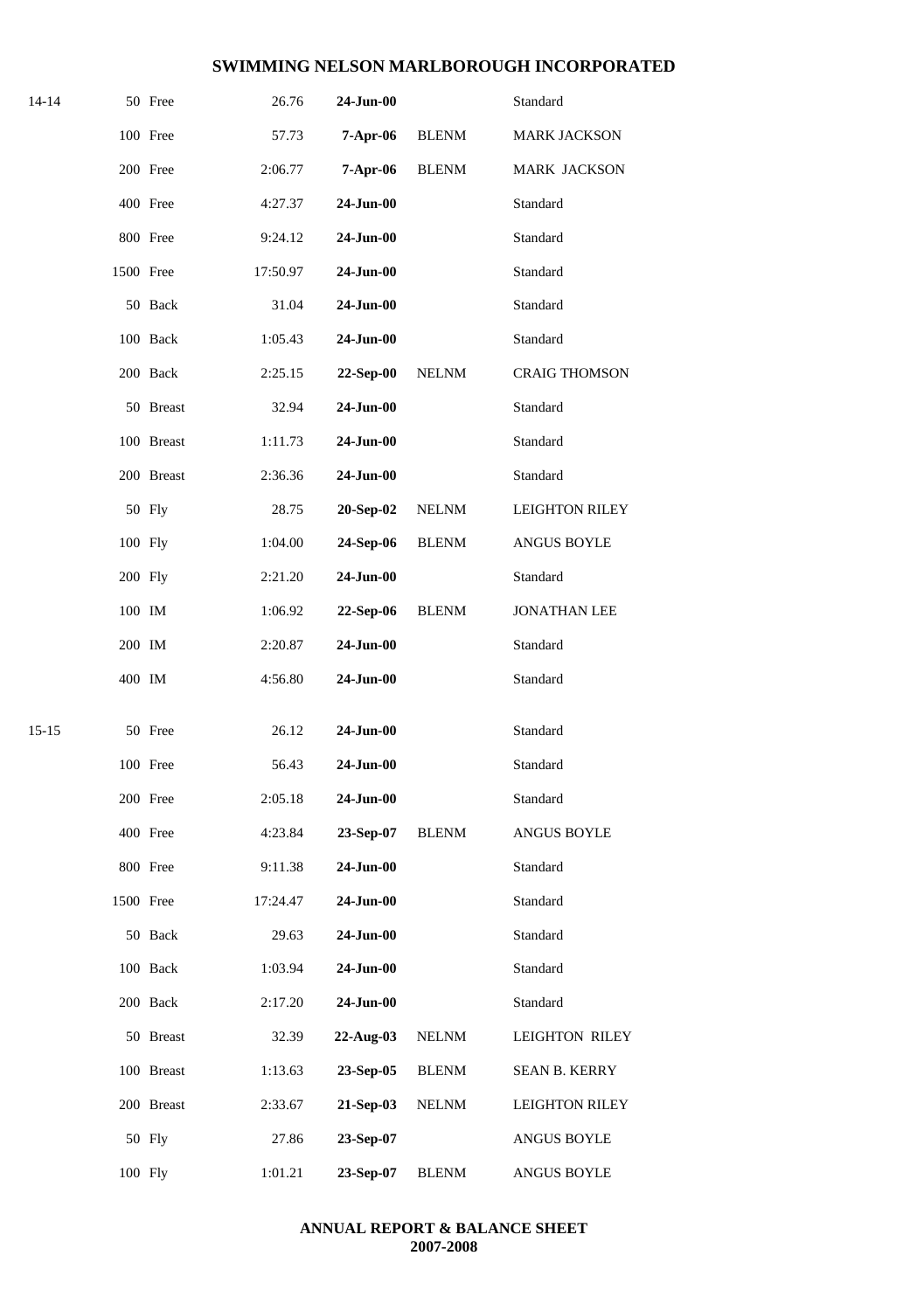|       | 200 Fly   |            | 2:17.10  | 21-Sep-03        | <b>NELNM</b> | <b>LEIGHTON RILEY</b>     |
|-------|-----------|------------|----------|------------------|--------------|---------------------------|
|       | 100 IM    |            | 1:05.51  | 7-Sep-07         | <b>BLENM</b> | <b>ANGUS BOYLE</b>        |
|       | 200 IM    |            | 2:22.44  | 24-Jun-00        |              | Standard                  |
|       | 400 IM    |            | 5:01.39  | 24-Jun-00        |              | Standard                  |
| 16-16 |           | 50 Free    | 26.09    | 12-Mar-04        | <b>MOTNM</b> | <b>MARCUS H. SAUNDERS</b> |
|       |           | 100 Free   | 56.29    | 12-Mar-04        | <b>MOTNM</b> | <b>MARCUS H. SAUNDERS</b> |
|       |           | 200 Free   | 2:06.27  | <b>10-Nov-00</b> | <b>BLENM</b> | <b>MARK JACKSON</b>       |
|       |           | 400 Free   | 4:30.54  | $10-Nov-07$      | <b>BLENM</b> | <b>MARK JACKSON</b>       |
|       |           | 800 Free   | 9:54.22  | 23-Nov-03        | <b>NELNM</b> | THOMAS H. ARMSTRONG       |
|       | 1500 Free |            | 18:29.44 | 30-Nov-07        | <b>BLENM</b> | MARK JACKSON              |
|       |           | 50 Back    | 29.81    | 10-Nov-07        | <b>BLENM</b> | <b>BRENDON FERGUSON</b>   |
|       |           | 100 Back   | 1:05.39  | 22-Sep-00        | <b>MOTNM</b> | <b>BEN DRUMMOND</b>       |
|       |           | 200 Back   | 2:22.61  | 22-Sep-00        | <b>MOTNM</b> | <b>BEN DRUMMOND</b>       |
|       |           | 50 Breast  | 33.05    | 22-Sep-06        | <b>BLENM</b> | <b>SEAN KERRY</b>         |
|       |           | 100 Breast | 1:13.38  | 19-Mar-08        | <b>MOTNM</b> | <b>MAX GESSLER</b>        |
|       |           | 200 Breast | 2:39.04  | 22-Sep-06        | <b>BLENM</b> | <b>SEAN KERRY</b>         |
|       |           | 50 Fly     | 28.91    | 19-Mar-08        | <b>MOTNM</b> | <b>MAX GESSLER</b>        |
|       | 100 Fly   |            | 1:04.76  | $12$ -Aug-00     | <b>BLENM</b> | DARREN PERANO             |
|       | 200 Fly   |            | 2:22.26  | 7-Dec-07         | <b>BLENM</b> | ANGUS BOYLE               |
|       | 100 IM    |            | 1:06.61  | 13-Oct-07        | <b>BLENM</b> | <b>MARK JACKSON</b>       |
|       | 200 IM    |            | 2:23.23  | 23-Jan-04        | <b>MOTNM</b> | <b>MARCUS H. SAUNDERS</b> |
|       | 400 IM    |            | 5:16.35  | 22-Sep-00        | <b>NELNM</b> | <b>HARRISON DEAN</b>      |
| 17-17 |           | 50 Free    | 25.59    | 12-Mar-04        | <b>BLENM</b> | MICHAEL L. KENDRICK       |
|       |           | 100 Free   | 56.56    | 12-Mar-04        | <b>BLENM</b> | MICHAEL L. KENDRICK       |
|       |           | 200 Free   | 2:09.40  | 18-Nov-00        | <b>BLENM</b> | <b>DARREN PERANO</b>      |
|       |           | 400 Free   | 4:41.41  | 12-Mar-04        | <b>BLENM</b> | MICHAEL L. KENDRICK       |
|       |           | 800 Free   | 20:00.00 | 24-Jun-00        |              | <b>NEW</b>                |
|       | 1500 Free |            | 19:40.76 | 28-Mar-06        | <b>BLENM</b> | <b>THOMAS BOYLE</b>       |
|       |           | 50 Back    | 30.61    | 19-Mar-08        | <b>MOTNM</b> | <b>OLIVER LAUFKOTTER</b>  |
|       |           | 100 Back   | 1:05.71  | 19-Mar-02        | <b>MOTNM</b> | <b>OLIVER LAUFKOTTER</b>  |
|       |           | 200 Back   | 2:23.59  | $23-Jan-08$      | <b>MOTNM</b> | <b>OLIVER LAUFKOTTER</b>  |
|       |           | 50 Breast  | 32.31    | 24-Nov-07        | <b>BLENM</b> | <b>SEAN KERRY</b>         |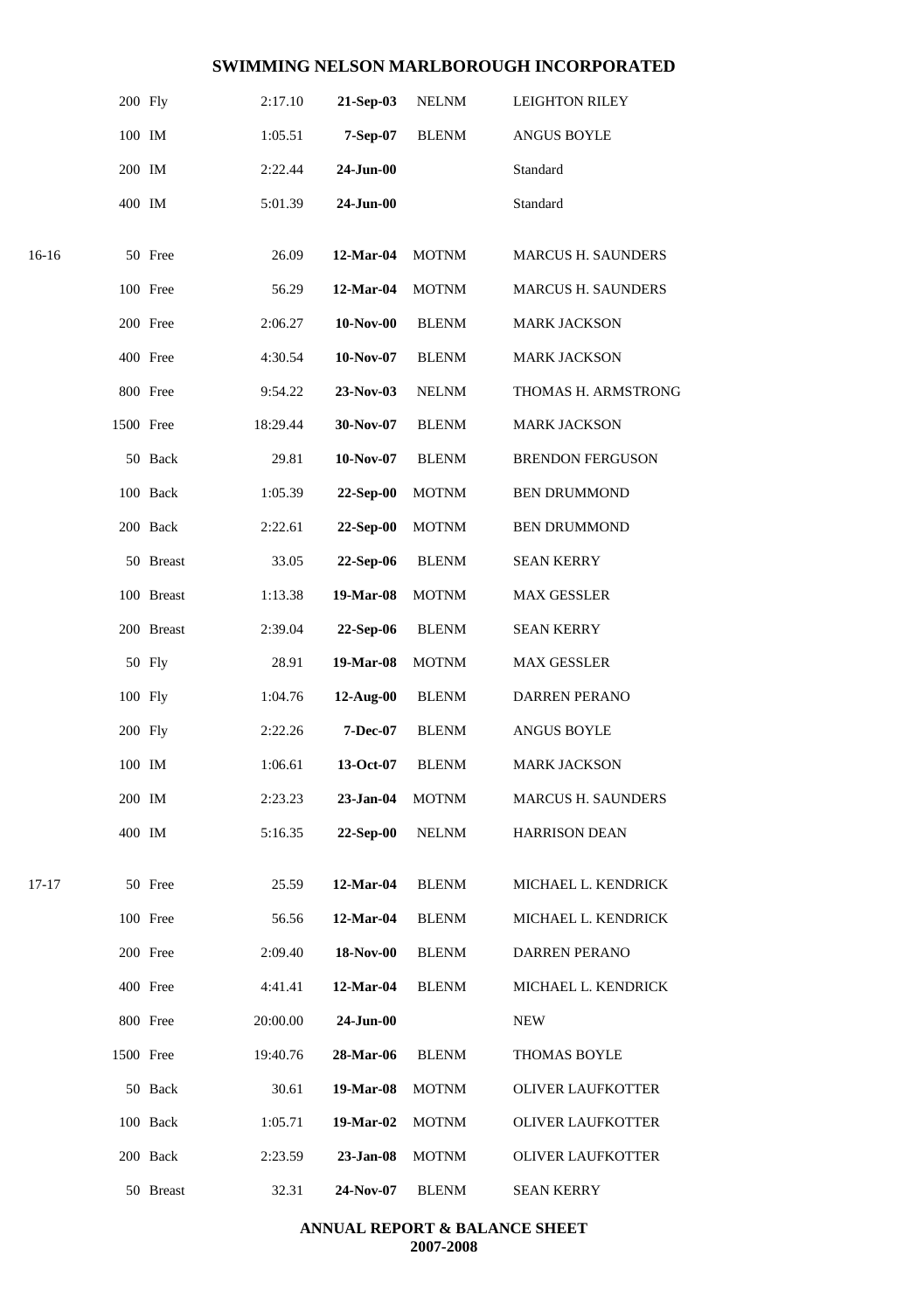| Open  | 50 Free    | 24.81    | 21-Aug-94 | <b>NLSNM</b> | TIM DIVETT             |
|-------|------------|----------|-----------|--------------|------------------------|
|       |            |          |           |              |                        |
|       | 400 IM     | 5:06.38  | 20-Sep-02 | <b>MOTNM</b> | <b>BEN H DRUMMOND</b>  |
|       | 200 IM     | 2:23.89  | 20-Sep-02 | <b>MOTNM</b> | <b>BEN H DRUMMOND</b>  |
|       | 100 IM     | 1:05.83  | 20-Sep-02 | <b>MOTNM</b> | <b>BEN H DRUMMOND</b>  |
|       | 200 Fly    | 2:29.94  | 20-Sep-02 | <b>BLENM</b> | DARREN J PERANO        |
|       | 100 Fly    | 1:01.65  | 31-Aug-02 | <b>BLENM</b> | DARREN J PERANO        |
|       | 50 Fly     | 28.38    | 31-Aug-02 | <b>BLENM</b> | DARREN J PERANO        |
|       | 200 Breast | 2:57.10  | 24-Jan-03 | <b>NLSNM</b> | <b>DYLAN THORNTON</b>  |
|       | 100 Breast | 1:18.55  | 27-Oct-07 | <b>NELNM</b> | <b>JULES RILEY</b>     |
|       | 50 Breast  | 36.14    | 24-Jan-03 | <b>NLSNM</b> | DYLAN THORNTON         |
|       | 200 Back   | 2:17.38  | 20-Sep-02 | <b>MOTNM</b> | <b>BEN H DRUMMOND</b>  |
|       | 100 Back   | 1:03.74  | 20-Sep-02 | <b>MOTNM</b> | <b>BEN H DRUMMOND</b>  |
|       | 50 Back    | 29.83    | 20-Sep-02 | <b>MOTNM</b> | <b>BEN H DRUMMOND</b>  |
|       | 1500 Free  | 50:00.00 | 24-Jun-00 | N            | <b>NEW</b>             |
|       | 800 Free   | 9:19.30  | 17-Nov-02 | <b>MOTNM</b> | <b>BEN H DRUMMOND</b>  |
|       | 400 Free   | 4:52.24  | 20-Sep-02 | <b>BLENM</b> | <b>DARREN J PERANO</b> |
|       | 200 Free   | 2:04.92  | 20-Sep-02 | <b>MOTNM</b> | <b>BEN H DRUMMOND</b>  |
|       | 100 Free   | 56.93    | 20-Sep-02 | <b>MOTNM</b> | <b>BEN H DRUMMOND</b>  |
| 18-18 | 50 Free    | 25.77    | 20-Sep-02 | <b>MOTNM</b> | <b>BEN H DRUMMOND</b>  |
|       | 400 IM     | 5:02.33  | 30-Jan-02 | <b>MOTNM</b> | <b>BEN H DRUMMOND</b>  |
|       | 200 IM     | 2:24.61  | 21-Sep-01 | <b>MOTNM</b> | BEN H DRUMMOND         |
|       | 100 IM     | 1:05.85  | 24-Nov-07 | <b>BLENM</b> | <b>SEAN KERRY</b>      |
|       | 200 Fly    | 2:28.55  | 21-Sep-01 | <b>BLENM</b> | DARREN PERANO          |
|       | 100 Fly    | 1:02.54  | 21-Sep-01 | <b>BLENM</b> | DARREN PERANO          |
|       | 50 Fly     | 27.91    | 1-Sep-01  | <b>BLENM</b> | <b>DARREN PERANO</b>   |
|       | 200 Breast | 2:38.37  | 7-Sep-07  | <b>BLENM</b> | <b>SEAN KERRY</b>      |
|       | 100 Breast | 1:10.92  | 7-Sep-07  | <b>BLENM</b> | <b>SEAN KERRY</b>      |
|       |            |          |           |              |                        |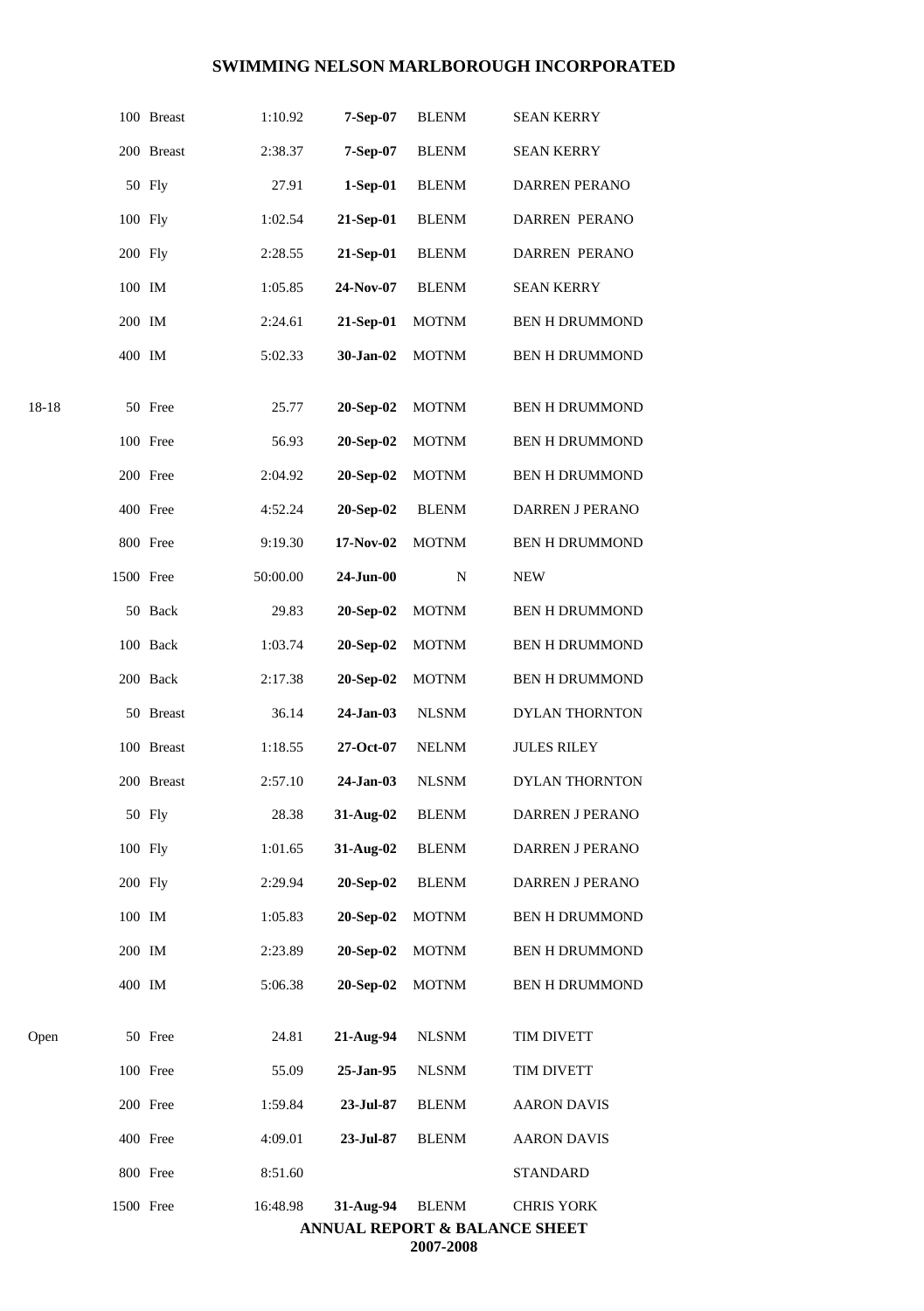|         | 50 Back    | 28.72   | 8-Sep-95     | <b>BLENM</b> | <b>HAYDEN CLEMETT</b> |
|---------|------------|---------|--------------|--------------|-----------------------|
|         | 100 Back   | 1:00.77 | $7-Sep-95$   | <b>BLENM</b> | <b>HAYDEN CLEMETT</b> |
|         | 200 Back   | 2:14.50 | $6-Sep-80$   | <b>NLSNM</b> | <b>SCOTT AUCUTT</b>   |
|         | 50 Breast  | 32.22   | 28-Sep-96    | <b>NELNM</b> | <b>RIKI KOTUA</b>     |
|         | 100 Breast | 1:09.18 | $9-Aug-96$   | <b>NELNM</b> | <b>RIKI KOTUA</b>     |
|         | 200 Breast | 2:29.49 | $10-Aug-96$  | <b>NELNM</b> | <b>RIKI KOTUA</b>     |
|         | 50 Fly     | 27.86   | $23-Sep-07$  | <b>BLENM</b> | <b>ANGUS BOYLE</b>    |
| 100 Fly |            | 1:00.37 | 31-Aug-94    | <b>BLENM</b> | <b>CHRIS YORK</b>     |
| 200 Fly |            | 2:13.11 | 31-Aug-94    | <b>BLENM</b> | <b>CHRIS YORK</b>     |
| 100 IM  |            | 1:04.46 | $22$ -Jul-95 | <b>BLENM</b> | <b>JARED WIN</b>      |
| 200 IM  |            | 2:18.47 | 31-Aug-94    | <b>BLENM</b> | <b>CHRIS YORK</b>     |
| 400 IM  |            | 4:50.94 | 31-Aug-94    | <b>BLENM</b> | <b>CHRIS YORK</b>     |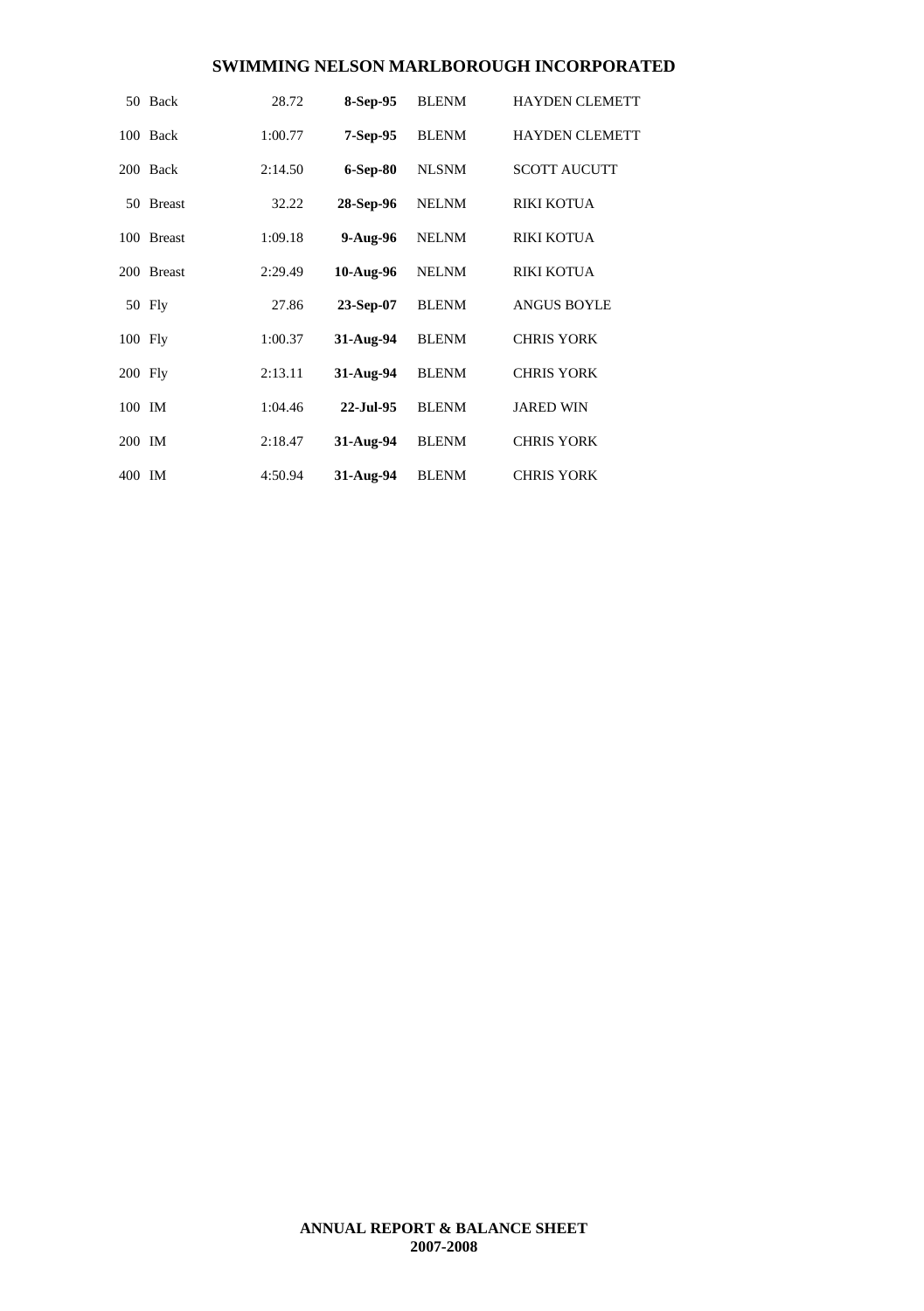## **CLUB REPORTS**

**2007-2008**

## **SEASON**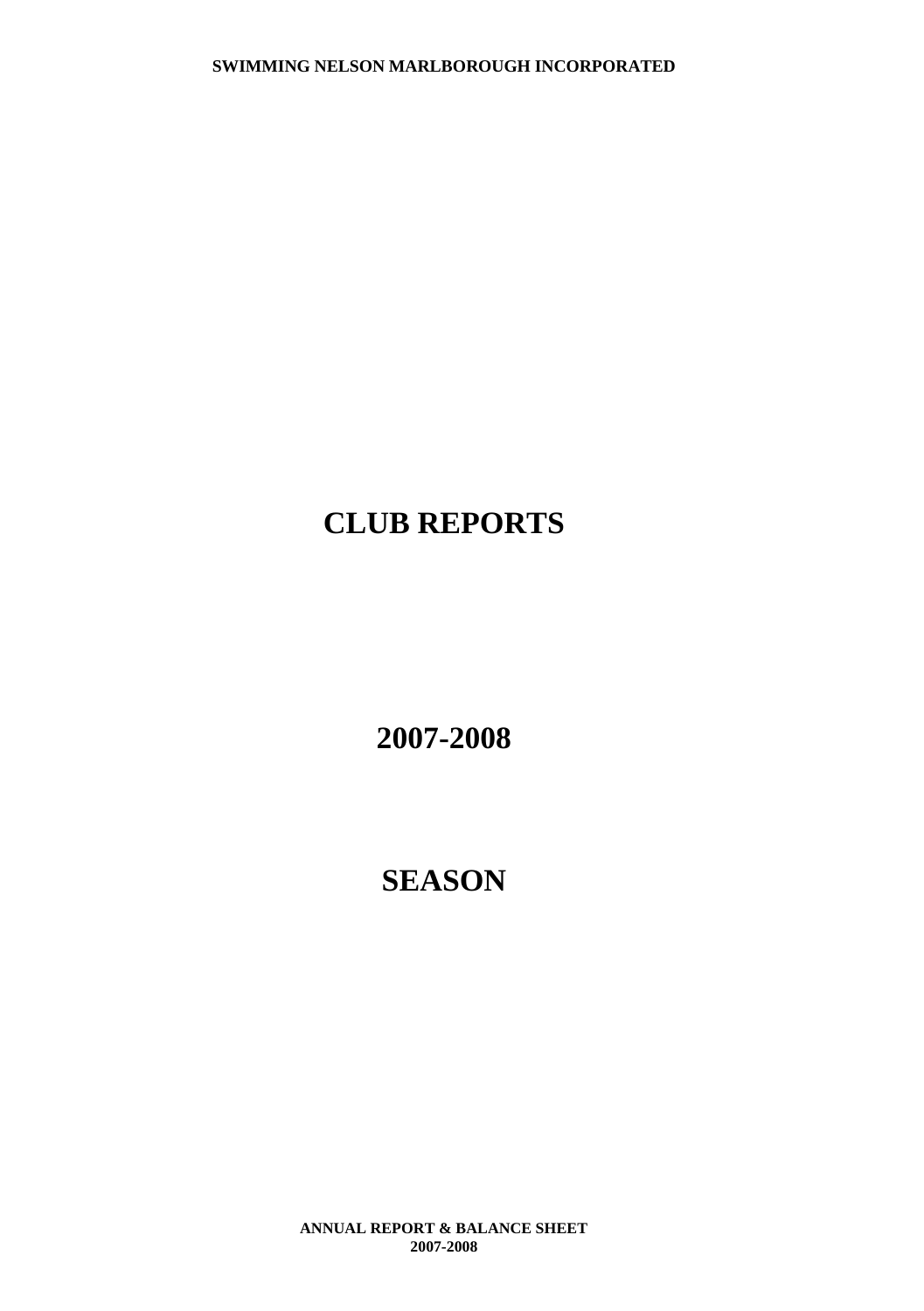### **CLUB REPORTS**

### **Waimea Swim Club**

Kia Ora,

It is great to see so many swimmers enjoying what the club has to offer. This year was exceptional for the weather. We started the season with the pool temperatures much warmer than usual, which got our season off to a great start. It only began to cool down in the last two weeks

For the first time we offered winter training - run by Waimea Club. Tim and I coached on Monday's and Wednesdays at the ASB Aquatic Centre. We had several Waimea swimmers and a dozen from Motueka club. It was good for the Waimea swimmers to see and train with older and faster swimmers. It definitely encouraged them to train harder.

Swimming Nelson/Marlborough ran a winter swim camp and invited swimmers to attend. Amy Cooper was chosen from Waimea club and was treated to a weekend of hard training with a former New Zealand representative and top coach - Gary Hurring. There was a lot of information for the coaches to take in too. It certainly helped me. In my capacity as coach I also attended a coaching course that reinforced a lot of what I had learned at the swim camp as well as providing me with new tools for coaching.

We decided that Tim would coach at Motueka on Mondays, and at Waimea on Thursdays this season to enable Motueka's new coach to be consistent with the training programme established over the winter and to ease into the role of coach. In order to accommodate this, the plan was that the level four swimmers would go to Motueka on Monday's when Tim was there and train with the Mot swimmers. However most of them decided either it was too far or they preferred our pool and came here on a Monday. It is nice to be so loved, but made it a very busy time for me the coach, especially after the school holidays finished. Tim assures me he will be back next season at Waimea, but we have yet to negotiate days.

We were beginning to look round for another coach when the Hunt family decided to join our club. We found out Lisa had been coaching in Takaka, and asked her if she would be able to help. She happily volunteered to coach level 2. Thank you very much Lisa. Having an extra coach, improved the quality of coaching for all the swimmers I hope we have her able assistance for the next few seasons.

It is with great sadness that we have to say good-bye to Kate Halkett this season. She is going on to bigger and better things next year. She has been a very thorough, reliable and hard working coach for the level one children and will be greatly missed by everyone. It is not only Kate we are saying good-bye to, but also the long association with the Halkett family. Her brother Brett, and sister Leah have also been coaches for the club. Lawrie Halkett (for those who don't know, Kate's dad) has been a great support and maintenance person, and Kaye (Kate's mum) was a committee member for a long time before she took on the job as president. Thank you to all of you, it is people like you that keep clubs going. Kate we wish you well in your studies this year and for next year at university. Thanks for all you have done.

Warm water and lots of competitors this season have made it a great season for Waimea club. After a year of only having one competitor I am pleased to say we had a team of ten at the Mot carnival, two at the fab50 and top 200's, three at the Nelson Marlborough Country and Town Champs, five at the Age Group champs and Twenty Seven at our own ribbon carnival.

The Waimea Weekly was able to be at our ribbon carnival and club champs to let the community know of the achievements of our swimmers this year. It was great coverage.

Congratulations to Hayley Brown and Amy Cooper who both gained medals at the Nelson Marlborough Country and Town Champs.

Congratulations also to Hayley Brown, Seane Watkins, Kaitlyn Stringer and Amy Cooper who all gained medals at the Age Group Champs, and Tom Stringer who made all his finals against very stiff opposition.

Hayley Brown, Seane Watkins, Amy Cooper and Kaitlyn Wehner qualified to go to the South Island Country club champs, although only Kaitlyn was able to go this year. Hopefully all who qualify will go next year.

It was wonderful to see almost the whole club enter club champs this year. I have been informed it was the best club champs yet! It was certainly exciting swimming. Although we did not break any old records, Kaitlyn Stringer created a new one by swimming the Girls 12 years 400m Freestyle. Thank you Kailtyn, it will be a hard task to beat that record.

I am proud to say I have noticed that the swimmers at this club display a great deal of sportsmanship. Things like shaking hands at the end of races, encouraging other swimmers and helping new competitors. I would like to share with you one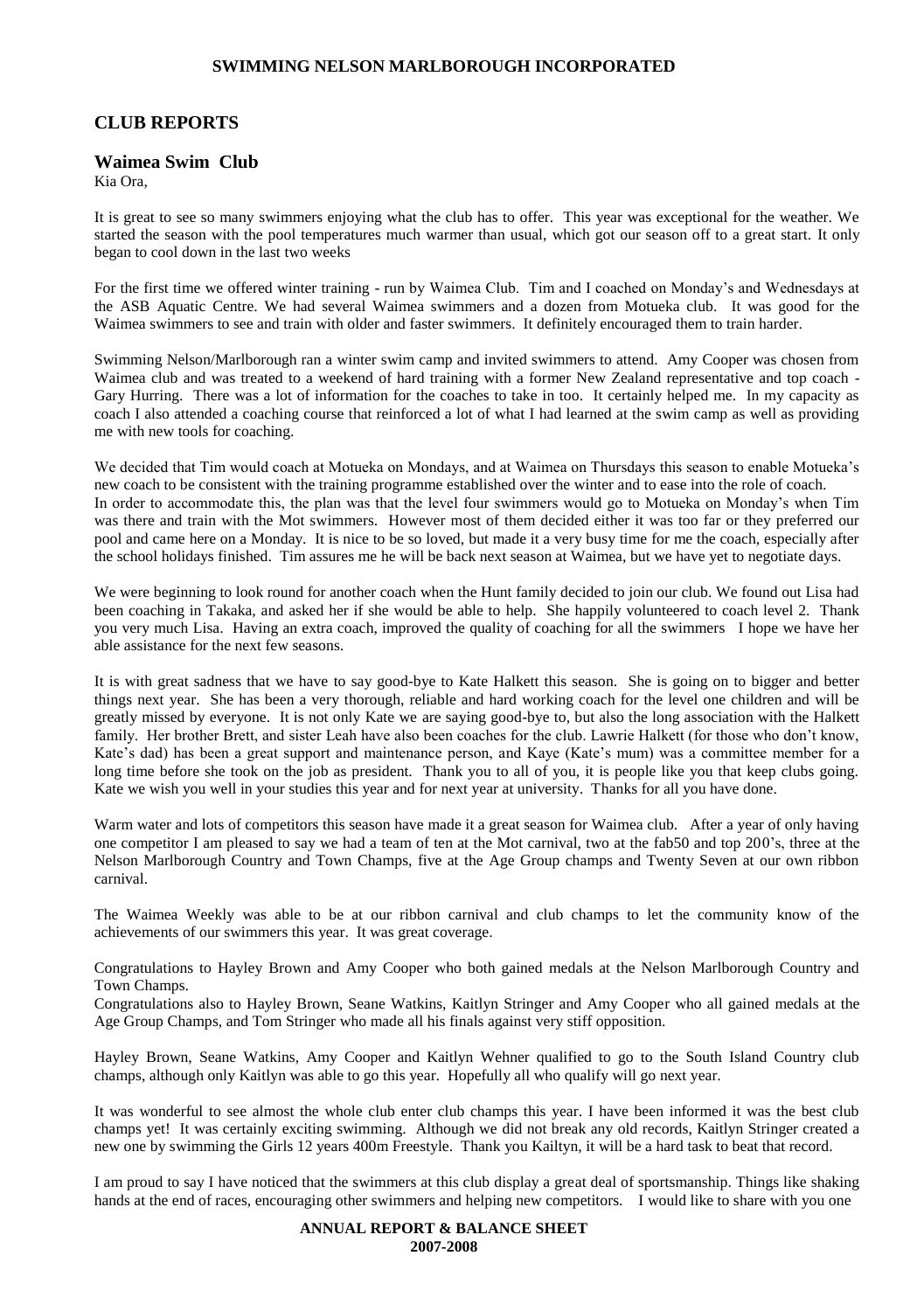example of sportsmanship I witnessed at our club champs. When Emily was asked if she touched the wall at the end of the backstroke leg of her medley, she was very honest and told the referee she had not. As the referee was not sure, she could have lied and therefore not been disqualified. Emily it is no fun to be disqualified, but I want to let you know that the level of sportsmanship you displayed is a far greater asset than winning a race. I hope everyone in this club can be as sporting as you are.

I would like to thank all those parents and caregivers who gave up their time to help at pool side during the season, setting up and covering the pool, time keeping and the many other tasks that we require help with.

Finally I would like to thank the committee who has worked hard to make the club run smoothly. Organising carnivals and fundraisers and all the administrative tasks takes time and commitment without a committee we would not have a club.

This season Stephanie Brown resigned after two years on the committee. She has done a great job of organising the pool roster, and food at carnivals, and ensuring that we are able to have BBQ fundraisers. One of the things we, and I suspect most of our club members, will miss most of all is your ability to make perfect giant cookies!!! Thank you Steph for all your help.

Maree Holland is also stepping down due to other commitments. She has been on the committee for two years and has come up with many ideas at committee meetings. She had been a good communicator between the club and the school. She has done a good job at organising the swimmers at our ribbon carnival and club champs this year. Her enthusiastic approach to problems has been invaluable. Thank you Maree, we will miss your encouragement and enthusiasm.

This brings me to Clare Flowers. Clare has been on the committee for about six years. She has gone from being a committee member thrown in at the deep end to being a committee member who knows lots about everything swimming related. She took on the treasurer's job and did it very well. She became an Inspector of Turns, and was invaluable at our carnivals. She attended Swimming Nelson/Marlborough committee meetings as an observer and reported back to the club, so we were always informed. For many years she did the newsletters, pool roster, organised fundraising as well as the finances. She has always been a great help to me especially when I took on the Presidents role. Clare, we will really miss your cheerful approach to any problem, and your vast knowledge. Thank you for the time you have put into Waimea Swimming Club over the years and especially this year when you have no children attending the club. We are very grateful for your generosity.

And so this year ends with a depleted committee, but it has been a successful season for our swimmers. With your help we can build on this, and become more successful in the future.

Ka Kite Ano Michelle Cooper

Not sure about this bit – where does it fit in?

I will begin with the time prior to the season starting. Thank you to all those who helped when we did our fundraising at the masked parade. We decided to take our BBQ. What a lot of sausages we sold that night. We hardly had time to take a breath. It was very worthwhile, and meant we did not have to do any more fundraising this season.

### **Nelson South Swim Club**

Nelson South Swimming Club Presidents Report 2007/08

The last year has seen something of a change amongst the swimmers at Nelson South. For various reasons the group of older male swimmers have moved on, meaning that our most senior swimmers are 16 year old women, and our oldest male swimmers are 15. This creates something of a vacuum for the younger swimmers in terms of who they look up to. I want to recognise the successes of the senior swimmers, particularly Jasmine Bewley who received many awards during the season including Nelson Marlborough Swimmer of the Year, and culminated in participating in the NZ Championships and Olympic trials. Her efforts are a great example for the younger swimmers.

Aside from Jasmine, many swimmers participated in regional and national events and on behalf of the Club I congratulate these swimmers on their successes. There are some highly competitive age groups coming through and the future of our competitive swimmers looks positive.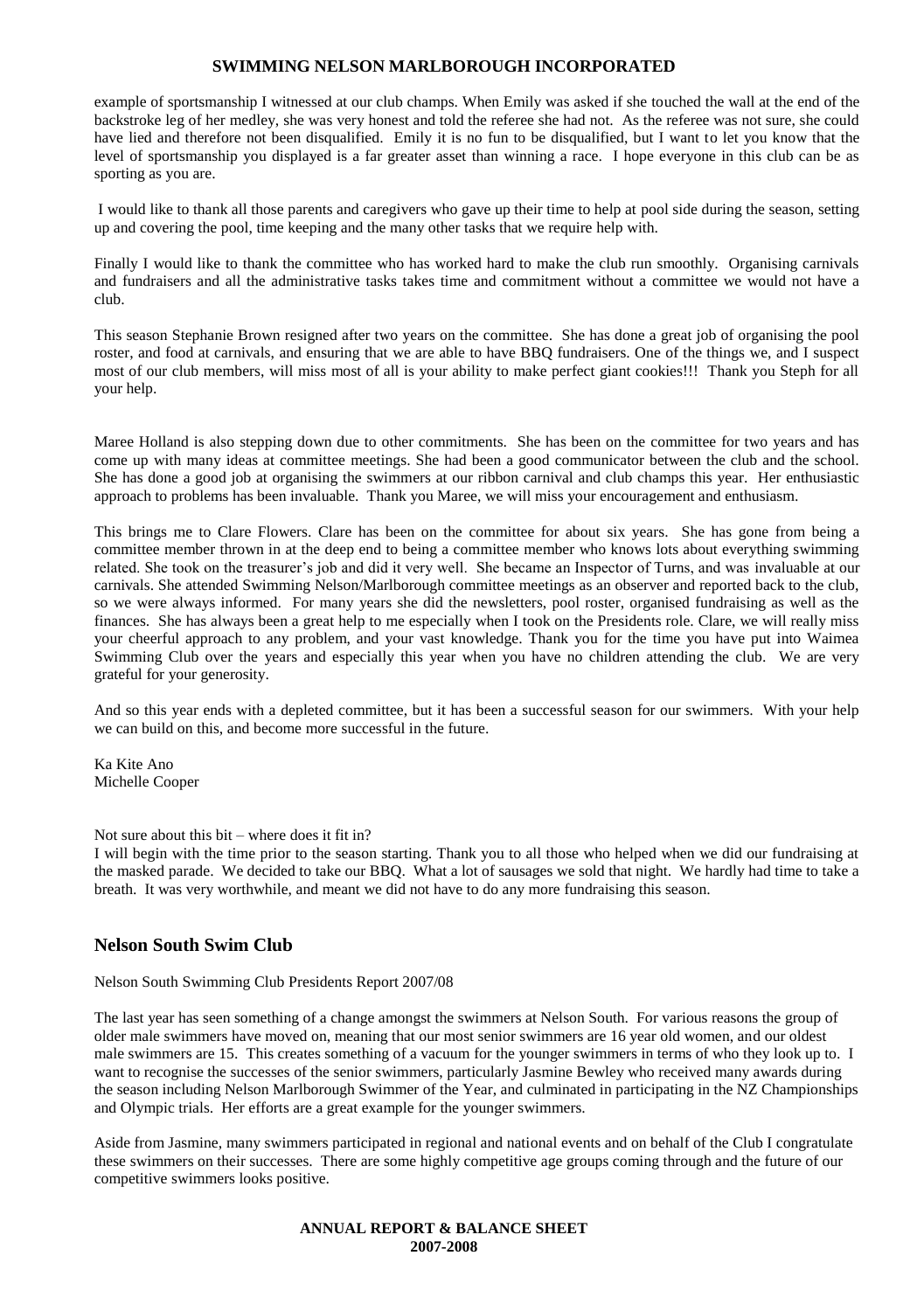Behind the swimmers there are a large number of people who contribute in various ways to enable the sport to flourish. My thanks to all these folk. I want to specifically note those folk whose contribution is most significant – Jos and Margaret Pattison for the many tasks they complete behind the scenes as well as Jos leading the coaching team, Graeme Troman for his work as Recorder (an often thankless task), Lindie Nelson and Liz Bewley as secretary and treasurer respectively, and the club officials – Stephen and Wendy Fryer, Brian McGurk, Kareen Howes, Debbie Troman, John Bewley and Graeme Troman (again!)

The Committee, with Liz providing excellent guidance, has slowly built a solid financial position for the Club. We have in the past year managed to raise some additional funds to use for improving the heating system. The old boiler has been replaced (thanks to all the folk who assisted with this, particularly Graeme Troman), and we are close to making a final decision on installing solar heating to reduce our reliance on electrical heating. There are other minor improvements that have been made during the working bee at the start of the season, a new pool cover and the ongoing cost of maintaining the pool.

There has been some sadness and I specifically note the death of Paul Howes mother and recently Martin Collins. Looking forward to 2008/09 we are looking at some joint work with the Nelson Club that will lead to some sharing of resources and costs. We will be circulating a statement about the work to date in the next few days. I need to be clear that we are not talking about amalgamation, just some sensible ways that we can work together for the benefit of both Clubs. For us at Nelson South it is important that we plan for the future, and we need to identify people who can learn about the significant Committee roles – we need a succession plan. I urge the parents of some of our younger swimmers to consider being a future Treasurer, Secretary, Recorder or President. Martin Anderson

President – 26 May 2008

.

### **Motueka Swim Club**

President's Report 2007/2008

I would like to begin my report by thanking everyone on the committee for the many hours of hard work they have put in this season to ensure everything has run smoothly.

I have several people who deserve a special mention, Heidrun Berl, who took on the role of secretary this year and Maria Bennich, who part way through the year became the clubs unofficial funding and publicity officer.

Again this year we have been fortunate to have the assistance of some fantastic coaches, Maree Satherley, with her large group of enthusiastic senior swimmers and Ann Blackbeard and Casey Saunders who worked with our junior squad. Diane and Casey Saunders, who trained our growing intermediate squad. Casey also helped Johanna out with our junior competitive squad. She deserves an extra special mention for all the hours that she has devoted to the club this season. All of these people volunteer their time to the club, to work with our kids and I think they deserve a round of applause.

Something special happened this year with our competitive squad. Johanna Gessler took on the job of competitive coach and exceeded everyone's expectations, producing one of the most successful squads the Motueka Swim Club has seen.

Her foresight saw the introduction of the junior competitive squad which built up team numbers at regional meets. They were a very successful unit on their own as well as the seniors, who excelled beyond expectations this season.

I would like to take the opportunity on behalf of the club and as a parent of swimmers in the squad to thank her very much for all the hard work and effort she has put into the club this year.

I would also like to thank Michelle Cooper of Waimea Swim Club for organizing winter training last year and Tim Loach for his technical advice to the swimmers and of course, Brett Currie for helping out with the swim camp and refereeing our carnival and club champs.

We, as a club have been very lucky again this year with the sponsorship and continuing support of local businesses, Whitwells Menswear, Coppins, Fresh Choice, New World and Lonestar Farms. Our major sponsors this year, Lion Foundation and Scottwood Trust, thank you for the ongoing funding we receive.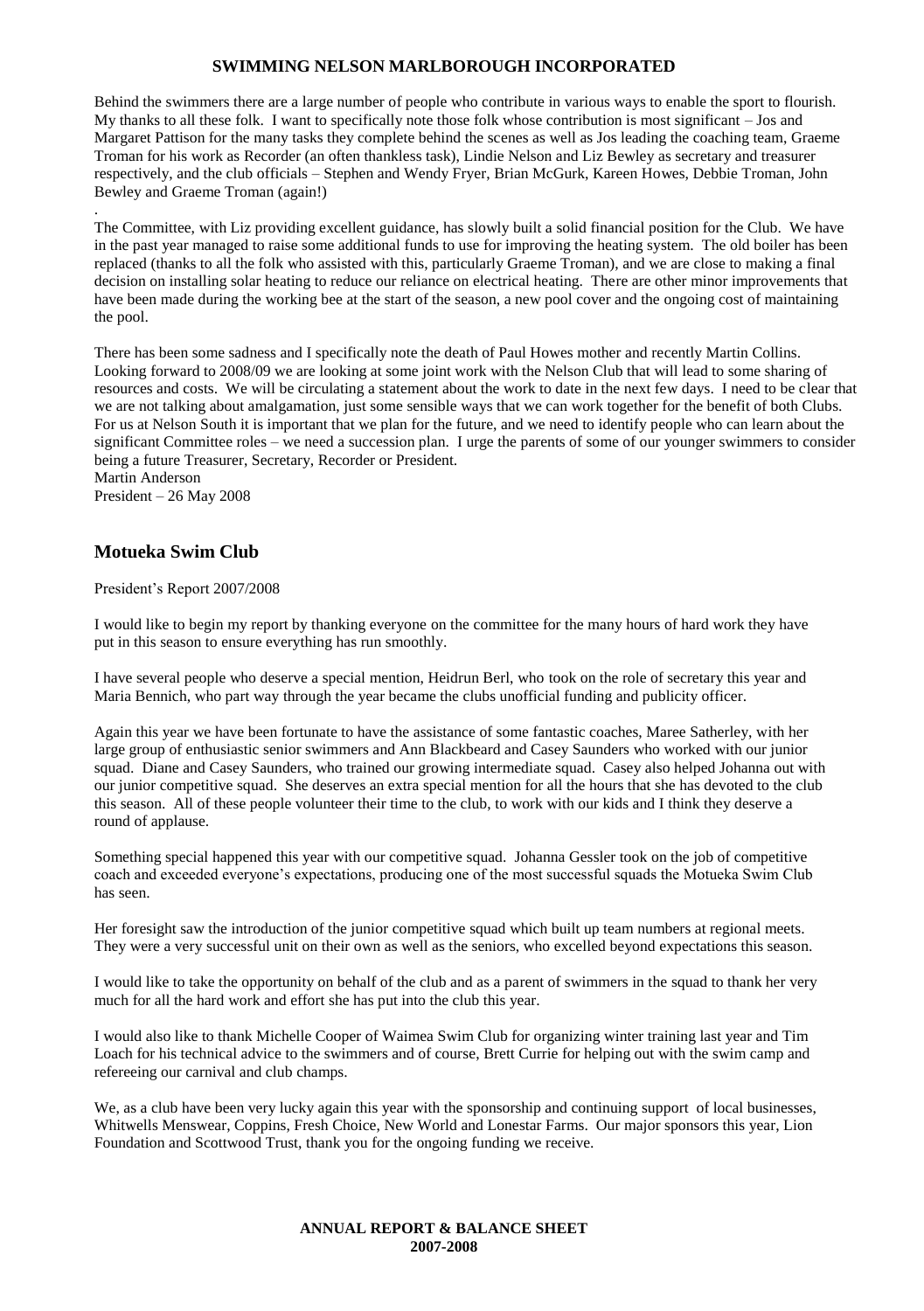We now arrive at the main reason for being here today, our fabulous swimmers. Congratulations to all of you for everything you have achieved this year. Club Champs was great again this year, it is always good to see our younger swimmers enjoying themselves alongside the seniors. We had 11 records broken including the 2 mens relays. The

highlight for me would have been the Masters races this year, it was great seeing the parents getting out there and showing the kids what they can do. Well done to everyone who swam on the day.

We had so many swimmers go away to compete this year: a team of 8 went to the Canterbury A Champs and 1 to the Canterbury B Champs in Christchurch. 1 qualified and went to New Zealand Juniors in Dunedin, 5 went to South Isaldn Country and Town Champs in Oamaru. A mighty team of 7 went to Wellington for Division 2 Nationals and Faye went to National Age Groups in Christchurch and then onto Auckland to the Olympic Trials which is a first for the club. You all did so well and the club is very proud of you.

A team of 20 went to the Nelson/Marlborough Country and Town Champs. They all swam well and won 52 medals between them and won the Crest Trophy for top points for a country club.

A team of 14 went to Nayland and competed at the Nelson Marlborough Age Group Champs. All 14 were finalists with 50 medals, 19 titles won. It was great to see the team spirit all weekend.

Once again, thank you all for coming today, we have a busy year coming up with our 50<sup>th</sup> Jubilee and our region hosting the South Island Country and Town Champs so hope to see you all back again in October.

### **NELSON SWIMMING CLUB**

### PRESIDENT'S REPORT.

.

.

The swimmers, coach, parents and committee members of the Nelson Swimming club can all feel very proud and satisfied that we have had a hard working and very successful season in all areas of the club.

Numbers of swimmers registered with the club has now more than trebled with squad numbers looking very promising for the 2008 season.

Our Coach Dan has ably managed these squads throughout the season, with Junior, Intermediate and Senior squads training at all 3 pool venues again this year.

Its has been exciting to see our new parents taking part and assisting with the many tasks and efforts required to keep our club running smoothly and efficiently. Your willingness to assist is truly appreciated and the committee extend their gratitude to you all and look forward to your continued support in any area of the running of the club.

Our committee continued to meet regularly with Katy Steele keeping our books and finances in great shape again, we will miss her expertise and happy face around the club, meets and NM meetings where she has worked hard as their fund raiser for our NM Region.

Gill Thornton continued her enthusiastic efforts as secretary and our club NM representative. She handed over her duties as club recorder to the capable Corbett Combo of Louise and Wayne who quickly picked up the threads and are doing a very thorough job in this important area for the swimmers of our club.

Elizabeth McMaster has kindly offered to take over the Uniform responsibility so watch out for displays and sales of uniform pieces at club nights throughout the season.

Karen Borrell has continued to fill out endless forms seeking funding for swimmers at Meets, Championships and National events out of the Nelson Region. Karen is like our Fairy Godmother bringing good news and very welcomed finances to assist with accommodation and travel.

She has also managed to get us bookings at Mitre 10 for sausage sizzles which are great fundraisers for the club funds. Her success in obtaining funds for new Swiss Balls for Land Training has been a big bonus for Nelson club swimmers.

Paul Thornton has been vigilant in keeping up his liaison duties with CLM, Coach and Parents so lookout for him poolside if you need to chat or find out more about the club.

An informal discussion group of Paul, Dan, Louise and Hamish are in discussion with Nelson South Club to come up with ideas where the two clubs can cooperate together for the betterment of both clubs…. suggestions such as shared training times in winter & running meets together are two of the ideas so far being investigated and trialled.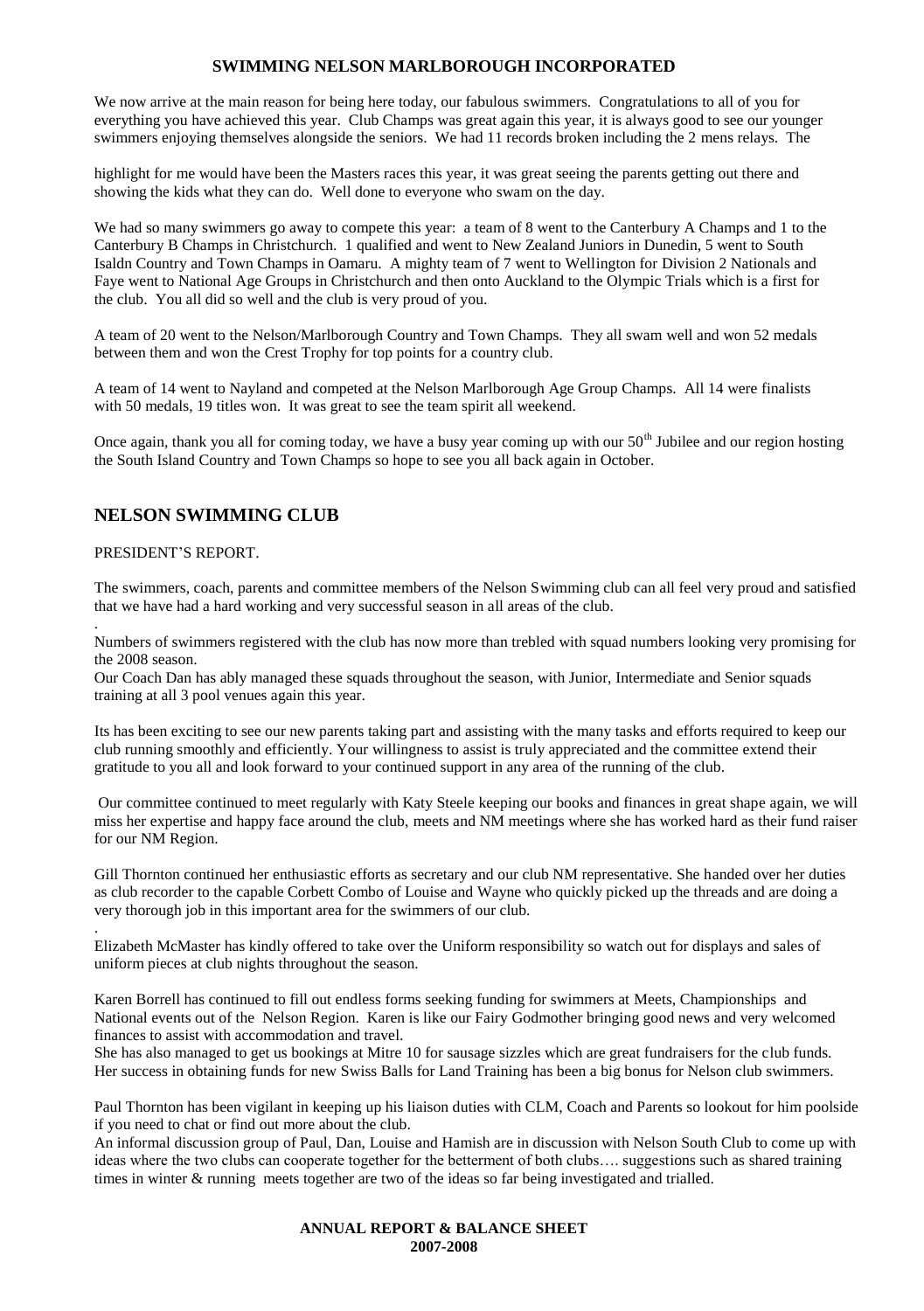Special thanks must go to Tony Mc Master and Mr Price for their brilliant efforts of chef and sous chef …..we have all enjoyed the delicious barbecues and picnic foods prepared for our fund raisers and prize giving ceremony.

### SWIM MEETS, CHAMPIONSHIPS & NATIONALS

Our competitive swimmers attended many meets at Local, Provincial and National levels this 2007-2008 season. Throughout the winters swimmers again competed at several meets in Christchurch which is a very positive way of keeping up the PB's and keeping in touch with other swimmers in the same age group from throughout the South island

. Summer training lead us to Canterbury A Champs at QE11, NM Age Group Champs, SI C&T Champs & 4 senior swimmers representing Nelson Club at Division11 of Nationals held in Wellington mid March… Jack Armstrong , Alana Brown, Tim Corbett and Joe Thornton did us proud with Alana gaining  $3^{rd}$  placing in 100 Breast & 50 Breast and 4<sup>th</sup> placing in the 200 Breast and 100 IM finals, Tim a creditable 1<sup>st</sup> in 100 breast,  $2^{nd}$  50 breast & 3<sup>rd</sup> 200 breast & Jack swam great finals in the Back stroke and free style .Some very good PB's were achieved by our Nelson swimmers at this National Event. Dan will be well pleased with their efforts and performances. Congratulations to those swimmers who made National Events, keep up your fabulous efforts in the upcoming season to qualify for further National Events and encourage your club members to put in the extra training and effort to qualify also.

Our younger swimmers who attended S I C&T champs in Oamaru had a very successful weekend with tremendous results and many very good PB's gained here also.

All Swimmers who competed in the NM Age Groups at Nayland Pool early February experienced a competitive and fun atmosphere especially during the club, inter regional and Adam & Eve relays.

However for our younger club swimmers our club Fab 50's & Top 200 held at Nayland Pool in December is a highlight and often their first chance to race in a 50m pool. Thank you again for our sponsors who donated toward spot prizes for this event , our happy barbecue cooks who kept us all warm with delicious food and of course the many parents who helped with official tasks and feeding duties. Well done everyone!

NM Winter Meet held in Blenheim attracted swimmers of all ages from our club competing in many different events. .A team of swimmers and parents enjoyed this weekend and the fun of experiencing accommodation at Bings.

This year our national swimmers have had the opportunity to train in a regional squad of national swimmers on Saturday mornings under the instruction & guidance of coaches from the Nelson, Nelson South & Motueka Clubs & Waimea.

For new club members, our club nights held at both ASB & Riverside Pools are a fun way introducing swimmers and families to racing and time keeping. This is a perfect way of teaching these official skills to parents who are novices wishing to help out with these pool duties.

#### **WEBSITE**

Our Nelson Swim Club Website is up and running and provides useful information to both new and current club members and families. We are considering revamping the Club booklet idea …this will list upcoming events for the 2008-2009 season and contain other useful information that can be easily accessed for parents to check out. Thanks very much Tony for your efforts in keeping our website up to date.

#### CLUB PRIZE GIVING & PICNIC

A very pleasant club prize giving ceremony and picnic lunch was held at Rabbit Island after the competitive season ended. Most swimmers and parents attended making this a family atmosphere ably catered for by the McMaster family. The effort of getting all the trophies out of the closet ,polishing them up and awarding them to the delighted swimmers was well worth the effort. This needs to be annual event and with club numbers greatly increased it will be possible to hold club champs again.

#### SEA SWIMS.

The sea swims in the Nelson Harbour became a popular event for our swimmers on Thursday nights throughout the summer months.

Our swimmers did very well in both the longer and short races being recognised by hardened local sea swimmers as tough competitors who could do it without the aid of wetsuits.

Well done all swimmers who participated in these races. It was great to see you giving the locals a run for their money in this competition. I am sure we will see many of you compete again in these races this coming summer.

In conclusion I know the Nelson Swimming club has a bright and strong future. We have a dedicated coach, enthusiastic committee and a growing number of keen young swimmers who are in a happy and nurturing club.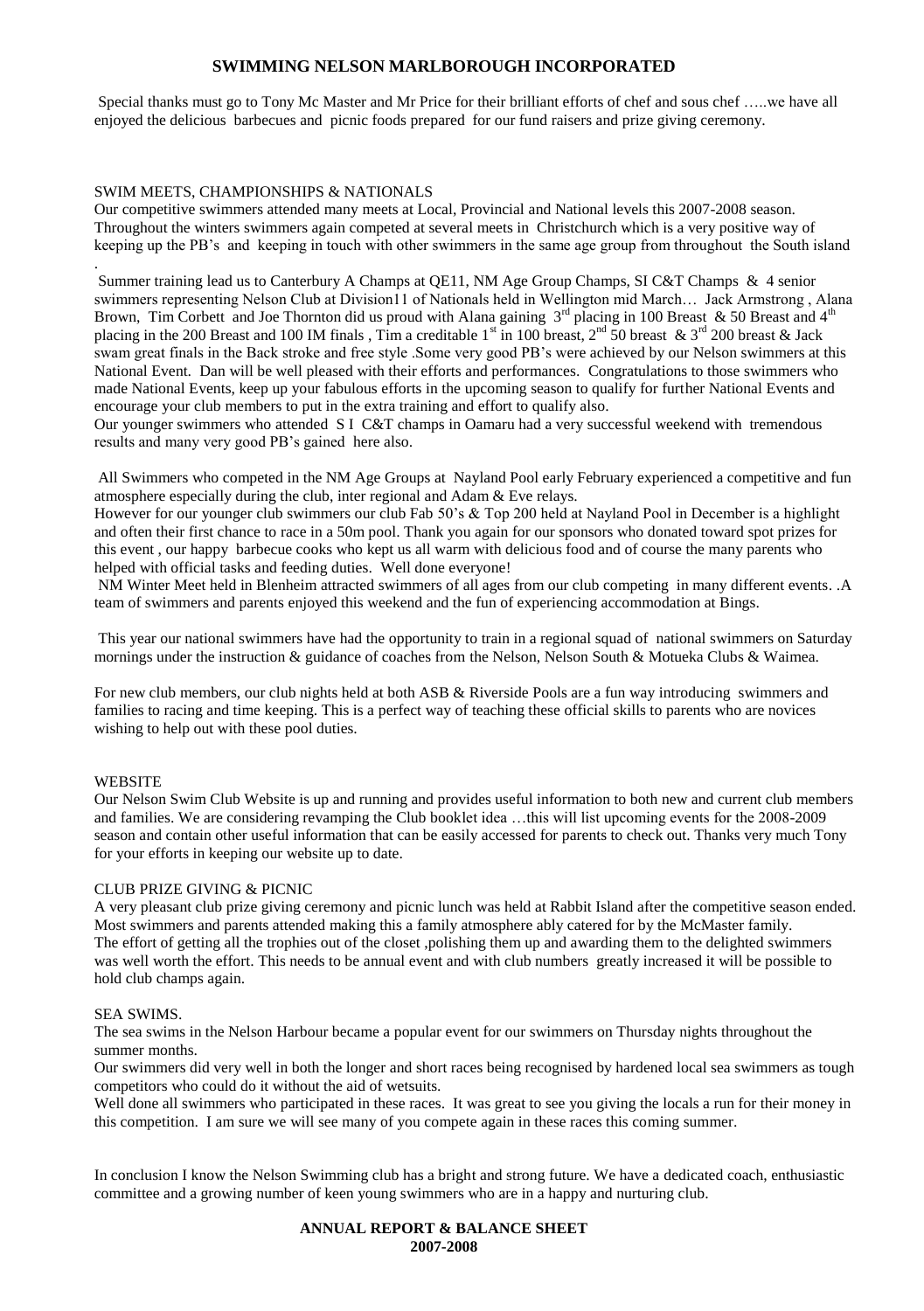It has been wonderful to watch Tim & Alana two of our senior squad swimmers who have gained their SNZ coaching certificates, giving something back to swimming in Nelson as they coach 5-12yr olds to swim at ASB pool 2 days a week...

As our older swimmers move on to further their studies and careers, it is exciting to see many eager swimmers developing through the Junior & Intermediate squads to take their place.

Again, I am confident we can look forward to a successful and rewarding 2008-2009 season.

To the incoming committee, best wishes for a happy and wonderful swimming season, work hard at training swimmers it really does make a difference later and thank you Dan for your dedication last season, I know we see some great swimming and fabulous results from our swimmers this coming season. I have many happy and lasting memories from my 12 years spent with the Nelson Swimming Club.

~~SANDY BROWN~~

### **Blenheim Swimming Club 2007/2008 President's Report**

The 2007/2008 Blenheim Swimming Club has had a very successful season. We now have forty-three swimmers and it is great to see the new faces along with parents who we hope will become more involved as the club is a family club.

Financially the Club is in good shape ready for another season. We purchased a new laptop, printer and Meet Manager program all improving our efficiency.

A big thank you to all the Coaches, Committee and timekeepers for their dedication to the swimmers. And of course – the parents, these are all the backbone of the Club and without them we could not operate.

Congratulations to the swimmers for all your efforts of last season. You all achieved and we had many highlights. Some examples being:

Nelson/Marlborough Summer Champs YMCA Challenge Cup Aquagym Overall Cup Swimmers' achievements at the Junior and National Age Group Meets and some even qualifying for Olympic Trials. WELL DONE.

I am excited by the talent we have and am looking forward to all your achievements this coming season.

Taking over the President's roll and coaching has been a huge but exceptional year for me. I have had to do a huge amount of learning in both areas. I have enjoyed helping and watching the swimmers race and their improvements and achievements have been absolutely brilliant and so gratifying. I am also proud of the dedication the swimmers have shown over the past season and look forward to the next.

Finally, as I am involved in many aspects of the Club I appreciate that some things are not perfect. Please feel free to approach me or the Committee about any concerns or problems so they may be rectified and we can improve things.

We look forward to the improvements to Stadium 2000 pool complex over the next two years.

All the best for a very successful upcoming season.

Thank you,

Ian Kerry PRESIDENT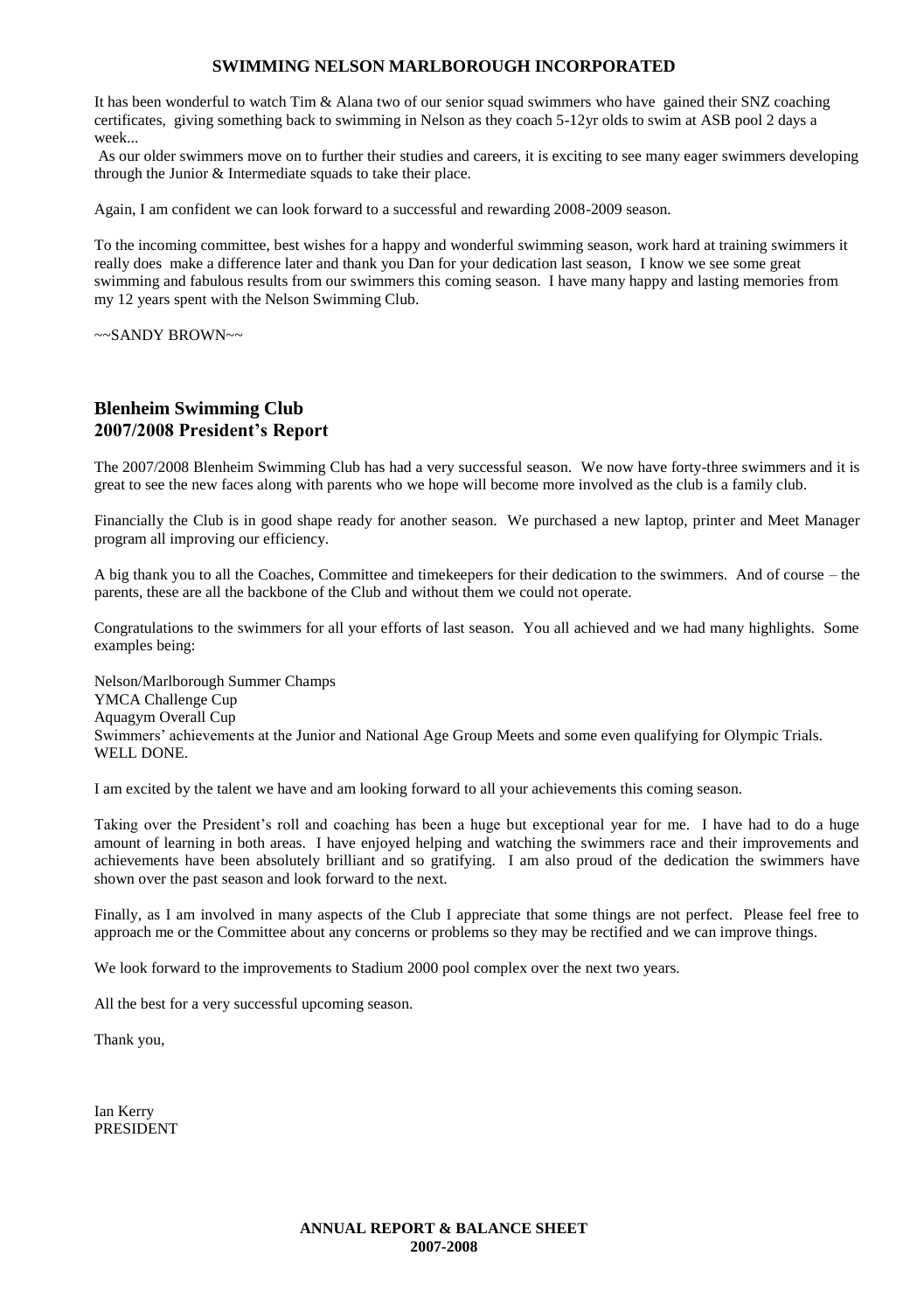### Murchison Amateur Swimming Club

### Presidents Report

The season started with the departure of our past president, Sue Gibson, and myself, Christina Penman, taking on this position. Treasurer and Secretary remained the same with a few extras joining the committee. Some arm twisting had to be done at the start of the season to get new and existing members to take on coaching positions (and what great coaches they have been!!)

We ran six swimming groups this season with approximately eight children per group. Luckily, we had parents who helped out when coaches couldn't make club days and they jumped in to assist coaches at some of the sessions. The season break up ended with a fun afternoon at the pool with goodies for all concerned which were donated by local businesses.

Christina Penman President